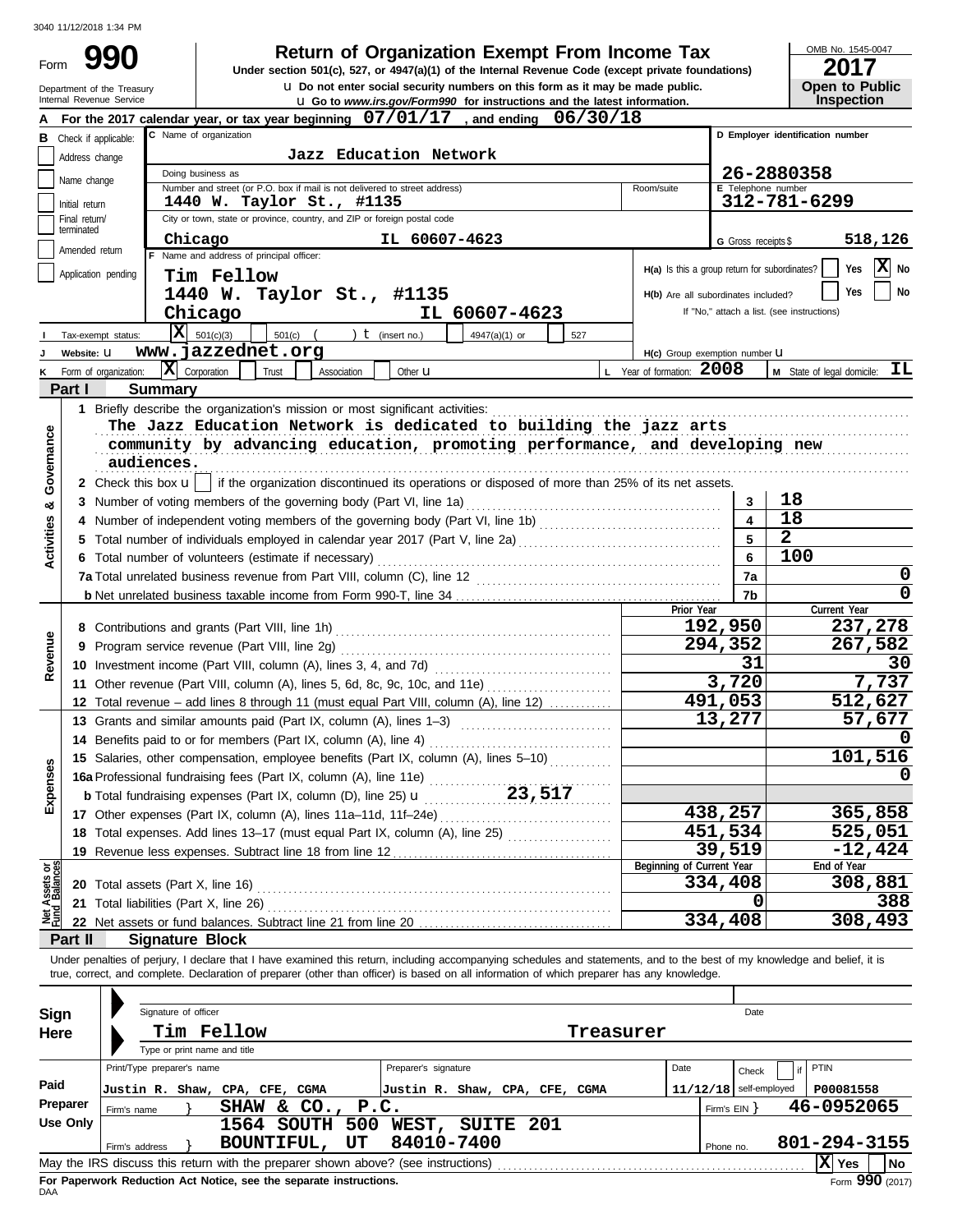| Part III<br>audiences.    | <b>Statement of Program Service Accomplishments</b><br>1 Briefly describe the organization's mission: |                        |                                                                                                                                                                                                                                                              |                                                                                                                                                                                                                                                                                                                                                                                                                                                        |                                       |
|---------------------------|-------------------------------------------------------------------------------------------------------|------------------------|--------------------------------------------------------------------------------------------------------------------------------------------------------------------------------------------------------------------------------------------------------------|--------------------------------------------------------------------------------------------------------------------------------------------------------------------------------------------------------------------------------------------------------------------------------------------------------------------------------------------------------------------------------------------------------------------------------------------------------|---------------------------------------|
|                           |                                                                                                       |                        |                                                                                                                                                                                                                                                              |                                                                                                                                                                                                                                                                                                                                                                                                                                                        |                                       |
|                           |                                                                                                       |                        |                                                                                                                                                                                                                                                              |                                                                                                                                                                                                                                                                                                                                                                                                                                                        |                                       |
|                           |                                                                                                       |                        |                                                                                                                                                                                                                                                              | The Jazz Education Network is dedicated to building the jazz arts<br>community by advancing education, promoting performance, and developing new                                                                                                                                                                                                                                                                                                       |                                       |
|                           |                                                                                                       |                        | 2 Did the organization undertake any significant program services during the year which were not listed on the                                                                                                                                               |                                                                                                                                                                                                                                                                                                                                                                                                                                                        |                                       |
| prior Form 990 or 990-EZ? | If "Yes," describe these new services on Schedule O.                                                  |                        |                                                                                                                                                                                                                                                              |                                                                                                                                                                                                                                                                                                                                                                                                                                                        | Yes $ \mathbf{X} $ No<br>$\mathbf{I}$ |
| services?                 | If "Yes," describe these changes on Schedule O.                                                       |                        | Did the organization cease conducting, or make significant changes in how it conducts, any program                                                                                                                                                           |                                                                                                                                                                                                                                                                                                                                                                                                                                                        | $\Box$ Yes $\boxed{\mathbf{X}}$ No    |
|                           | the total expenses, and revenue, if any, for each program service reported.                           |                        | Describe the organization's program service accomplishments for each of its three largest program services, as measured by<br>expenses. Section 501(c)(3) and 501(c)(4) organizations are required to report the amount of grants and allocations to others, |                                                                                                                                                                                                                                                                                                                                                                                                                                                        |                                       |
| 4a (Code:                 | the conference is being held each year.                                                               |                        |                                                                                                                                                                                                                                                              | a (Code: ) (Expenses \$284,033 including grants of \$1,000) (Expenses \$284,033 including grants of \$1,000 including the membership<br>together, to address the various components of the Jazz mission statement<br>through building the jazz arts community. The annual conference has grown<br>with each passing year in terms of attendance numbers and in the various<br>offerings to the membership and to the local/regional community in which | 267,582)                              |
| 4b (Code:<br>Scholarships |                                                                                                       |                        |                                                                                                                                                                                                                                                              | ) (Expenses $\frac{1}{2}$ , $\frac{57}{677}$ including grants of $\frac{1}{2}$ , $\frac{57}{677}$ ) (Revenue $\frac{1}{2}$ , $\frac{1}{2}$ )                                                                                                                                                                                                                                                                                                           |                                       |
|                           |                                                                                                       |                        |                                                                                                                                                                                                                                                              |                                                                                                                                                                                                                                                                                                                                                                                                                                                        |                                       |
|                           |                                                                                                       |                        |                                                                                                                                                                                                                                                              |                                                                                                                                                                                                                                                                                                                                                                                                                                                        |                                       |
| 4c (Code:                 | ) (Expenses \$                                                                                        |                        | including grants of $\$\ldots$ .                                                                                                                                                                                                                             | (Revenue \$                                                                                                                                                                                                                                                                                                                                                                                                                                            |                                       |
|                           |                                                                                                       |                        |                                                                                                                                                                                                                                                              |                                                                                                                                                                                                                                                                                                                                                                                                                                                        |                                       |
|                           |                                                                                                       |                        |                                                                                                                                                                                                                                                              |                                                                                                                                                                                                                                                                                                                                                                                                                                                        |                                       |
|                           |                                                                                                       |                        |                                                                                                                                                                                                                                                              |                                                                                                                                                                                                                                                                                                                                                                                                                                                        |                                       |
|                           |                                                                                                       |                        |                                                                                                                                                                                                                                                              |                                                                                                                                                                                                                                                                                                                                                                                                                                                        |                                       |
|                           |                                                                                                       |                        |                                                                                                                                                                                                                                                              |                                                                                                                                                                                                                                                                                                                                                                                                                                                        |                                       |
| (Expenses \$              | 4d Other program services (Describe in Schedule O.)                                                   | including grants of \$ | (Revenue \$                                                                                                                                                                                                                                                  |                                                                                                                                                                                                                                                                                                                                                                                                                                                        |                                       |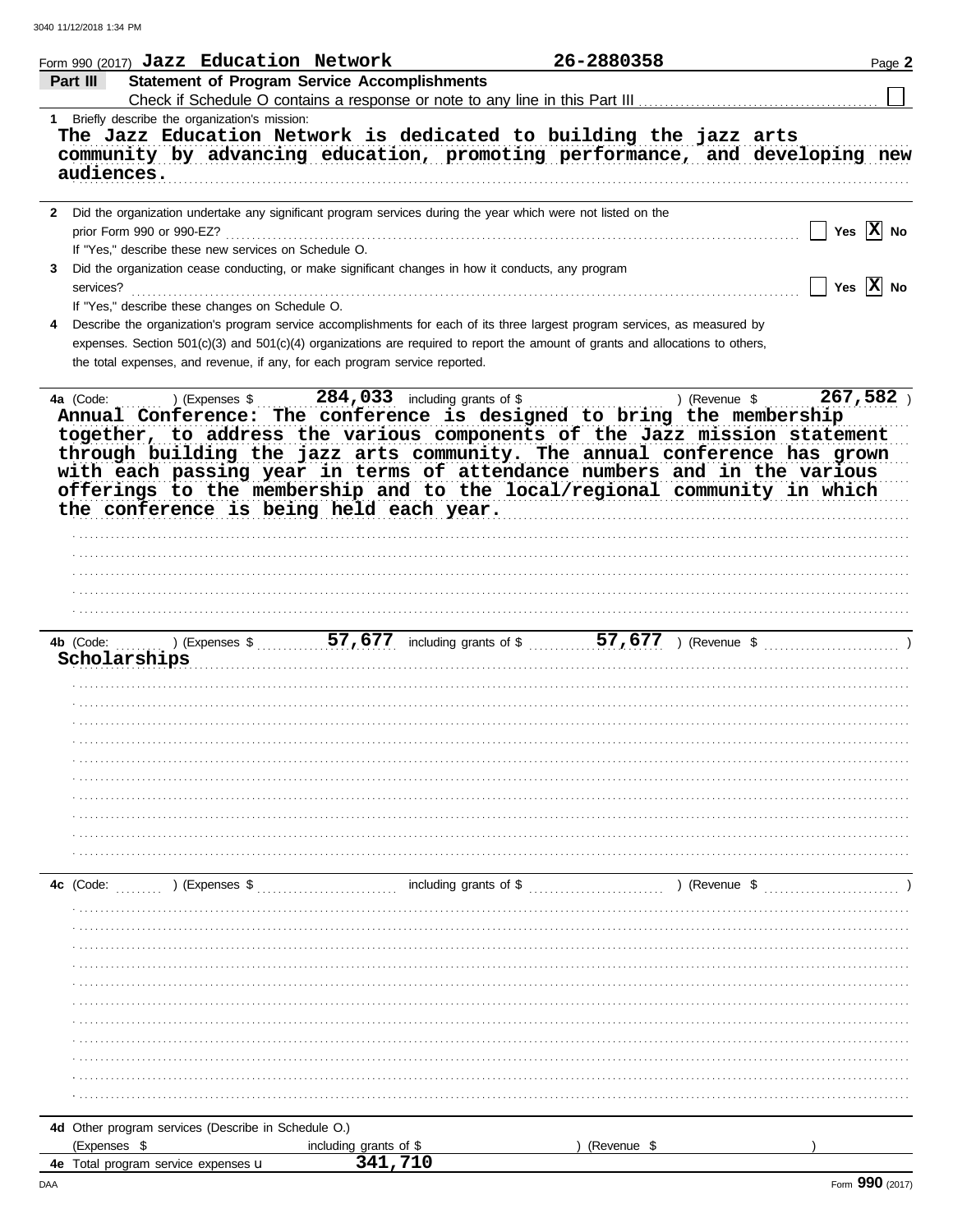|         | Form 990 (2017) Jazz Education Network |  | 26-2880358 |     | Page 3 |
|---------|----------------------------------------|--|------------|-----|--------|
| Part IV | <b>Checklist of Required Schedules</b> |  |            |     |        |
|         |                                        |  |            | Yes | No     |
|         | .                                      |  | .          |     |        |

|              |                                                                                                                                                                                                               |                 | <b>Yes</b>                   | No               |
|--------------|---------------------------------------------------------------------------------------------------------------------------------------------------------------------------------------------------------------|-----------------|------------------------------|------------------|
| 1            | Is the organization described in section $501(c)(3)$ or $4947(a)(1)$ (other than a private foundation)? If "Yes,"                                                                                             |                 |                              |                  |
|              | complete Schedule A                                                                                                                                                                                           | 1               | X<br>$\overline{\mathbf{x}}$ |                  |
| $\mathbf{2}$ |                                                                                                                                                                                                               | $\overline{2}$  |                              |                  |
| 3            | Did the organization engage in direct or indirect political campaign activities on behalf of or in opposition to                                                                                              |                 |                              | X                |
|              | candidates for public office? If "Yes," complete Schedule C, Part I                                                                                                                                           | 3               |                              |                  |
| 4            | Section 501(c)(3) organizations. Did the organization engage in lobbying activities, or have a section 501(h)                                                                                                 |                 |                              | X                |
|              |                                                                                                                                                                                                               | 4               |                              |                  |
| 5            | Is the organization a section $501(c)(4)$ , $501(c)(5)$ , or $501(c)(6)$ organization that receives membership dues,                                                                                          |                 |                              |                  |
|              | assessments, or similar amounts as defined in Revenue Procedure 98-19? If "Yes," complete Schedule C,<br>Part III                                                                                             | 5               |                              | X                |
| 6            | Did the organization maintain any donor advised funds or any similar funds or accounts for which donors                                                                                                       |                 |                              |                  |
|              | have the right to provide advice on the distribution or investment of amounts in such funds or accounts? If                                                                                                   |                 |                              |                  |
|              | "Yes," complete Schedule D, Part I                                                                                                                                                                            | 6               |                              | X                |
| 7            | Did the organization receive or hold a conservation easement, including easements to preserve open space,                                                                                                     |                 |                              |                  |
|              | the environment, historic land areas, or historic structures? If "Yes," complete Schedule D, Part II                                                                                                          | $\mathbf{7}$    |                              | X                |
| 8            | Did the organization maintain collections of works of art, historical treasures, or other similar assets? If "Yes,"                                                                                           |                 |                              |                  |
|              | complete Schedule D, Part III                                                                                                                                                                                 | 8               |                              | X                |
| 9            | Did the organization report an amount in Part X, line 21, for escrow or custodial account liability, serve as a                                                                                               |                 |                              |                  |
|              | custodian for amounts not listed in Part X; or provide credit counseling, debt management, credit repair, or                                                                                                  |                 |                              |                  |
|              | debt negotiation services? If "Yes," complete Schedule D, Part IV                                                                                                                                             | 9               |                              | x                |
| 10           | Did the organization, directly or through a related organization, hold assets in temporarily restricted                                                                                                       |                 |                              |                  |
|              | endowments, permanent endowments, or quasi-endowments? If "Yes," complete Schedule D, Part V                                                                                                                  | 10              |                              | x                |
| 11           | If the organization's answer to any of the following questions is "Yes," then complete Schedule D, Parts VI,                                                                                                  |                 |                              |                  |
|              | VII, VIII, IX, or X as applicable.                                                                                                                                                                            |                 |                              |                  |
| a            | Did the organization report an amount for land, buildings, and equipment in Part X, line 10? If "Yes,"                                                                                                        |                 |                              |                  |
|              | complete Schedule D, Part VI                                                                                                                                                                                  | 11a             | X                            |                  |
| b            | Did the organization report an amount for investments—other securities in Part X, line 12 that is 5% or more                                                                                                  |                 |                              |                  |
|              |                                                                                                                                                                                                               | 11 <sub>b</sub> |                              | X                |
| c            | Did the organization report an amount for investments—program related in Part X, line 13 that is 5% or more                                                                                                   |                 |                              |                  |
|              |                                                                                                                                                                                                               | 11c             |                              | X                |
| d            | Did the organization report an amount for other assets in Part X, line 15 that is 5% or more of its total assets                                                                                              |                 |                              |                  |
|              | reported in Part X, line 16? If "Yes," complete Schedule D, Part IX                                                                                                                                           | 11d             |                              | X                |
|              | Did the organization report an amount for other liabilities in Part X, line 25? If "Yes," complete Schedule D, Part X                                                                                         | 11e             |                              | $\mathbf{x}$     |
| f            | Did the organization's separate or consolidated financial statements for the tax year include a footnote that addresses                                                                                       |                 |                              |                  |
|              | the organization's liability for uncertain tax positions under FIN 48 (ASC 740)? If "Yes," complete Schedule D, Part X                                                                                        | 11f             |                              | X                |
|              | 12a Did the organization obtain separate, independent audited financial statements for the tax year? If "Yes," complete                                                                                       |                 |                              |                  |
|              |                                                                                                                                                                                                               | 12a             |                              | X.               |
|              | <b>b</b> Was the organization included in consolidated, independent audited financial statements for the tax year? If                                                                                         |                 |                              |                  |
|              | "Yes," and if the organization answered "No" to line 12a, then completing Schedule D, Parts XI and XII is optional                                                                                            | 12b             |                              | x<br>$\mathbf x$ |
| 13           |                                                                                                                                                                                                               | 13              |                              | X                |
| 14a          |                                                                                                                                                                                                               | 14a             |                              |                  |
| b            | Did the organization have aggregate revenues or expenses of more than \$10,000 from grantmaking,<br>fundraising, business, investment, and program service activities outside the United States, or aggregate |                 |                              |                  |
|              |                                                                                                                                                                                                               | 14b             |                              | x                |
| 15           | Did the organization report on Part IX, column (A), line 3, more than \$5,000 of grants or other assistance to or                                                                                             |                 |                              |                  |
|              | for any foreign organization? If "Yes," complete Schedule F, Parts II and IV                                                                                                                                  | 15              |                              | x                |
| 16           | Did the organization report on Part IX, column (A), line 3, more than \$5,000 of aggregate grants or other                                                                                                    |                 |                              |                  |
|              | assistance to or for foreign individuals? If "Yes," complete Schedule F, Parts III and IV [[[[[[[[[[[[[[[[[[[                                                                                                 | 16              |                              | x                |
| 17           | Did the organization report a total of more than \$15,000 of expenses for professional fundraising services on                                                                                                |                 |                              |                  |
|              |                                                                                                                                                                                                               | 17              |                              | X                |
| 18           | Did the organization report more than \$15,000 total of fundraising event gross income and contributions on                                                                                                   |                 |                              |                  |
|              |                                                                                                                                                                                                               | 18              |                              | X                |
| 19           | Did the organization report more than \$15,000 of gross income from gaming activities on Part VIII, line 9a?                                                                                                  |                 |                              |                  |
|              |                                                                                                                                                                                                               | 19              |                              | X                |

Form **990** (2017)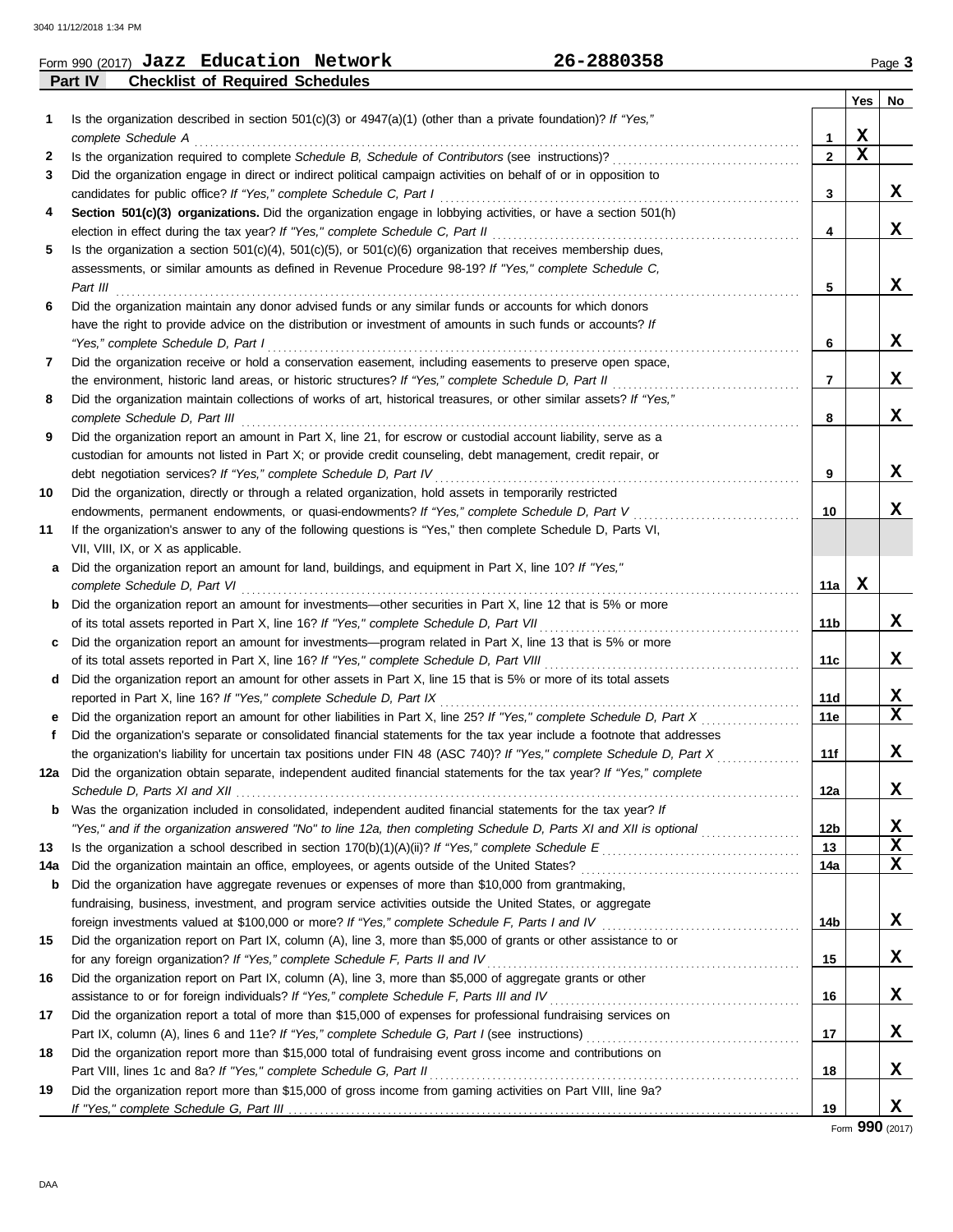|     | 26-2880358<br>Form 990 (2017) Jazz Education Network                                                             |                                                            |     | Page 4                  |
|-----|------------------------------------------------------------------------------------------------------------------|------------------------------------------------------------|-----|-------------------------|
|     | Part IV<br><b>Checklist of Required Schedules (continued)</b>                                                    |                                                            |     |                         |
|     |                                                                                                                  |                                                            | Yes | No                      |
|     | 20a Did the organization operate one or more hospital facilities? If "Yes," complete Schedule H                  | 20a                                                        |     | X                       |
| b   |                                                                                                                  | 20 <sub>b</sub>                                            |     |                         |
| 21  | Did the organization report more than \$5,000 of grants or other assistance to any domestic organization or      |                                                            |     |                         |
|     | domestic government on Part IX, column (A), line 1? If "Yes," complete Schedule I, Parts I and II                | 21                                                         |     | x                       |
| 22  | Did the organization report more than \$5,000 of grants or other assistance to or for domestic individuals on    |                                                            |     |                         |
|     | Part IX, column (A), line 2? If "Yes," complete Schedule I, Parts I and III                                      | 22                                                         | X   |                         |
| 23  | Did the organization answer "Yes" to Part VII, Section A, line 3, 4, or 5 about compensation of the              |                                                            |     |                         |
|     | organization's current and former officers, directors, trustees, key employees, and highest compensated          |                                                            |     |                         |
|     | employees? If "Yes," complete Schedule J                                                                         | 23                                                         |     | x                       |
|     | 24a Did the organization have a tax-exempt bond issue with an outstanding principal amount of more than          |                                                            |     |                         |
|     | \$100,000 as of the last day of the year, that was issued after December 31, 2002? If "Yes," answer lines 24b    |                                                            |     |                         |
|     | through 24d and complete Schedule K. If "No," go to line 25a                                                     | 24a                                                        |     | x                       |
| b   | Did the organization invest any proceeds of tax-exempt bonds beyond a temporary period exception?                | 24b                                                        |     |                         |
|     | Did the organization maintain an escrow account other than a refunding escrow at any time during the year        |                                                            |     |                         |
| C   | to defease any tax-exempt bonds?                                                                                 | 24c                                                        |     |                         |
|     |                                                                                                                  |                                                            |     |                         |
|     | d Did the organization act as an "on behalf of" issuer for bonds outstanding at any time during the year?        | 24d                                                        |     |                         |
|     | 25a Section 501(c)(3), 501(c)(4), and 501(c)(29) organizations. Did the organization engage in an excess benefit |                                                            |     |                         |
|     | transaction with a disqualified person during the year? If "Yes," complete Schedule L, Part I                    | 25a                                                        |     | x                       |
| b   | Is the organization aware that it engaged in an excess benefit transaction with a disqualified person in a prior |                                                            |     |                         |
|     | year, and that the transaction has not been reported on any of the organization's prior Forms 990 or 990-EZ?     |                                                            |     |                         |
|     | If "Yes," complete Schedule L, Part I                                                                            | 25b                                                        |     | x                       |
| 26  | Did the organization report any amount on Part X, line 5, 6, or 22 for receivables from or payables to any       |                                                            |     |                         |
|     | current or former officers, directors, trustees, key employees, highest compensated employees, or                |                                                            |     |                         |
|     | disqualified persons? If "Yes," complete Schedule L, Part II                                                     | 26                                                         |     | X                       |
| 27  | Did the organization provide a grant or other assistance to an officer, director, trustee, key employee,         |                                                            |     |                         |
|     | substantial contributor or employee thereof, a grant selection committee member, or to a 35% controlled          |                                                            |     |                         |
|     | entity or family member of any of these persons? If "Yes," complete Schedule L, Part III                         | 27                                                         |     | x                       |
| 28  | Was the organization a party to a business transaction with one of the following parties (see Schedule L,        |                                                            |     |                         |
|     | Part IV instructions for applicable filing thresholds, conditions, and exceptions):                              |                                                            |     |                         |
| а   | A current or former officer, director, trustee, or key employee? If "Yes," complete Schedule L, Part IV          | 28a                                                        |     | X                       |
| b   | A family member of a current or former officer, director, trustee, or key employee? If "Yes," complete           |                                                            |     |                         |
|     | Schedule L, Part IV                                                                                              | 28b                                                        |     | x                       |
| C   | An entity of which a current or former officer, director, trustee, or key employee (or a family member thereof)  |                                                            |     |                         |
|     | was an officer, director, trustee, or direct or indirect owner? If "Yes," complete Schedule L, Part IV           | 28c                                                        |     | X                       |
|     | Did the organization receive more than \$25,000 in non-cash contributions? If "Yes," complete Schedule M         | 29<br><u> 1986 - Johann Stoff, Amerikaansk politiker (</u> |     | $\overline{\mathbf{x}}$ |
| 30  | Did the organization receive contributions of art, historical treasures, or other similar assets, or qualified   |                                                            |     |                         |
|     | conservation contributions? If "Yes," complete Schedule M                                                        | 30                                                         |     | X                       |
| 31  | Did the organization liquidate, terminate, or dissolve and cease operations? If "Yes," complete Schedule N,      |                                                            |     |                         |
|     | Part I                                                                                                           | 31                                                         |     | X                       |
| 32  | Did the organization sell, exchange, dispose of, or transfer more than 25% of its net assets? If "Yes,"          |                                                            |     |                         |
|     | complete Schedule N, Part II                                                                                     | 32                                                         |     | X                       |
| 33  | Did the organization own 100% of an entity disregarded as separate from the organization under Regulations       |                                                            |     |                         |
|     | sections 301.7701-2 and 301.7701-3? If "Yes," complete Schedule R, Part I                                        | 33                                                         |     | X                       |
|     |                                                                                                                  |                                                            |     |                         |
| 34  | Was the organization related to any tax-exempt or taxable entity? If "Yes," complete Schedule R, Part II, III,   |                                                            |     |                         |
|     | or IV, and Part V, line 1                                                                                        | 34                                                         |     | X                       |
| 35a | Did the organization have a controlled entity within the meaning of section 512(b)(13)?                          | 35a                                                        |     | X                       |
| b   | If "Yes" to line 35a, did the organization receive any payment from or engage in any transaction with a          |                                                            |     |                         |
|     |                                                                                                                  | 35 <sub>b</sub>                                            |     |                         |
| 36  | Section 501(c)(3) organizations. Did the organization make any transfers to an exempt non-charitable             |                                                            |     |                         |
|     | related organization? If "Yes," complete Schedule R, Part V, line 2                                              | 36                                                         |     | X                       |
| 37  | Did the organization conduct more than 5% of its activities through an entity that is not a related organization |                                                            |     |                         |
|     | and that is treated as a partnership for federal income tax purposes? If "Yes," complete Schedule R,             |                                                            |     |                         |
|     | Part VI                                                                                                          | 37                                                         |     | X                       |
| 38  | Did the organization complete Schedule O and provide explanations in Schedule O for Part VI, lines 11b and       |                                                            |     |                         |
|     | 19? Note. All Form 990 filers are required to complete Schedule O.                                               | 38                                                         | X   |                         |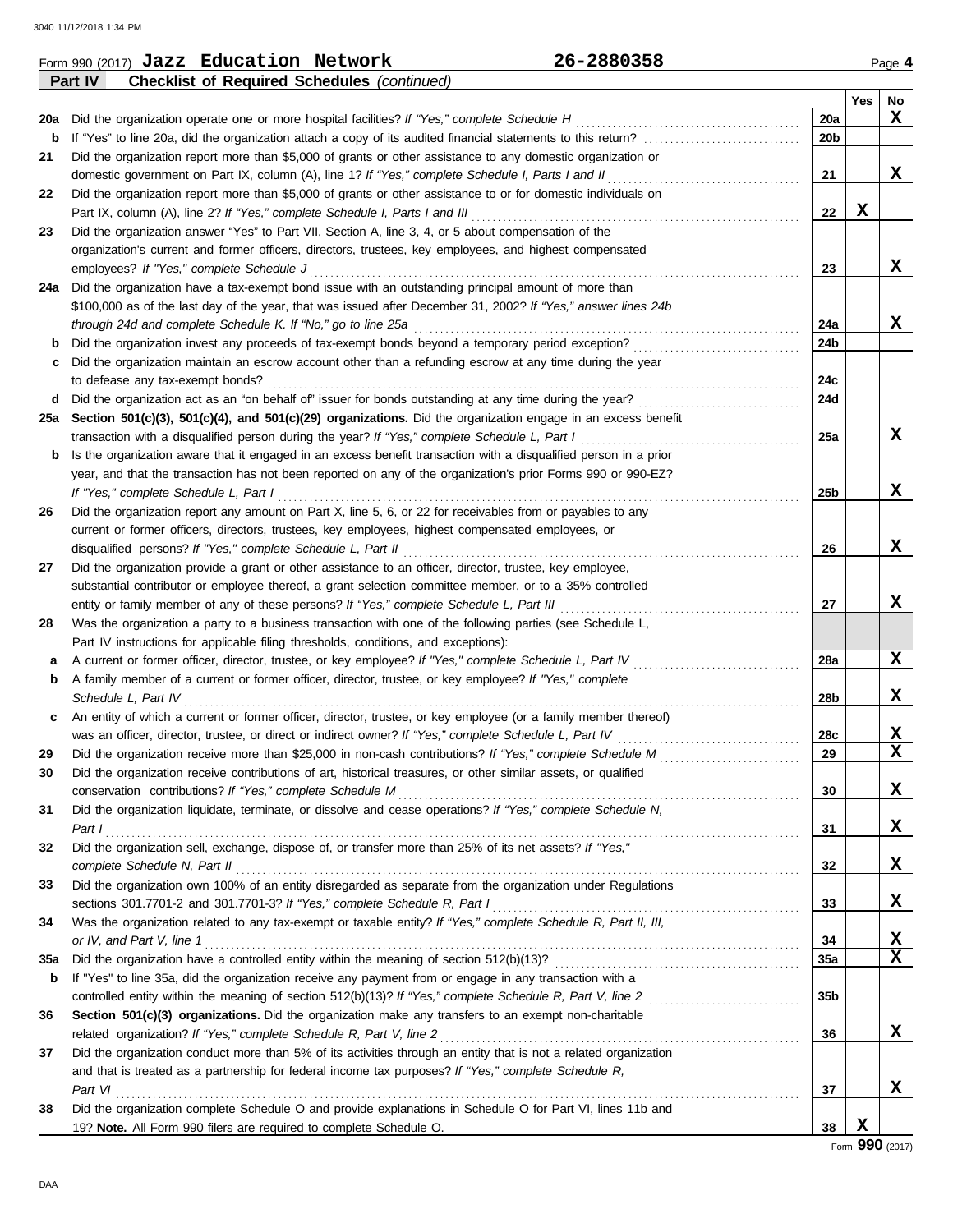|     | Form 990 (2017) Jazz Education Network                                                                                                                                                                                                     | 26-2880358 |                 |              |                |     | Page 5      |
|-----|--------------------------------------------------------------------------------------------------------------------------------------------------------------------------------------------------------------------------------------------|------------|-----------------|--------------|----------------|-----|-------------|
|     | Statements Regarding Other IRS Filings and Tax Compliance<br>Part V                                                                                                                                                                        |            |                 |              |                |     |             |
|     | Check if Schedule O contains a response or note to any line in this Part V                                                                                                                                                                 |            |                 |              |                |     |             |
|     |                                                                                                                                                                                                                                            |            |                 |              |                | Yes | No          |
| 1а  | Enter the number reported in Box 3 of Form 1096. Enter -0- if not applicable                                                                                                                                                               |            | 1a              | 8            |                |     |             |
| b   | Enter the number of Forms W-2G included in line 1a. Enter -0- if not applicable                                                                                                                                                            |            | 1 <sub>b</sub>  | $\mathbf 0$  |                |     |             |
| c   | Did the organization comply with backup withholding rules for reportable payments to vendors and                                                                                                                                           |            |                 |              |                |     | X           |
|     | reportable gaming (gambling) winnings to prize winners?                                                                                                                                                                                    |            |                 |              | 1c             |     |             |
|     | 2a Enter the number of employees reported on Form W-3, Transmittal of Wage and Tax                                                                                                                                                         |            |                 | $\mathbf{2}$ |                |     |             |
|     | Statements, filed for the calendar year ending with or within the year covered by this return<br>If at least one is reported on line 2a, did the organization file all required federal employment tax returns?                            |            | 2a              |              | 2b             | X   |             |
| b   | Note. If the sum of lines 1a and 2a is greater than 250, you may be required to e-file (see instructions)                                                                                                                                  |            |                 |              |                |     |             |
| За  | Did the organization have unrelated business gross income of \$1,000 or more during the year?                                                                                                                                              |            |                 |              | За             |     | x           |
| b   | If "Yes," has it filed a Form 990-T for this year? If "No" to line 3b, provide an explanation in Schedule O                                                                                                                                |            |                 |              | 3b             |     |             |
| 4a  | At any time during the calendar year, did the organization have an interest in, or a signature or other authority                                                                                                                          |            |                 |              |                |     |             |
|     | over, a financial account in a foreign country (such as a bank account, securities account, or other financial                                                                                                                             |            |                 |              |                |     |             |
|     | account)?                                                                                                                                                                                                                                  |            |                 |              | 4a             |     | X           |
| b   | If "Yes," enter the name of the foreign country: <b>u</b>                                                                                                                                                                                  |            |                 |              |                |     |             |
|     | See instructions for filing requirements for FinCEN Form 114, Report of Foreign Bank and Financial Accounts                                                                                                                                |            |                 |              |                |     |             |
|     | (FBAR).                                                                                                                                                                                                                                    |            |                 |              |                |     |             |
| 5a  | Was the organization a party to a prohibited tax shelter transaction at any time during the tax year?                                                                                                                                      |            |                 |              | 5a             |     | X           |
| b   | Did any taxable party notify the organization that it was or is a party to a prohibited tax shelter transaction?                                                                                                                           |            |                 |              | 5 <sub>b</sub> |     | $\mathbf x$ |
| c   | If "Yes" to line 5a or 5b, did the organization file Form 8886-T?                                                                                                                                                                          |            |                 |              | 5c             |     |             |
| 6a  | Does the organization have annual gross receipts that are normally greater than \$100,000, and did the                                                                                                                                     |            |                 |              |                |     |             |
|     | organization solicit any contributions that were not tax deductible as charitable contributions?                                                                                                                                           |            |                 |              | 6a             |     | x           |
| b   | If "Yes," did the organization include with every solicitation an express statement that such contributions or                                                                                                                             |            |                 |              |                |     |             |
|     | gifts were not tax deductible?                                                                                                                                                                                                             |            |                 |              | 6b             |     |             |
| 7   | Organizations that may receive deductible contributions under section 170(c).                                                                                                                                                              |            |                 |              |                |     |             |
| а   | Did the organization receive a payment in excess of \$75 made partly as a contribution and partly for goods                                                                                                                                |            |                 |              |                |     |             |
|     | and services provided to the payor?                                                                                                                                                                                                        |            |                 |              | 7a             |     | x           |
| b   |                                                                                                                                                                                                                                            |            |                 |              | 7b             |     |             |
| c   | Did the organization sell, exchange, or otherwise dispose of tangible personal property for which it was                                                                                                                                   |            |                 |              |                |     |             |
|     | required to file Form 8282?                                                                                                                                                                                                                |            |                 |              | 7c             |     | x           |
| d   |                                                                                                                                                                                                                                            |            | 7d              |              |                |     |             |
| е   | Did the organization receive any funds, directly or indirectly, to pay premiums on a personal benefit contract?                                                                                                                            |            |                 |              | 7e             |     | X           |
|     | Did the organization, during the year, pay premiums, directly or indirectly, on a personal benefit contract?                                                                                                                               |            |                 |              | 7f             |     | x           |
|     | If the organization received a contribution of qualified intellectual property, did the organization file Form 8899 as required?                                                                                                           |            |                 |              | 7g<br>7h       |     |             |
|     | If the organization received a contribution of cars, boats, airplanes, or other vehicles, did the organization file a Form 1098-C?<br>Sponsoring organizations maintaining donor advised funds. Did a donor advised fund maintained by the |            |                 |              |                |     |             |
| 8   | sponsoring organization have excess business holdings at any time during the year?                                                                                                                                                         |            |                 |              | 8              |     |             |
| 9   | Sponsoring organizations maintaining donor advised funds.                                                                                                                                                                                  |            |                 |              |                |     |             |
| a   | Did the sponsoring organization make any taxable distributions under section 4966?                                                                                                                                                         |            |                 |              | 9a             |     |             |
| b   | Did the sponsoring organization make a distribution to a donor, donor advisor, or related person?                                                                                                                                          |            |                 |              | 9b             |     |             |
| 10  | Section 501(c)(7) organizations. Enter:                                                                                                                                                                                                    |            |                 |              |                |     |             |
| а   |                                                                                                                                                                                                                                            |            | 10a             |              |                |     |             |
| b   | Gross receipts, included on Form 990, Part VIII, line 12, for public use of club facilities                                                                                                                                                |            | 10 <sub>b</sub> |              |                |     |             |
| 11  | Section 501(c)(12) organizations. Enter:                                                                                                                                                                                                   |            |                 |              |                |     |             |
| а   | Gross income from members or shareholders                                                                                                                                                                                                  |            | 11a             |              |                |     |             |
| b   | Gross income from other sources (Do not net amounts due or paid to other sources                                                                                                                                                           |            |                 |              |                |     |             |
|     | against amounts due or received from them.)                                                                                                                                                                                                |            | 11 <sub>b</sub> |              |                |     |             |
| 12a | Section 4947(a)(1) non-exempt charitable trusts. Is the organization filing Form 990 in lieu of Form 1041?                                                                                                                                 |            |                 |              | 12a            |     |             |
| b   | If "Yes," enter the amount of tax-exempt interest received or accrued during the year <i>[[COSTERRY]</i>                                                                                                                                   |            | 12b             |              |                |     |             |
| 13  | Section 501(c)(29) qualified nonprofit health insurance issuers.                                                                                                                                                                           |            |                 |              |                |     |             |
| a   | Is the organization licensed to issue qualified health plans in more than one state?                                                                                                                                                       |            |                 |              | 13a            |     |             |
|     | Note. See the instructions for additional information the organization must report on Schedule O.                                                                                                                                          |            |                 |              |                |     |             |
| b   | Enter the amount of reserves the organization is required to maintain by the states in which                                                                                                                                               |            |                 |              |                |     |             |
|     |                                                                                                                                                                                                                                            |            | 13b             |              |                |     |             |
| c   | Enter the amount of reserves on hand                                                                                                                                                                                                       |            | 13 <sub>c</sub> |              |                |     |             |
| 14a | Did the organization receive any payments for indoor tanning services during the tax year?                                                                                                                                                 |            |                 |              | 14a            |     | x           |
|     |                                                                                                                                                                                                                                            |            |                 |              | 14b            |     |             |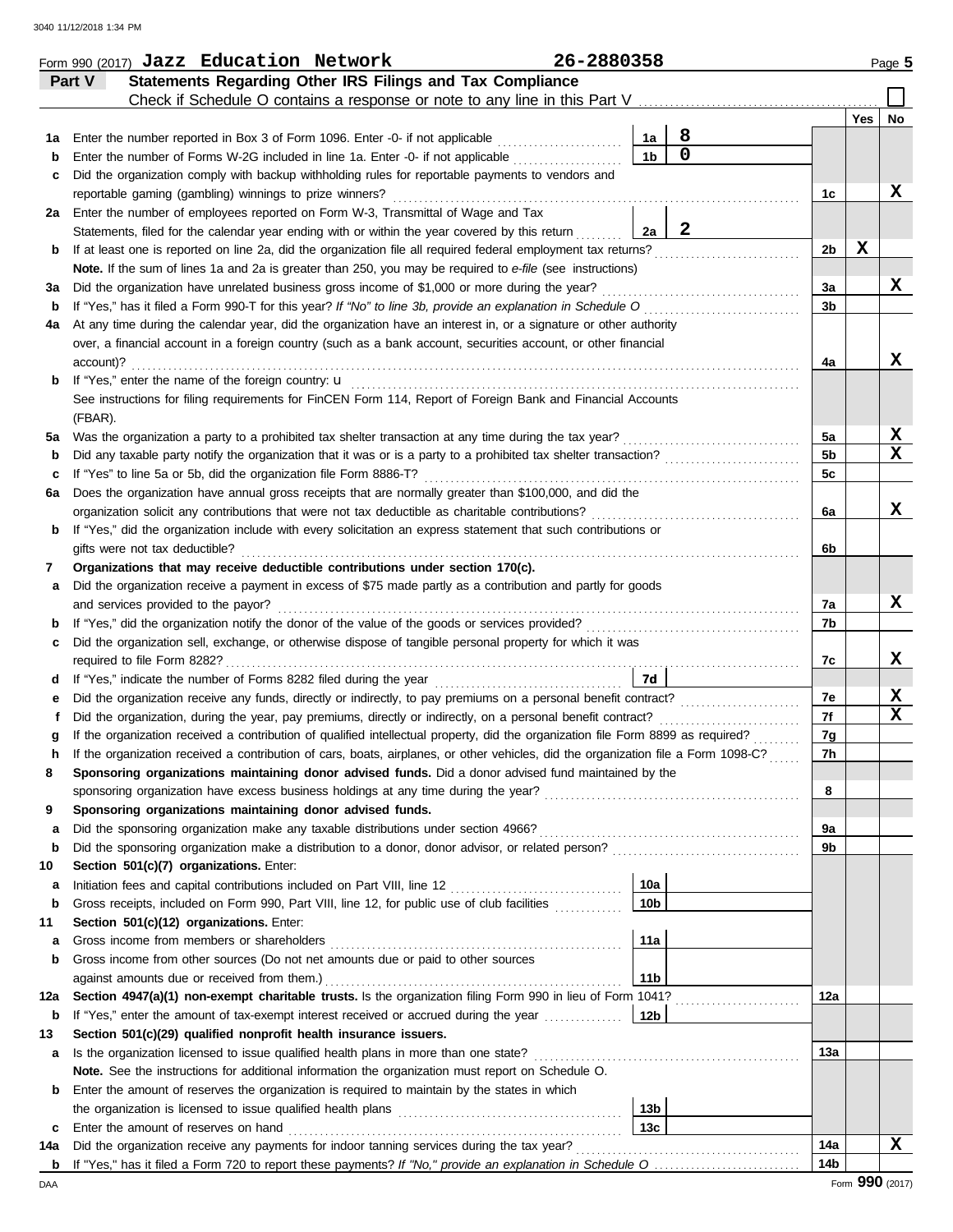|     | 26-2880358<br>Form 990 (2017) Jazz Education Network                                                                                |                 |     | Page 6          |
|-----|-------------------------------------------------------------------------------------------------------------------------------------|-----------------|-----|-----------------|
|     | Part VI<br>Governance, Management, and Disclosure For each "Yes" response to lines 2 through 7b below, and for a "No"               |                 |     |                 |
|     | response to line 8a, 8b, or 10b below, describe the circumstances, processes, or changes in Schedule O. See instructions.           |                 |     |                 |
|     |                                                                                                                                     |                 |     |                 |
|     | Section A. Governing Body and Management                                                                                            |                 |     |                 |
|     |                                                                                                                                     |                 | Yes | No              |
| 1а  | 18<br>1a<br>Enter the number of voting members of the governing body at the end of the tax year                                     |                 |     |                 |
|     | If there are material differences in voting rights among members of the governing body, or                                          |                 |     |                 |
|     | if the governing body delegated broad authority to an executive committee or similar                                                |                 |     |                 |
|     | committee, explain in Schedule O.                                                                                                   |                 |     |                 |
| b   | 18<br>1b<br>Enter the number of voting members included in line 1a, above, who are independent                                      |                 |     |                 |
| 2   | Did any officer, director, trustee, or key employee have a family relationship or a business relationship with                      |                 |     |                 |
|     | any other officer, director, trustee, or key employee?                                                                              | 2               |     | х               |
| 3   | Did the organization delegate control over management duties customarily performed by or under the direct                           |                 |     |                 |
|     | supervision of officers, directors, or trustees, or key employees to a management company or other person?                          | 3               |     | X               |
| 4   | Did the organization make any significant changes to its governing documents since the prior Form 990 was filed?                    | 4               |     | $\mathbf x$     |
| 5   | Did the organization become aware during the year of a significant diversion of the organization's assets?                          | 5               |     | $\mathbf x$     |
| 6   | Did the organization have members or stockholders?                                                                                  | 6               | X   |                 |
| 7a  | Did the organization have members, stockholders, or other persons who had the power to elect or appoint                             |                 |     |                 |
|     | one or more members of the governing body?                                                                                          | 7a              | X   |                 |
|     |                                                                                                                                     |                 |     |                 |
| b   | Are any governance decisions of the organization reserved to (or subject to approval by) members,                                   |                 | X   |                 |
|     | stockholders, or persons other than the governing body?                                                                             | 7b              |     |                 |
| 8   | Did the organization contemporaneously document the meetings held or written actions undertaken during the year by the following:   |                 | X   |                 |
| а   | The governing body?                                                                                                                 | 8a              | X   |                 |
| b   | Each committee with authority to act on behalf of the governing body?                                                               | 8b              |     |                 |
| 9   | Is there any officer, director, trustee, or key employee listed in Part VII, Section A, who cannot be reached at                    |                 |     |                 |
|     |                                                                                                                                     | 9               |     | x               |
|     | <b>Section B. Policies</b> (This Section B requests information about policies not required by the Internal Revenue Code.)          |                 |     |                 |
|     |                                                                                                                                     |                 | Yes | No              |
| 10a | Did the organization have local chapters, branches, or affiliates?                                                                  | 10a             |     | x               |
| b   | If "Yes," did the organization have written policies and procedures governing the activities of such chapters,                      |                 |     |                 |
|     | affiliates, and branches to ensure their operations are consistent with the organization's exempt purposes?                         | 10b             |     |                 |
| 11a | Has the organization provided a complete copy of this Form 990 to all members of its governing body before filing the form?         | 11a             | X   |                 |
| b   | Describe in Schedule O the process, if any, used by the organization to review this Form 990.                                       |                 |     |                 |
| 12a | Did the organization have a written conflict of interest policy? If "No," go to line 13                                             | 12a             | X   |                 |
| b   | Were officers, directors, or trustees, and key employees required to disclose annually interests that could give rise to conflicts? | 12 <sub>b</sub> | X   |                 |
| с   | Did the organization regularly and consistently monitor and enforce compliance with the policy? If "Yes,"                           |                 |     |                 |
|     | describe in Schedule O how this was done                                                                                            | 12 <sub>c</sub> | X   |                 |
| 13  | Did the organization have a written whistleblower policy?                                                                           | 13              | X   |                 |
| 14  | Did the organization have a written document retention and destruction policy?                                                      | 14              | х   |                 |
| 15  | Did the process for determining compensation of the following persons include a review and approval by                              |                 |     |                 |
|     | independent persons, comparability data, and contemporaneous substantiation of the deliberation and decision?                       |                 |     |                 |
| a   |                                                                                                                                     | 15a             | X   |                 |
| b   | Other officers or key employees of the organization                                                                                 | 15 <sub>b</sub> |     | X               |
|     | If "Yes" to line 15a or 15b, describe the process in Schedule O (see instructions).                                                 |                 |     |                 |
| 16a | Did the organization invest in, contribute assets to, or participate in a joint venture or similar arrangement                      |                 |     |                 |
|     | with a taxable entity during the year?                                                                                              | 16a             |     | x               |
| b   | If "Yes," did the organization follow a written policy or procedure requiring the organization to evaluate its                      |                 |     |                 |
|     | participation in joint venture arrangements under applicable federal tax law, and take steps to safeguard the                       |                 |     |                 |
|     |                                                                                                                                     | 16b             |     |                 |
|     | <b>Section C. Disclosure</b>                                                                                                        |                 |     |                 |
| 17  | List the states with which a copy of this Form 990 is required to be filed u<br>IL                                                  |                 |     |                 |
| 18  | Section 6104 requires an organization to make its Forms 1023 (or 1024 if applicable), 990, and 990-T (Section 501(c)(3)s only)      |                 |     |                 |
|     | available for public inspection. Indicate how you made these available. Check all that apply.                                       |                 |     |                 |
|     | Own website $ \mathbf{X} $ Another's website $ \mathbf{X} $ Upon request<br>Other (explain in Schedule O)                           |                 |     |                 |
| 19  | Describe in Schedule O whether (and if so, how) the organization made its governing documents, conflict of interest policy, and     |                 |     |                 |
|     | financial statements available to the public during the tax year.                                                                   |                 |     |                 |
| 20  | State the name, address, and telephone number of the person who possesses the organization's books and records: u                   |                 |     |                 |
|     | Sharon Burch<br>1440 W. Taylor St., #1135                                                                                           |                 |     |                 |
|     | IL 60607-4623 312-781-6299<br>Chicago                                                                                               |                 |     |                 |
| DAA |                                                                                                                                     |                 |     | Form 990 (2017) |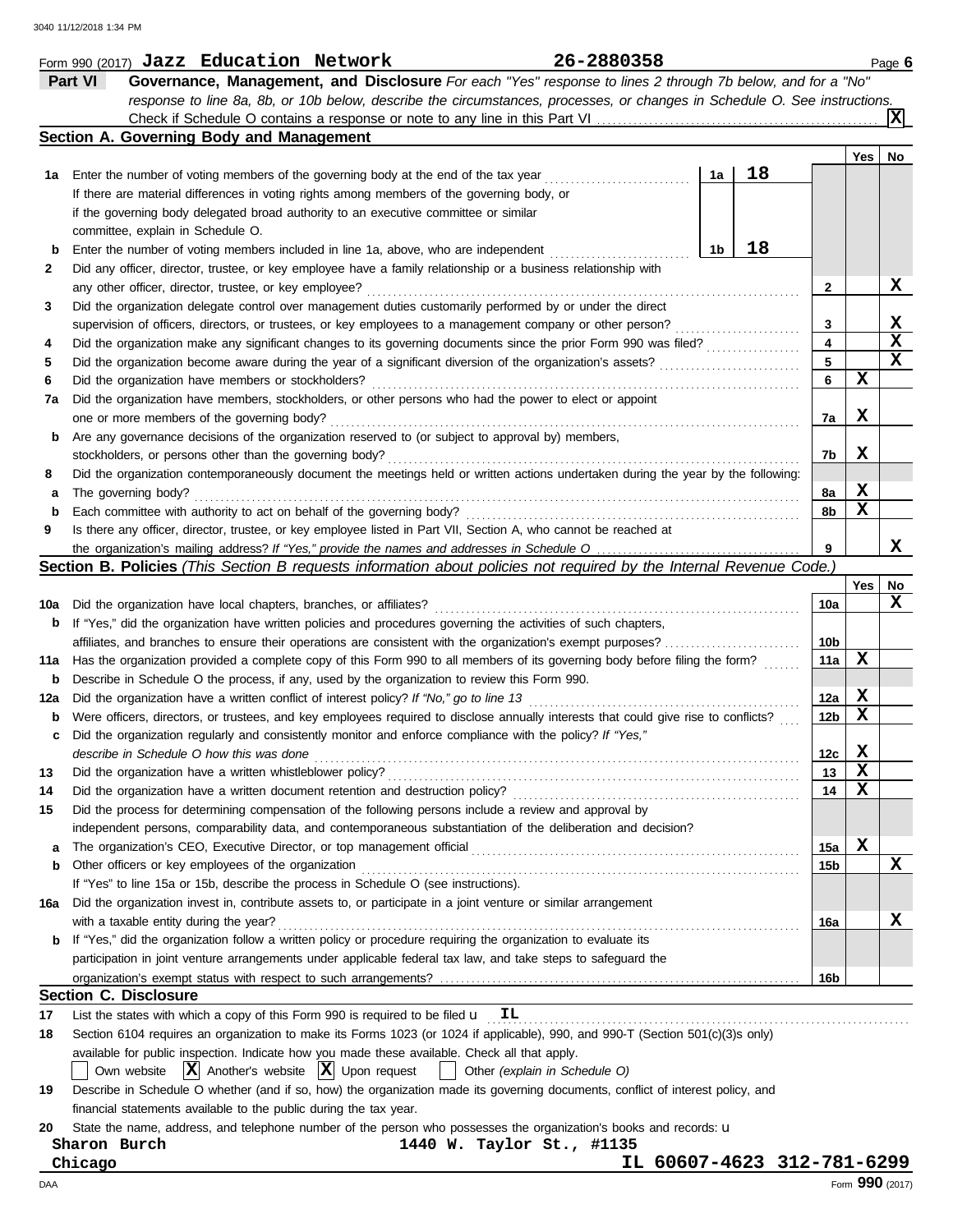|                                                                                                                                                                                                                             |                                                                                 | Form 990 (2017) Jazz Education Network |  | 26-2880358                                                                                       | Page 7 |  |  |  |  |  |
|-----------------------------------------------------------------------------------------------------------------------------------------------------------------------------------------------------------------------------|---------------------------------------------------------------------------------|----------------------------------------|--|--------------------------------------------------------------------------------------------------|--------|--|--|--|--|--|
| Part VII                                                                                                                                                                                                                    |                                                                                 |                                        |  | Compensation of Officers, Directors, Trustees, Key Employees, Highest Compensated Employees, and |        |  |  |  |  |  |
|                                                                                                                                                                                                                             |                                                                                 | Independent Contractors                |  |                                                                                                  |        |  |  |  |  |  |
|                                                                                                                                                                                                                             |                                                                                 |                                        |  |                                                                                                  |        |  |  |  |  |  |
| Section A.                                                                                                                                                                                                                  | Officers, Directors, Trustees, Key Employees, and Highest Compensated Employees |                                        |  |                                                                                                  |        |  |  |  |  |  |
| 1a Complete this table for all persons required to be listed. Report compensation for the calendar year ending with or within the<br>organization's tax year.                                                               |                                                                                 |                                        |  |                                                                                                  |        |  |  |  |  |  |
| • List all of the organization's current officers, directors, trustees (whether individuals or organizations), regardless of amount of<br>compensation. Enter -0- in columns (D), (E), and (F) if no compensation was paid. |                                                                                 |                                        |  |                                                                                                  |        |  |  |  |  |  |

● List all of the organization's **current** key employees, if any. See instructions for definition of "key employee."

who received reportable compensation (Box 5 of Form W-2 and/or Box 7 of Form 1099-MISC) of more than \$100,000 from the organization and any related organizations. ■ List the organization's five **current** highest compensated employees (other than an officer, director, trustee, or key employee)<br> **•** Preceived reportable compensation (Box 5 of Form W.2 and/or Box 7 of Form 1000 MISC)

■ List all of the organization's **former** officers, key employees, and highest compensated employees who received more than<br> **•** 00,000 of reportable compensation from the ergonization and any related ergonizations \$100,000 of reportable compensation from the organization and any related organizations.

■ List all of the organization's **former directors or trustees** that received, in the capacity as a former director or trustee of the<br>paization, more than \$10,000 of reportable compensation from the organization and any r organization, more than \$10,000 of reportable compensation from the organization and any related organizations. List persons in the following order: individual trustees or directors; institutional trustees; officers; key employees; highest

compensated employees; and former such persons.

Check this box if neither the organization nor any related organization compensated any current officer, director, or trustee.

| (A)<br>Name and Title           | (B)<br>Average<br>hours per<br>week<br>(list any               | (C)<br>Position<br>(do not check more than one<br>box, unless person is both an<br>officer and a director/trustee) |                          |             |              |                                 |        | (D)<br>Reportable<br>compensation<br>from<br>the | (E)<br>Reportable<br>compensation from<br>related<br>organizations | (F)<br>Estimated<br>amount of<br>other<br>compensation   |
|---------------------------------|----------------------------------------------------------------|--------------------------------------------------------------------------------------------------------------------|--------------------------|-------------|--------------|---------------------------------|--------|--------------------------------------------------|--------------------------------------------------------------------|----------------------------------------------------------|
|                                 | hours for<br>related<br>organizations<br>below dotted<br>line) | Individual trustee<br>or director                                                                                  | Institutional<br>trustee | Officer     | Key employee | Highest compensated<br>employee | Former | organization<br>(W-2/1099-MISC)                  | (W-2/1099-MISC)                                                    | from the<br>organization<br>and related<br>organizations |
| (1) Caleb Chapman               |                                                                |                                                                                                                    |                          |             |              |                                 |        |                                                  |                                                                    |                                                          |
| President                       | 10.00<br>0.00                                                  | $\mathbf x$                                                                                                        |                          | $\mathbf x$ |              |                                 |        | 0                                                | 0                                                                  | $\mathbf 0$                                              |
| (2) Todd Stoll                  |                                                                |                                                                                                                    |                          |             |              |                                 |        |                                                  |                                                                    |                                                          |
|                                 | 1.00                                                           |                                                                                                                    |                          |             |              |                                 |        |                                                  |                                                                    |                                                          |
| President Elect                 | 0.00                                                           | $\mathbf x$                                                                                                        |                          | $\mathbf x$ |              |                                 |        | 0                                                | 0                                                                  | 0                                                        |
| (3) Bob Breithaupt              |                                                                |                                                                                                                    |                          |             |              |                                 |        |                                                  |                                                                    |                                                          |
|                                 | 1.00                                                           |                                                                                                                    |                          |             |              |                                 |        |                                                  |                                                                    |                                                          |
| Vice President                  | 0.00                                                           | $\mathbf x$                                                                                                        |                          | $\mathbf x$ |              |                                 |        | 0                                                | 0                                                                  | $\mathbf 0$                                              |
| (4) Bob Sinicrope               |                                                                |                                                                                                                    |                          |             |              |                                 |        |                                                  |                                                                    |                                                          |
|                                 | 1.00                                                           |                                                                                                                    |                          |             |              |                                 |        |                                                  |                                                                    |                                                          |
| Past President                  | 0.00                                                           | $\mathbf x$                                                                                                        |                          | $\mathbf x$ |              |                                 |        | 0                                                | 0                                                                  | 0                                                        |
| (5) Tim Fellow                  | 2.00                                                           |                                                                                                                    |                          |             |              |                                 |        |                                                  |                                                                    |                                                          |
| Treasurer                       | 0.00                                                           | $\mathbf x$                                                                                                        |                          | $\mathbf x$ |              |                                 |        | 0                                                | 0                                                                  | $\mathbf 0$                                              |
| (6) Mary Jo Papich              |                                                                |                                                                                                                    |                          |             |              |                                 |        |                                                  |                                                                    |                                                          |
|                                 | 1.00                                                           |                                                                                                                    |                          |             |              |                                 |        |                                                  |                                                                    |                                                          |
| Secretary                       | 0.00                                                           | X                                                                                                                  |                          | X           |              |                                 |        | 0                                                | 0                                                                  | $\mathbf 0$                                              |
| (7) Diane Chandler              | Marshall                                                       |                                                                                                                    |                          |             |              |                                 |        |                                                  |                                                                    |                                                          |
|                                 | 1.00                                                           |                                                                                                                    |                          |             |              |                                 |        |                                                  |                                                                    |                                                          |
| Director                        | 0.00                                                           | $\mathbf x$                                                                                                        |                          |             |              |                                 |        | 0                                                | 0                                                                  | $\pmb{0}$                                                |
| (8) Rick Drumm                  |                                                                |                                                                                                                    |                          |             |              |                                 |        |                                                  |                                                                    |                                                          |
|                                 | 1.00                                                           |                                                                                                                    |                          |             |              |                                 |        |                                                  |                                                                    |                                                          |
| Director                        | 0.00                                                           | $\mathbf x$                                                                                                        |                          |             |              |                                 |        | 0                                                | 0                                                                  | $\mathbf 0$                                              |
| (9) Lonnie Davis                |                                                                |                                                                                                                    |                          |             |              |                                 |        |                                                  |                                                                    |                                                          |
|                                 | 1.00                                                           |                                                                                                                    |                          |             |              |                                 |        |                                                  |                                                                    |                                                          |
| Director<br>(10) Mary Jo Papich | 0.00                                                           | $\mathbf x$                                                                                                        |                          |             |              |                                 |        | 0                                                | 0                                                                  | $\mathbf 0$                                              |
|                                 | 1.00                                                           |                                                                                                                    |                          |             |              |                                 |        |                                                  |                                                                    |                                                          |
| Director                        | 0.00                                                           | $\mathbf x$                                                                                                        |                          |             |              |                                 |        | 0                                                | 0                                                                  | 0                                                        |
| (11) Sean Jones                 |                                                                |                                                                                                                    |                          |             |              |                                 |        |                                                  |                                                                    |                                                          |
|                                 | 1.00                                                           |                                                                                                                    |                          |             |              |                                 |        |                                                  |                                                                    |                                                          |
| Director                        | 0.00                                                           | $\mathbf x$                                                                                                        |                          |             |              |                                 |        | 0                                                | 0                                                                  | 0                                                        |
| <b>DAA</b>                      |                                                                |                                                                                                                    |                          |             |              |                                 |        |                                                  |                                                                    | Form 990 (2017)                                          |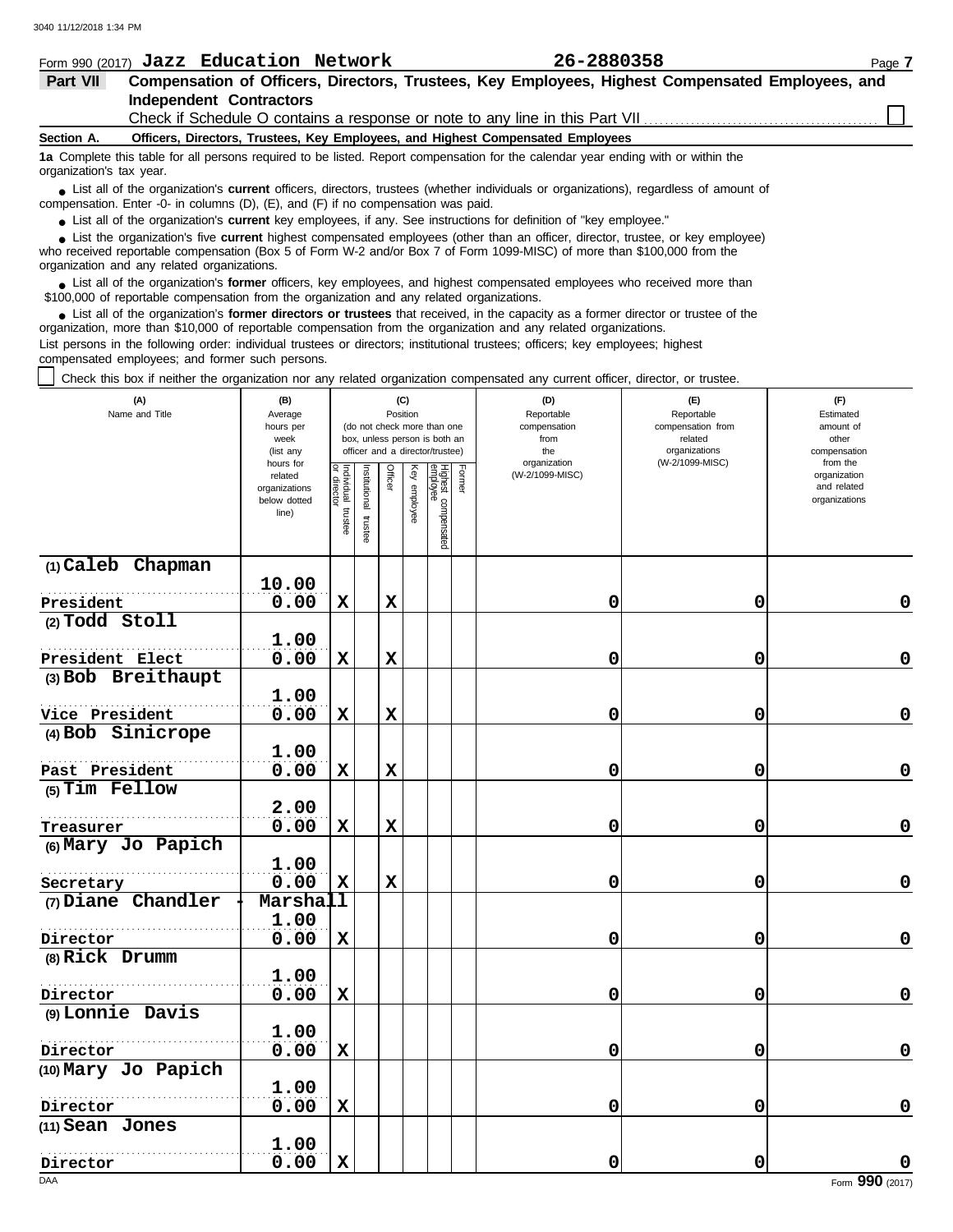| Section A. Officers, Directors, Trustees, Key Employees, and Highest Compensated Employees (continued)<br>Part VII<br>(A)<br>(B)<br>(F)<br>(C)<br>(D)<br>$(\mathsf{F})$<br>Name and title<br>Position<br>Reportable<br>Average<br>Reportable<br>Estimated<br>(do not check more than one<br>compensation<br>compensation from<br>amount of<br>hours per<br>box, unless person is both an<br>from<br>related<br>other<br>week<br>officer and a director/trustee)<br>the<br>organizations<br>compensation<br>(list any<br>(W-2/1099-MISC)<br>organization<br>from the<br>hours for<br>Individual 1<br>or director<br>Officer<br>Key employee<br>Highest compensated<br>employee<br>Former<br>nstitutional trustee<br>(W-2/1099-MISC)<br>organization<br>related<br>and related<br>organizations<br>organizations<br>below dotted<br>trustee<br>line)<br>Ashley Shabankareh<br>(12)<br>1.00<br>0.00<br>$\mathbf x$<br>Director<br>0<br>0<br>Julius Tolentino<br>(13)<br>1.00<br>.<br>$\mathbf x$<br>0.00<br>0<br>0<br>Director<br>Francisco Torres<br>(14)<br>1.00<br>$\mathbf x$<br>0<br>0<br>0.00<br>Director<br>Rodney Whitaker<br>(15)<br>1.00<br>0.00<br>0<br>0<br>X<br>Director<br>Treb Winegar<br>(16)<br>1.00<br>0.00<br>$\mathbf x$<br>0<br>0<br>Director<br>Greg Yasinit\$ky<br>(17)<br>1.00<br>0.00<br>0<br>0<br>X<br>Director<br>Daniel Flores<br>(18)<br>1.00<br>0.00<br>0<br>X<br>0<br>Director<br>Sharon Burch<br>(19)<br>40.00<br>0.00<br>$\mathbf x$<br>27,950<br>0<br>Managing Director<br>27,950<br>u<br>c Total from continuation sheets to Part VII, Section A<br>27,950<br>d<br>Total number of individuals (including but not limited to those listed above) who received more than \$100,000 of<br>2<br>reportable compensation from the organization $\mathbf u$ 0<br>Did the organization list any former officer, director, or trustee, key employee, or highest compensated<br>3<br>3<br>For any individual listed on line 1a, is the sum of reportable compensation and other compensation from the<br>4<br>organization and related organizations greater than \$150,000? If "Yes," complete Schedule J for such<br>4<br>individual commutation and contact the contract of the contract of the contract of the contract of the contract of the contract of the contract of the contract of the contract of the contract of the contract of the contrac<br>Did any person listed on line 1a receive or accrue compensation from any unrelated organization or individual<br>5<br>5<br>Section B. Independent Contractors<br>Complete this table for your five highest compensated independent contractors that received more than \$100,000 of<br>1<br>compensation from the organization. Report compensation for the calendar year ending with or within the organization's tax year.<br>(B)<br>Description of services<br>(A)<br>Name and business address | Page 8              |
|------------------------------------------------------------------------------------------------------------------------------------------------------------------------------------------------------------------------------------------------------------------------------------------------------------------------------------------------------------------------------------------------------------------------------------------------------------------------------------------------------------------------------------------------------------------------------------------------------------------------------------------------------------------------------------------------------------------------------------------------------------------------------------------------------------------------------------------------------------------------------------------------------------------------------------------------------------------------------------------------------------------------------------------------------------------------------------------------------------------------------------------------------------------------------------------------------------------------------------------------------------------------------------------------------------------------------------------------------------------------------------------------------------------------------------------------------------------------------------------------------------------------------------------------------------------------------------------------------------------------------------------------------------------------------------------------------------------------------------------------------------------------------------------------------------------------------------------------------------------------------------------------------------------------------------------------------------------------------------------------------------------------------------------------------------------------------------------------------------------------------------------------------------------------------------------------------------------------------------------------------------------------------------------------------------------------------------------------------------------------------------------------------------------------------------------------------------------------------------------------------------------------------------------------------------------------------------------------------------------------------------------------------------------------------------------------------------------------------------------------------------------------------------------------------------------------------------------------------------------------------------------|---------------------|
|                                                                                                                                                                                                                                                                                                                                                                                                                                                                                                                                                                                                                                                                                                                                                                                                                                                                                                                                                                                                                                                                                                                                                                                                                                                                                                                                                                                                                                                                                                                                                                                                                                                                                                                                                                                                                                                                                                                                                                                                                                                                                                                                                                                                                                                                                                                                                                                                                                                                                                                                                                                                                                                                                                                                                                                                                                                                                          |                     |
|                                                                                                                                                                                                                                                                                                                                                                                                                                                                                                                                                                                                                                                                                                                                                                                                                                                                                                                                                                                                                                                                                                                                                                                                                                                                                                                                                                                                                                                                                                                                                                                                                                                                                                                                                                                                                                                                                                                                                                                                                                                                                                                                                                                                                                                                                                                                                                                                                                                                                                                                                                                                                                                                                                                                                                                                                                                                                          |                     |
|                                                                                                                                                                                                                                                                                                                                                                                                                                                                                                                                                                                                                                                                                                                                                                                                                                                                                                                                                                                                                                                                                                                                                                                                                                                                                                                                                                                                                                                                                                                                                                                                                                                                                                                                                                                                                                                                                                                                                                                                                                                                                                                                                                                                                                                                                                                                                                                                                                                                                                                                                                                                                                                                                                                                                                                                                                                                                          |                     |
|                                                                                                                                                                                                                                                                                                                                                                                                                                                                                                                                                                                                                                                                                                                                                                                                                                                                                                                                                                                                                                                                                                                                                                                                                                                                                                                                                                                                                                                                                                                                                                                                                                                                                                                                                                                                                                                                                                                                                                                                                                                                                                                                                                                                                                                                                                                                                                                                                                                                                                                                                                                                                                                                                                                                                                                                                                                                                          | 0                   |
|                                                                                                                                                                                                                                                                                                                                                                                                                                                                                                                                                                                                                                                                                                                                                                                                                                                                                                                                                                                                                                                                                                                                                                                                                                                                                                                                                                                                                                                                                                                                                                                                                                                                                                                                                                                                                                                                                                                                                                                                                                                                                                                                                                                                                                                                                                                                                                                                                                                                                                                                                                                                                                                                                                                                                                                                                                                                                          |                     |
|                                                                                                                                                                                                                                                                                                                                                                                                                                                                                                                                                                                                                                                                                                                                                                                                                                                                                                                                                                                                                                                                                                                                                                                                                                                                                                                                                                                                                                                                                                                                                                                                                                                                                                                                                                                                                                                                                                                                                                                                                                                                                                                                                                                                                                                                                                                                                                                                                                                                                                                                                                                                                                                                                                                                                                                                                                                                                          | 0                   |
|                                                                                                                                                                                                                                                                                                                                                                                                                                                                                                                                                                                                                                                                                                                                                                                                                                                                                                                                                                                                                                                                                                                                                                                                                                                                                                                                                                                                                                                                                                                                                                                                                                                                                                                                                                                                                                                                                                                                                                                                                                                                                                                                                                                                                                                                                                                                                                                                                                                                                                                                                                                                                                                                                                                                                                                                                                                                                          |                     |
|                                                                                                                                                                                                                                                                                                                                                                                                                                                                                                                                                                                                                                                                                                                                                                                                                                                                                                                                                                                                                                                                                                                                                                                                                                                                                                                                                                                                                                                                                                                                                                                                                                                                                                                                                                                                                                                                                                                                                                                                                                                                                                                                                                                                                                                                                                                                                                                                                                                                                                                                                                                                                                                                                                                                                                                                                                                                                          | 0                   |
|                                                                                                                                                                                                                                                                                                                                                                                                                                                                                                                                                                                                                                                                                                                                                                                                                                                                                                                                                                                                                                                                                                                                                                                                                                                                                                                                                                                                                                                                                                                                                                                                                                                                                                                                                                                                                                                                                                                                                                                                                                                                                                                                                                                                                                                                                                                                                                                                                                                                                                                                                                                                                                                                                                                                                                                                                                                                                          |                     |
|                                                                                                                                                                                                                                                                                                                                                                                                                                                                                                                                                                                                                                                                                                                                                                                                                                                                                                                                                                                                                                                                                                                                                                                                                                                                                                                                                                                                                                                                                                                                                                                                                                                                                                                                                                                                                                                                                                                                                                                                                                                                                                                                                                                                                                                                                                                                                                                                                                                                                                                                                                                                                                                                                                                                                                                                                                                                                          | 0                   |
|                                                                                                                                                                                                                                                                                                                                                                                                                                                                                                                                                                                                                                                                                                                                                                                                                                                                                                                                                                                                                                                                                                                                                                                                                                                                                                                                                                                                                                                                                                                                                                                                                                                                                                                                                                                                                                                                                                                                                                                                                                                                                                                                                                                                                                                                                                                                                                                                                                                                                                                                                                                                                                                                                                                                                                                                                                                                                          |                     |
|                                                                                                                                                                                                                                                                                                                                                                                                                                                                                                                                                                                                                                                                                                                                                                                                                                                                                                                                                                                                                                                                                                                                                                                                                                                                                                                                                                                                                                                                                                                                                                                                                                                                                                                                                                                                                                                                                                                                                                                                                                                                                                                                                                                                                                                                                                                                                                                                                                                                                                                                                                                                                                                                                                                                                                                                                                                                                          | 0                   |
|                                                                                                                                                                                                                                                                                                                                                                                                                                                                                                                                                                                                                                                                                                                                                                                                                                                                                                                                                                                                                                                                                                                                                                                                                                                                                                                                                                                                                                                                                                                                                                                                                                                                                                                                                                                                                                                                                                                                                                                                                                                                                                                                                                                                                                                                                                                                                                                                                                                                                                                                                                                                                                                                                                                                                                                                                                                                                          |                     |
|                                                                                                                                                                                                                                                                                                                                                                                                                                                                                                                                                                                                                                                                                                                                                                                                                                                                                                                                                                                                                                                                                                                                                                                                                                                                                                                                                                                                                                                                                                                                                                                                                                                                                                                                                                                                                                                                                                                                                                                                                                                                                                                                                                                                                                                                                                                                                                                                                                                                                                                                                                                                                                                                                                                                                                                                                                                                                          | 0                   |
|                                                                                                                                                                                                                                                                                                                                                                                                                                                                                                                                                                                                                                                                                                                                                                                                                                                                                                                                                                                                                                                                                                                                                                                                                                                                                                                                                                                                                                                                                                                                                                                                                                                                                                                                                                                                                                                                                                                                                                                                                                                                                                                                                                                                                                                                                                                                                                                                                                                                                                                                                                                                                                                                                                                                                                                                                                                                                          |                     |
|                                                                                                                                                                                                                                                                                                                                                                                                                                                                                                                                                                                                                                                                                                                                                                                                                                                                                                                                                                                                                                                                                                                                                                                                                                                                                                                                                                                                                                                                                                                                                                                                                                                                                                                                                                                                                                                                                                                                                                                                                                                                                                                                                                                                                                                                                                                                                                                                                                                                                                                                                                                                                                                                                                                                                                                                                                                                                          | 0                   |
|                                                                                                                                                                                                                                                                                                                                                                                                                                                                                                                                                                                                                                                                                                                                                                                                                                                                                                                                                                                                                                                                                                                                                                                                                                                                                                                                                                                                                                                                                                                                                                                                                                                                                                                                                                                                                                                                                                                                                                                                                                                                                                                                                                                                                                                                                                                                                                                                                                                                                                                                                                                                                                                                                                                                                                                                                                                                                          |                     |
|                                                                                                                                                                                                                                                                                                                                                                                                                                                                                                                                                                                                                                                                                                                                                                                                                                                                                                                                                                                                                                                                                                                                                                                                                                                                                                                                                                                                                                                                                                                                                                                                                                                                                                                                                                                                                                                                                                                                                                                                                                                                                                                                                                                                                                                                                                                                                                                                                                                                                                                                                                                                                                                                                                                                                                                                                                                                                          |                     |
|                                                                                                                                                                                                                                                                                                                                                                                                                                                                                                                                                                                                                                                                                                                                                                                                                                                                                                                                                                                                                                                                                                                                                                                                                                                                                                                                                                                                                                                                                                                                                                                                                                                                                                                                                                                                                                                                                                                                                                                                                                                                                                                                                                                                                                                                                                                                                                                                                                                                                                                                                                                                                                                                                                                                                                                                                                                                                          | 0                   |
|                                                                                                                                                                                                                                                                                                                                                                                                                                                                                                                                                                                                                                                                                                                                                                                                                                                                                                                                                                                                                                                                                                                                                                                                                                                                                                                                                                                                                                                                                                                                                                                                                                                                                                                                                                                                                                                                                                                                                                                                                                                                                                                                                                                                                                                                                                                                                                                                                                                                                                                                                                                                                                                                                                                                                                                                                                                                                          |                     |
|                                                                                                                                                                                                                                                                                                                                                                                                                                                                                                                                                                                                                                                                                                                                                                                                                                                                                                                                                                                                                                                                                                                                                                                                                                                                                                                                                                                                                                                                                                                                                                                                                                                                                                                                                                                                                                                                                                                                                                                                                                                                                                                                                                                                                                                                                                                                                                                                                                                                                                                                                                                                                                                                                                                                                                                                                                                                                          |                     |
|                                                                                                                                                                                                                                                                                                                                                                                                                                                                                                                                                                                                                                                                                                                                                                                                                                                                                                                                                                                                                                                                                                                                                                                                                                                                                                                                                                                                                                                                                                                                                                                                                                                                                                                                                                                                                                                                                                                                                                                                                                                                                                                                                                                                                                                                                                                                                                                                                                                                                                                                                                                                                                                                                                                                                                                                                                                                                          |                     |
|                                                                                                                                                                                                                                                                                                                                                                                                                                                                                                                                                                                                                                                                                                                                                                                                                                                                                                                                                                                                                                                                                                                                                                                                                                                                                                                                                                                                                                                                                                                                                                                                                                                                                                                                                                                                                                                                                                                                                                                                                                                                                                                                                                                                                                                                                                                                                                                                                                                                                                                                                                                                                                                                                                                                                                                                                                                                                          | Yes<br>No           |
|                                                                                                                                                                                                                                                                                                                                                                                                                                                                                                                                                                                                                                                                                                                                                                                                                                                                                                                                                                                                                                                                                                                                                                                                                                                                                                                                                                                                                                                                                                                                                                                                                                                                                                                                                                                                                                                                                                                                                                                                                                                                                                                                                                                                                                                                                                                                                                                                                                                                                                                                                                                                                                                                                                                                                                                                                                                                                          | X                   |
|                                                                                                                                                                                                                                                                                                                                                                                                                                                                                                                                                                                                                                                                                                                                                                                                                                                                                                                                                                                                                                                                                                                                                                                                                                                                                                                                                                                                                                                                                                                                                                                                                                                                                                                                                                                                                                                                                                                                                                                                                                                                                                                                                                                                                                                                                                                                                                                                                                                                                                                                                                                                                                                                                                                                                                                                                                                                                          |                     |
|                                                                                                                                                                                                                                                                                                                                                                                                                                                                                                                                                                                                                                                                                                                                                                                                                                                                                                                                                                                                                                                                                                                                                                                                                                                                                                                                                                                                                                                                                                                                                                                                                                                                                                                                                                                                                                                                                                                                                                                                                                                                                                                                                                                                                                                                                                                                                                                                                                                                                                                                                                                                                                                                                                                                                                                                                                                                                          | X                   |
|                                                                                                                                                                                                                                                                                                                                                                                                                                                                                                                                                                                                                                                                                                                                                                                                                                                                                                                                                                                                                                                                                                                                                                                                                                                                                                                                                                                                                                                                                                                                                                                                                                                                                                                                                                                                                                                                                                                                                                                                                                                                                                                                                                                                                                                                                                                                                                                                                                                                                                                                                                                                                                                                                                                                                                                                                                                                                          | x                   |
|                                                                                                                                                                                                                                                                                                                                                                                                                                                                                                                                                                                                                                                                                                                                                                                                                                                                                                                                                                                                                                                                                                                                                                                                                                                                                                                                                                                                                                                                                                                                                                                                                                                                                                                                                                                                                                                                                                                                                                                                                                                                                                                                                                                                                                                                                                                                                                                                                                                                                                                                                                                                                                                                                                                                                                                                                                                                                          |                     |
|                                                                                                                                                                                                                                                                                                                                                                                                                                                                                                                                                                                                                                                                                                                                                                                                                                                                                                                                                                                                                                                                                                                                                                                                                                                                                                                                                                                                                                                                                                                                                                                                                                                                                                                                                                                                                                                                                                                                                                                                                                                                                                                                                                                                                                                                                                                                                                                                                                                                                                                                                                                                                                                                                                                                                                                                                                                                                          |                     |
|                                                                                                                                                                                                                                                                                                                                                                                                                                                                                                                                                                                                                                                                                                                                                                                                                                                                                                                                                                                                                                                                                                                                                                                                                                                                                                                                                                                                                                                                                                                                                                                                                                                                                                                                                                                                                                                                                                                                                                                                                                                                                                                                                                                                                                                                                                                                                                                                                                                                                                                                                                                                                                                                                                                                                                                                                                                                                          | (C)<br>Compensation |
|                                                                                                                                                                                                                                                                                                                                                                                                                                                                                                                                                                                                                                                                                                                                                                                                                                                                                                                                                                                                                                                                                                                                                                                                                                                                                                                                                                                                                                                                                                                                                                                                                                                                                                                                                                                                                                                                                                                                                                                                                                                                                                                                                                                                                                                                                                                                                                                                                                                                                                                                                                                                                                                                                                                                                                                                                                                                                          |                     |
|                                                                                                                                                                                                                                                                                                                                                                                                                                                                                                                                                                                                                                                                                                                                                                                                                                                                                                                                                                                                                                                                                                                                                                                                                                                                                                                                                                                                                                                                                                                                                                                                                                                                                                                                                                                                                                                                                                                                                                                                                                                                                                                                                                                                                                                                                                                                                                                                                                                                                                                                                                                                                                                                                                                                                                                                                                                                                          |                     |
|                                                                                                                                                                                                                                                                                                                                                                                                                                                                                                                                                                                                                                                                                                                                                                                                                                                                                                                                                                                                                                                                                                                                                                                                                                                                                                                                                                                                                                                                                                                                                                                                                                                                                                                                                                                                                                                                                                                                                                                                                                                                                                                                                                                                                                                                                                                                                                                                                                                                                                                                                                                                                                                                                                                                                                                                                                                                                          |                     |
|                                                                                                                                                                                                                                                                                                                                                                                                                                                                                                                                                                                                                                                                                                                                                                                                                                                                                                                                                                                                                                                                                                                                                                                                                                                                                                                                                                                                                                                                                                                                                                                                                                                                                                                                                                                                                                                                                                                                                                                                                                                                                                                                                                                                                                                                                                                                                                                                                                                                                                                                                                                                                                                                                                                                                                                                                                                                                          |                     |
|                                                                                                                                                                                                                                                                                                                                                                                                                                                                                                                                                                                                                                                                                                                                                                                                                                                                                                                                                                                                                                                                                                                                                                                                                                                                                                                                                                                                                                                                                                                                                                                                                                                                                                                                                                                                                                                                                                                                                                                                                                                                                                                                                                                                                                                                                                                                                                                                                                                                                                                                                                                                                                                                                                                                                                                                                                                                                          |                     |
|                                                                                                                                                                                                                                                                                                                                                                                                                                                                                                                                                                                                                                                                                                                                                                                                                                                                                                                                                                                                                                                                                                                                                                                                                                                                                                                                                                                                                                                                                                                                                                                                                                                                                                                                                                                                                                                                                                                                                                                                                                                                                                                                                                                                                                                                                                                                                                                                                                                                                                                                                                                                                                                                                                                                                                                                                                                                                          |                     |
| Total number of independent contractors (including but not limited to those listed above) who<br>2                                                                                                                                                                                                                                                                                                                                                                                                                                                                                                                                                                                                                                                                                                                                                                                                                                                                                                                                                                                                                                                                                                                                                                                                                                                                                                                                                                                                                                                                                                                                                                                                                                                                                                                                                                                                                                                                                                                                                                                                                                                                                                                                                                                                                                                                                                                                                                                                                                                                                                                                                                                                                                                                                                                                                                                       |                     |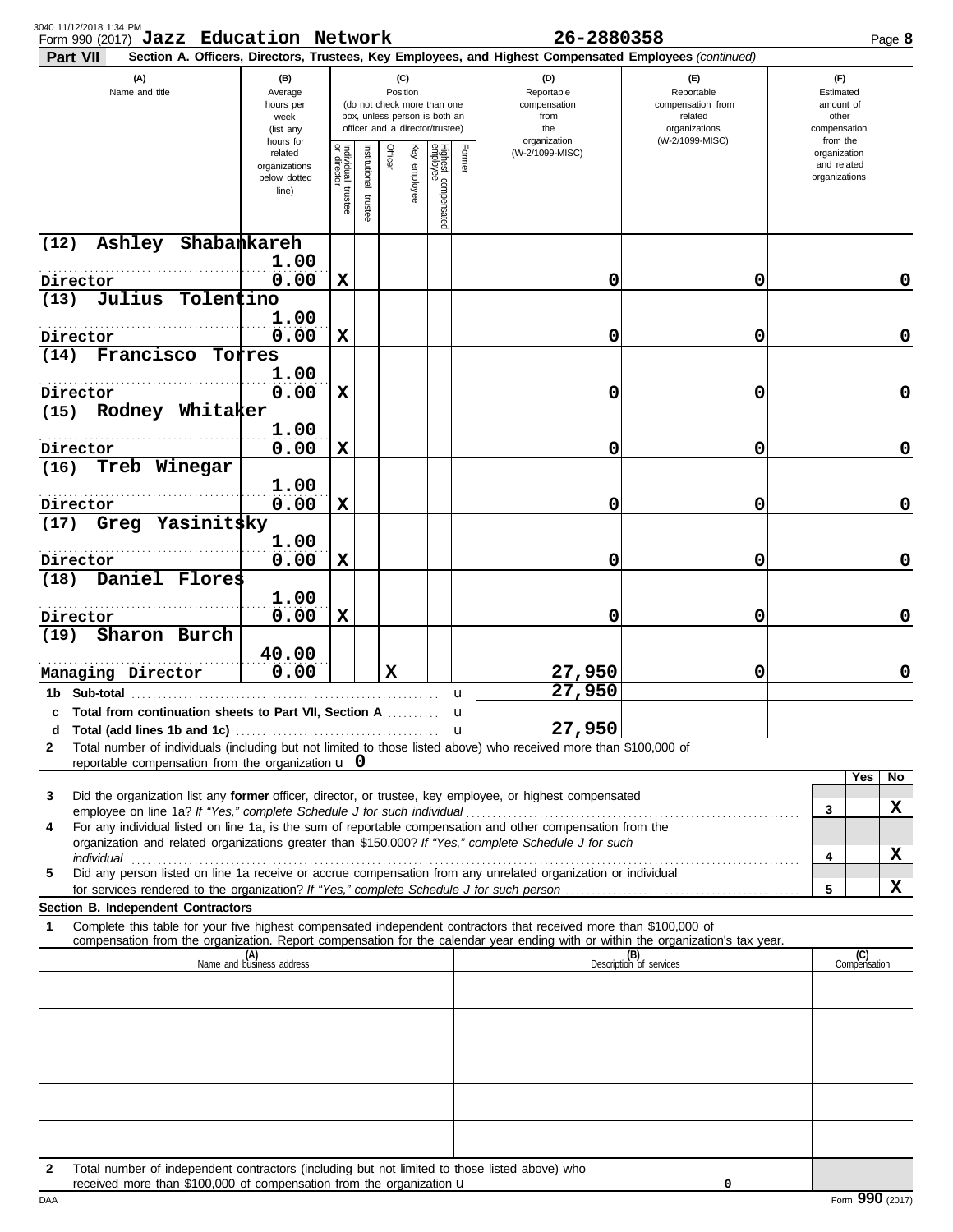## Form 990 (2017) Page **9 Jazz Education Network 26-2880358**

### **Part VIII Statement of Revenue**

|               |   | 20-2000330 |  |
|---------------|---|------------|--|
|               |   |            |  |
| $\sim$ $\sim$ | . |            |  |

|                                                           |     |                                                                                             |     |    |               | (A)<br>Total revenue | (B)<br>Related or<br>exempt<br>function<br>revenue | (C)<br>Unrelated<br>business<br>revenue | (D)<br>Revenue<br>excluded from tax<br>under sections<br>512-514 |
|-----------------------------------------------------------|-----|---------------------------------------------------------------------------------------------|-----|----|---------------|----------------------|----------------------------------------------------|-----------------------------------------|------------------------------------------------------------------|
|                                                           |     | 1a Federated campaigns                                                                      | 1a  |    |               |                      |                                                    |                                         |                                                                  |
| Contributions, Gifts, Grants<br>and Other Similar Amounts |     | <b>b</b> Membership dues                                                                    | 1b  |    | 143,286       |                      |                                                    |                                         |                                                                  |
|                                                           |     | c Fundraising events                                                                        | 1c  |    |               |                      |                                                    |                                         |                                                                  |
|                                                           |     | d Related organizations                                                                     | 1d  |    |               |                      |                                                    |                                         |                                                                  |
|                                                           |     |                                                                                             |     |    | 7,181         |                      |                                                    |                                         |                                                                  |
|                                                           |     | <b>e</b> Government grants (contributions)                                                  | 1e  |    |               |                      |                                                    |                                         |                                                                  |
|                                                           |     | f All other contributions, gifts, grants,<br>and similar amounts not included above         |     |    |               |                      |                                                    |                                         |                                                                  |
|                                                           |     |                                                                                             | 1f  |    | 86,811        |                      |                                                    |                                         |                                                                  |
|                                                           |     | Noncash contributions included in lines 1a-1f:                                              |     | \$ | 12,780        |                      |                                                    |                                         |                                                                  |
|                                                           |     |                                                                                             |     |    | u             | 237,278              |                                                    |                                         |                                                                  |
|                                                           |     |                                                                                             |     |    | Busn. Code    |                      |                                                    |                                         |                                                                  |
|                                                           | 2a  | Annual Conference                                                                           |     | .  |               | 221,582              | 221,582                                            |                                         |                                                                  |
|                                                           | b   | Sponsorships                                                                                |     |    |               | 46,000               | 46,000                                             |                                         |                                                                  |
|                                                           | c   |                                                                                             |     |    |               |                      |                                                    |                                         |                                                                  |
|                                                           | d   |                                                                                             |     |    |               |                      |                                                    |                                         |                                                                  |
|                                                           |     |                                                                                             |     |    |               |                      |                                                    |                                         |                                                                  |
| Program Service Revenue                                   |     | All other program service revenue                                                           |     |    |               |                      |                                                    |                                         |                                                                  |
|                                                           |     |                                                                                             |     |    | u             | 267,582              |                                                    |                                         |                                                                  |
|                                                           | 3   | Investment income (including dividends, interest,                                           |     |    |               |                      |                                                    |                                         |                                                                  |
|                                                           |     |                                                                                             |     |    | u             | 30                   |                                                    |                                         | 30                                                               |
|                                                           | 4   | Income from investment of tax-exempt bond proceeds u                                        |     |    |               |                      |                                                    |                                         |                                                                  |
|                                                           | 5   |                                                                                             |     |    | u             | 118                  |                                                    |                                         | 118                                                              |
|                                                           |     | (i) Real                                                                                    |     |    | (ii) Personal |                      |                                                    |                                         |                                                                  |
|                                                           |     | <b>6a</b> Gross rents                                                                       |     |    |               |                      |                                                    |                                         |                                                                  |
|                                                           | b   | Less: rental exps.                                                                          |     |    |               |                      |                                                    |                                         |                                                                  |
|                                                           |     | Rental inc. or (loss)                                                                       |     |    |               |                      |                                                    |                                         |                                                                  |
|                                                           | d   |                                                                                             |     |    | u             |                      |                                                    |                                         |                                                                  |
|                                                           |     | <b>7a</b> Gross amount from<br>(i) Securities                                               |     |    | (ii) Other    |                      |                                                    |                                         |                                                                  |
|                                                           |     | sales of assets<br>other than inventory                                                     |     |    |               |                      |                                                    |                                         |                                                                  |
|                                                           | b   | Less: cost or other                                                                         |     |    |               |                      |                                                    |                                         |                                                                  |
|                                                           |     | basis & sales exps                                                                          |     |    |               |                      |                                                    |                                         |                                                                  |
|                                                           | c   | Gain or (loss)                                                                              |     |    |               |                      |                                                    |                                         |                                                                  |
|                                                           |     |                                                                                             |     |    |               |                      |                                                    |                                         |                                                                  |
|                                                           |     | 8a Gross income from fundraising events                                                     |     |    |               |                      |                                                    |                                         |                                                                  |
| ٩                                                         |     |                                                                                             |     |    |               |                      |                                                    |                                         |                                                                  |
|                                                           |     | of contributions reported on line 1c).                                                      |     |    |               |                      |                                                    |                                         |                                                                  |
|                                                           |     | See Part IV, line 18                                                                        | a   |    |               |                      |                                                    |                                         |                                                                  |
| Other Reven                                               |     | <b>b</b> Less: direct expenses                                                              | b   |    |               |                      |                                                    |                                         |                                                                  |
|                                                           |     | c Net income or (loss) from fundraising events  u                                           |     |    |               |                      |                                                    |                                         |                                                                  |
|                                                           |     | 9a Gross income from gaming activities.                                                     |     |    |               |                      |                                                    |                                         |                                                                  |
|                                                           |     | See Part IV, line 19 $\ldots$                                                               | a   |    |               |                      |                                                    |                                         |                                                                  |
|                                                           |     | <b>b</b> Less: direct expenses                                                              | b   |    |               |                      |                                                    |                                         |                                                                  |
|                                                           |     | c Net income or (loss) from gaming activities  u                                            |     |    |               |                      |                                                    |                                         |                                                                  |
|                                                           |     | 10a Gross sales of inventory, less                                                          |     |    |               |                      |                                                    |                                         |                                                                  |
|                                                           |     | returns and allowances                                                                      | a l |    | 13,118        |                      |                                                    |                                         |                                                                  |
|                                                           |     | <b>b</b> Less: cost of goods sold                                                           | b   |    | 5,499         |                      |                                                    |                                         |                                                                  |
|                                                           |     |                                                                                             |     |    |               | 7,619                | 7,619                                              |                                         |                                                                  |
|                                                           |     | <b>c</b> Net income or (loss) from sales of inventory $\mathbf{u}$<br>Miscellaneous Revenue |     |    | Busn. Code    |                      |                                                    |                                         |                                                                  |
|                                                           |     |                                                                                             |     |    |               |                      |                                                    |                                         |                                                                  |
|                                                           | 11a |                                                                                             |     |    |               |                      |                                                    |                                         |                                                                  |
|                                                           | b   |                                                                                             |     |    |               |                      |                                                    |                                         |                                                                  |
|                                                           | с   |                                                                                             |     |    |               |                      |                                                    |                                         |                                                                  |
|                                                           | d   |                                                                                             |     |    |               |                      |                                                    |                                         |                                                                  |
|                                                           | е   |                                                                                             |     |    | u             |                      |                                                    |                                         |                                                                  |
|                                                           | 12  | Total revenue. See instructions.                                                            |     |    | $\mathbf{u}$  | 512,627              | 275,201                                            | 0                                       | 148                                                              |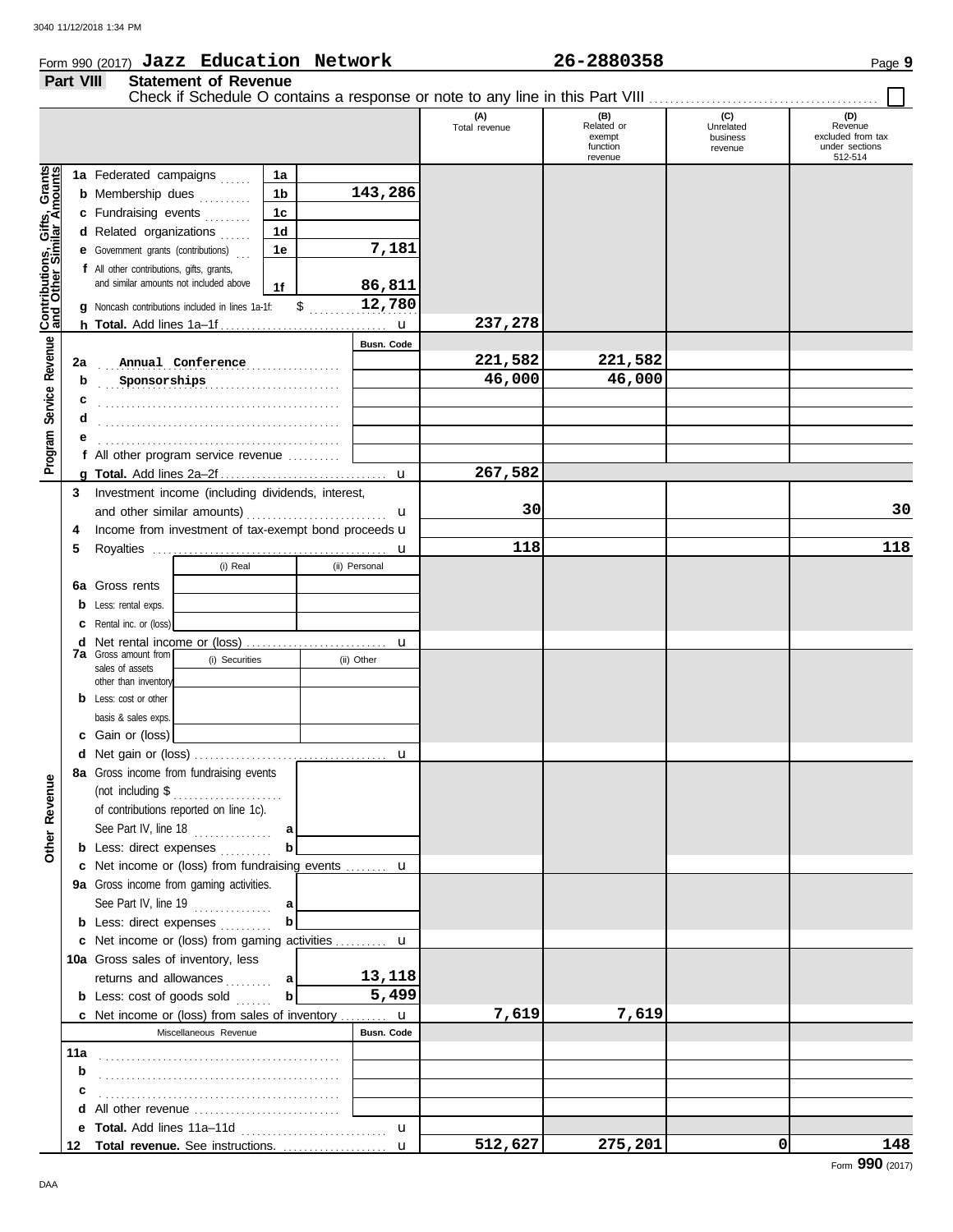#### Form 990 (2017) Page **10 Jazz Education Network 26-2880358** Г **Part IX Statement of Functional Expenses** *Section 501(c)(3) and 501(c)(4) organizations must complete all columns. All other organizations must complete column (A).* Check if Schedule O contains a response or note to any line in this Part IX (D)<br>Fundraising *Do not include amounts reported on lines 6b,* **(A) (B) (C) (D)** Total expenses Program service Management and expenses general expenses *7b, 8b, 9b, and 10b of Part VIII.* expenses **1** Grants and other assistance to domestic organizations

| 1            | Grants and other assistance to domestic organizations                                       |         |         |         |        |
|--------------|---------------------------------------------------------------------------------------------|---------|---------|---------|--------|
|              | and domestic governments. See Part IV, line 21                                              |         |         |         |        |
| $\mathbf{2}$ | Grants and other assistance to domestic                                                     |         |         |         |        |
|              | individuals. See Part IV, line 22                                                           | 57,677  | 57,677  |         |        |
| 3            | Grants and other assistance to foreign                                                      |         |         |         |        |
|              | organizations, foreign governments, and foreign                                             |         |         |         |        |
|              | individuals. See Part IV, lines 15 and 16                                                   |         |         |         |        |
| 4            | Benefits paid to or for members                                                             |         |         |         |        |
| 5            | Compensation of current officers, directors,                                                |         |         |         |        |
|              | trustees, and key employees                                                                 | 27,950  | 16,770  | 11,180  |        |
| 6.           | Compensation not included above, to disqualified                                            |         |         |         |        |
|              | persons (as defined under section 4958(f)(1)) and                                           |         |         |         |        |
|              | persons described in section 4958(c)(3)(B)                                                  |         |         |         |        |
| 7            | Other salaries and wages                                                                    | 60,606  | 36,522  | 24,084  |        |
| 8            | Pension plan accruals and contributions (include                                            |         |         |         |        |
|              | section 401(k) and 403(b) employer contributions)                                           |         |         |         |        |
| 9            | Other employee benefits                                                                     |         |         |         |        |
| 10           | Payroll taxes                                                                               | 12,960  | 7,776   | 5,184   |        |
| 11           | Fees for services (non-employees):                                                          |         |         |         |        |
|              | a Management                                                                                |         |         |         |        |
|              | <b>b</b> Legal                                                                              |         |         |         |        |
| c            |                                                                                             | 33,405  |         | 33,405  |        |
| d            |                                                                                             |         |         |         |        |
|              | Professional fundraising services. See Part IV, line 17                                     |         |         |         |        |
| f            | Investment management fees                                                                  |         |         |         |        |
| q            | Other. (If line 11g amount exceeds 10% of line 25, column                                   |         |         |         |        |
|              | (A) amount, list line 11g expenses on Schedule O.)                                          | 9,485   |         | 9,485   |        |
|              | 12 Advertising and promotion                                                                | 56,579  | 8,452   | 34,794  | 13,333 |
| 13           |                                                                                             | 1,403   | 69      | 917     | 417    |
| 14           | Information technology                                                                      | 28,100  | 7,080   | 19,179  | 1,841  |
| 15           |                                                                                             |         |         |         |        |
| 16           |                                                                                             |         |         |         |        |
| 17           | Travel                                                                                      | 396     |         | 396     |        |
| 18           | Payments of travel or entertainment expenses                                                |         |         |         |        |
|              | for any federal, state, or local public officials                                           |         |         |         |        |
| 19           | Conferences, conventions, and meetings                                                      | 204,377 | 204,377 |         |        |
| 20           | $Interest$                                                                                  |         |         |         |        |
| 21           | Payments to affiliates                                                                      |         |         |         |        |
| 22           | Depreciation, depletion, and amortization                                                   | 244     |         | 244     |        |
| 23           | Insurance                                                                                   | 2,959   | 1,640   | 1,319   |        |
| 24           | Other expenses. Itemize expenses not covered                                                |         |         |         |        |
|              | above (List miscellaneous expenses in line 24e. If                                          |         |         |         |        |
|              | line 24e amount exceeds 10% of line 25, column                                              |         |         |         |        |
|              | (A) amount, list line 24e expenses on Schedule O.)                                          |         |         |         |        |
| a            | Bank Fees                                                                                   | 20,043  | 1,347   | 18,675  | 21     |
| b            | Benefits Paid for Members                                                                   | 7,905   |         |         | 7,905  |
| c            | Licensing Fees                                                                              | 747     |         | 747     |        |
| d            | Filing Fees                                                                                 | 215     |         | 215     |        |
| е            | All other expenses                                                                          |         |         |         |        |
| 25           | Total functional expenses. Add lines 1 through 24e                                          | 525,051 | 341,710 | 159,824 | 23,517 |
| 26           | Joint costs. Complete this line only if the                                                 |         |         |         |        |
|              | organization reported in column (B) joint costs<br>from a combined educational campaign and |         |         |         |        |
|              | fundraising solicitation. Check here <b>u</b><br>if                                         |         |         |         |        |
|              | following SOP 98-2 (ASC 958-720).                                                           |         |         |         |        |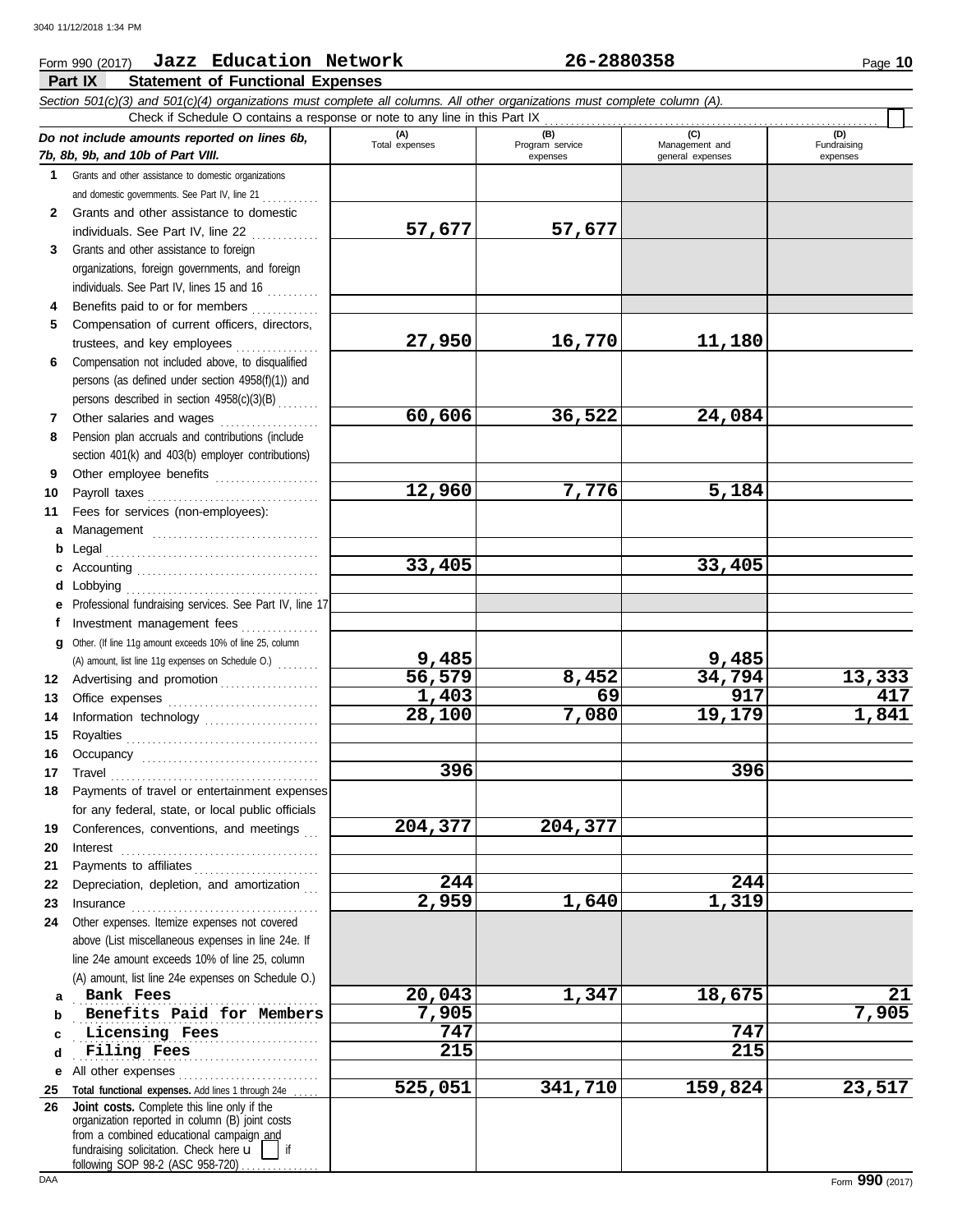**Part X Balance Sheet**

## Form 990 (2017) Page **11 Jazz Education Network 26-2880358**

| (A)<br>Beginning of year<br>287,170<br>Cash-non-interest bearing<br>$\mathbf{1}$<br>1.<br>$\mathbf{2}$<br>2<br>3<br>3<br>4<br>4<br>Loans and other receivables from current and former officers, directors,<br>5                              | (B)<br>End of year<br>249,232<br>14,556 |
|-----------------------------------------------------------------------------------------------------------------------------------------------------------------------------------------------------------------------------------------------|-----------------------------------------|
|                                                                                                                                                                                                                                               |                                         |
|                                                                                                                                                                                                                                               |                                         |
|                                                                                                                                                                                                                                               |                                         |
|                                                                                                                                                                                                                                               |                                         |
|                                                                                                                                                                                                                                               |                                         |
|                                                                                                                                                                                                                                               |                                         |
|                                                                                                                                                                                                                                               |                                         |
| trustees, key employees, and highest compensated employees.                                                                                                                                                                                   |                                         |
| Complete Part II of Schedule L<br>5                                                                                                                                                                                                           |                                         |
| Loans and other receivables from other disqualified persons (as defined under section<br>6                                                                                                                                                    |                                         |
| $4958(f)(1)$ ), persons described in section $4958(c)(3)(B)$ , and contributing employers and                                                                                                                                                 |                                         |
| sponsoring organizations of section 501(c)(9) voluntary employees' beneficiary                                                                                                                                                                |                                         |
| organizations (see instructions). Complete Part II of Schedule L [1111111111111111111111111111111111<br>6                                                                                                                                     |                                         |
| Assets<br>7<br>7                                                                                                                                                                                                                              |                                         |
| Inventories for sale or use <i>communication</i> and the state of the state of the state of the state of the state of the state of the state of the state of the state of the state of the state of the state of the state of the s<br>8<br>8 |                                         |
| 4,462<br>9<br>9                                                                                                                                                                                                                               | 4,622                                   |
| 10a Land, buildings, and equipment: cost or                                                                                                                                                                                                   |                                         |
| 56,507<br>other basis. Complete Part VI of Schedule D  10a                                                                                                                                                                                    |                                         |
| 16,036<br>244<br>10 <sub>c</sub>                                                                                                                                                                                                              | 40,471                                  |
| 11<br>11                                                                                                                                                                                                                                      |                                         |
| 12<br>12                                                                                                                                                                                                                                      |                                         |
| 13<br>13                                                                                                                                                                                                                                      |                                         |
| Intangible assets with a state of the contract of the state of the state of the state of the state of the state of the state of the state of the state of the state of the state of the state of the state of the state of the<br>14<br>14    |                                         |
| 42,532<br>15<br>15                                                                                                                                                                                                                            |                                         |
| 334,408<br>16<br>16                                                                                                                                                                                                                           | 308,881                                 |
| 17<br>17                                                                                                                                                                                                                                      | 388                                     |
| 18<br>18                                                                                                                                                                                                                                      |                                         |
| 19<br>19                                                                                                                                                                                                                                      |                                         |
| 20<br>20                                                                                                                                                                                                                                      |                                         |
| Escrow or custodial account liability. Complete Part IV of Schedule D<br>21<br>21                                                                                                                                                             |                                         |
| Loans and other payables to current and former officers, directors,<br>22                                                                                                                                                                     |                                         |
| Liabilities<br>trustees, key employees, highest compensated employees, and                                                                                                                                                                    |                                         |
| disqualified persons. Complete Part II of Schedule L<br>22                                                                                                                                                                                    |                                         |
| Secured mortgages and notes payable to unrelated third parties [[[[[[[[[[[[[[[[[[[[[[[[[[[[[]]]]]]]]<br>23<br>23                                                                                                                              |                                         |
| Unsecured notes and loans payable to unrelated third parties<br>24<br>24                                                                                                                                                                      |                                         |
| Other liabilities (including federal income tax, payables to related third<br>25                                                                                                                                                              |                                         |
| parties, and other liabilities not included on lines 17-24). Complete Part X                                                                                                                                                                  |                                         |
| of Schedule D<br>25                                                                                                                                                                                                                           |                                         |
| 0<br>26<br>26<br>$ X $ and                                                                                                                                                                                                                    | 388                                     |
| Organizations that follow SFAS 117 (ASC 958), check here u                                                                                                                                                                                    |                                         |
| complete lines 27 through 29, and lines 33 and 34.<br>334,408<br>Unrestricted net assets<br>27                                                                                                                                                | 308,493                                 |
| <b>Balances</b><br>27<br>28<br>28                                                                                                                                                                                                             |                                         |
| Permanently restricted net assets<br>29<br>29                                                                                                                                                                                                 |                                         |
| or Fund<br>Organizations that do not follow SFAS 117 (ASC 958), check here u<br>and                                                                                                                                                           |                                         |
| complete lines 30 through 34.                                                                                                                                                                                                                 |                                         |
| Capital stock or trust principal, or current funds<br>30<br>30                                                                                                                                                                                |                                         |
| Assets<br>Paid-in or capital surplus, or land, building, or equipment fund<br>31<br>31                                                                                                                                                        |                                         |
| Retained earnings, endowment, accumulated income, or other funds<br>32<br>32                                                                                                                                                                  |                                         |
| ğ<br>334,408<br>Total net assets or fund balances<br>33<br>33                                                                                                                                                                                 | 308,493                                 |
| 334,408<br>34<br>34                                                                                                                                                                                                                           | 308,881                                 |

Form **990** (2017)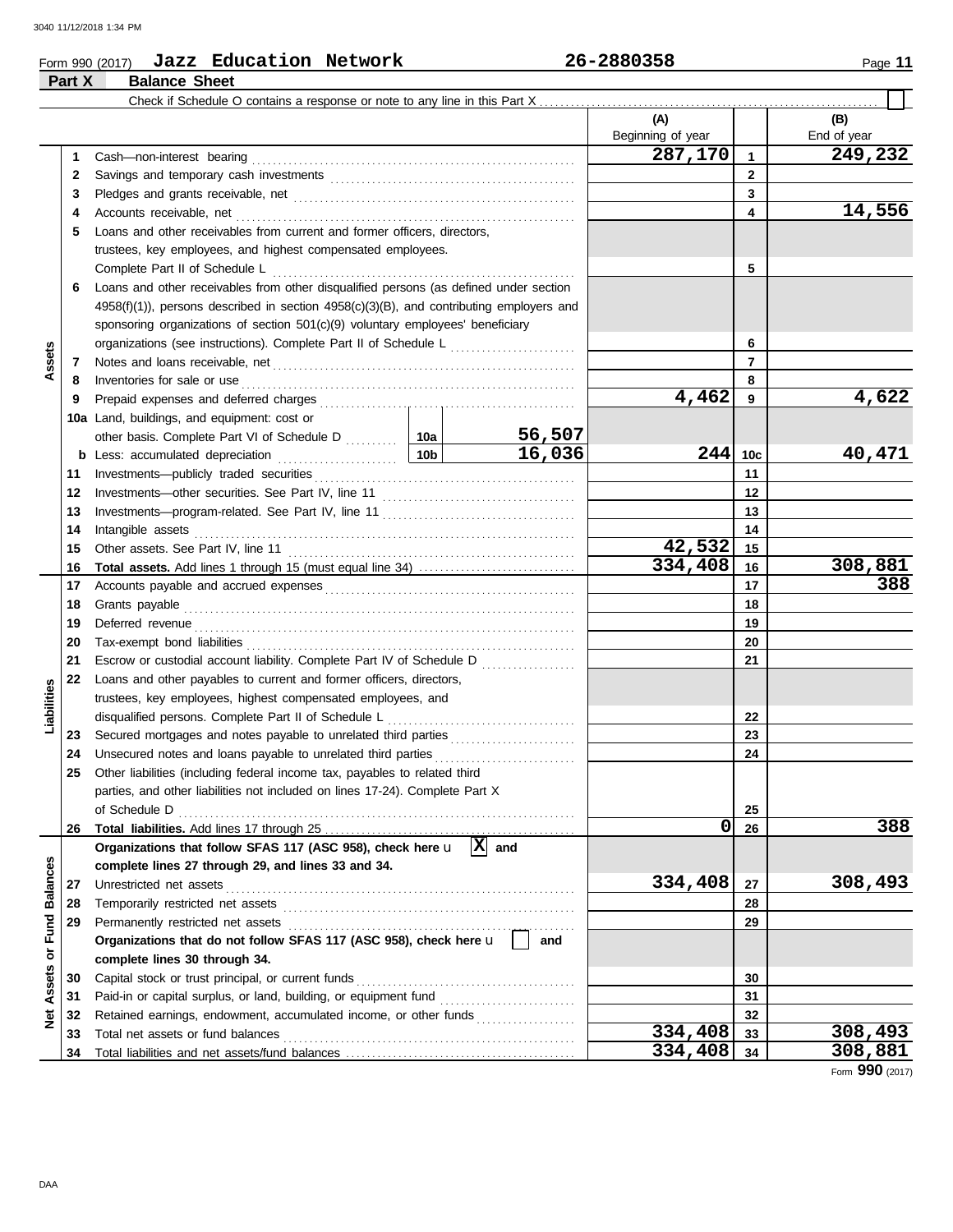| Part XI<br><b>Reconciliation of Net Assets</b><br>512,627<br>$\mathbf{1}$<br>1<br>525,051<br>$\overline{2}$<br>2<br>$-12,424$<br>$\mathbf{3}$<br>3<br>334,408<br>$\overline{\mathbf{4}}$<br>4<br>5<br>5<br>6<br>6<br>$\overline{7}$<br>7<br>Investment expenses <b>contract and the expenses</b><br>8<br>Prior period adjustments entertainments and adjustments and account of the contract of the contract of the contract of the contract of the contract of the contract of the contract of the contract of the contract of the con<br>8<br>$-13,491$<br>9<br>9<br>Net assets or fund balances at end of year. Combine lines 3 through 9 (must equal Part X, line<br>10<br>308,493<br>10<br><b>Financial Statements and Reporting</b><br>Part XII<br><b>Yes</b><br>$ \mathbf{X} $ Cash<br>Accounting method used to prepare the Form 990:<br>Other<br>Accrual<br>1<br>If the organization changed its method of accounting from a prior year or checked "Other," explain in<br>Schedule O.<br>2a Were the organization's financial statements compiled or reviewed by an independent accountant?<br>2a<br>If "Yes," check a box below to indicate whether the financial statements for the year were compiled or<br>reviewed on a separate basis, consolidated basis, or both:<br>Both consolidated and separate basis<br>Separate basis<br>Consolidated basis<br>$\perp$<br>x<br><b>b</b> Were the organization's financial statements audited by an independent accountant?<br>2b |    |
|-----------------------------------------------------------------------------------------------------------------------------------------------------------------------------------------------------------------------------------------------------------------------------------------------------------------------------------------------------------------------------------------------------------------------------------------------------------------------------------------------------------------------------------------------------------------------------------------------------------------------------------------------------------------------------------------------------------------------------------------------------------------------------------------------------------------------------------------------------------------------------------------------------------------------------------------------------------------------------------------------------------------------------------------------------------------------------------------------------------------------------------------------------------------------------------------------------------------------------------------------------------------------------------------------------------------------------------------------------------------------------------------------------------------------------------------------------------------------------------------|----|
|                                                                                                                                                                                                                                                                                                                                                                                                                                                                                                                                                                                                                                                                                                                                                                                                                                                                                                                                                                                                                                                                                                                                                                                                                                                                                                                                                                                                                                                                                         |    |
|                                                                                                                                                                                                                                                                                                                                                                                                                                                                                                                                                                                                                                                                                                                                                                                                                                                                                                                                                                                                                                                                                                                                                                                                                                                                                                                                                                                                                                                                                         |    |
|                                                                                                                                                                                                                                                                                                                                                                                                                                                                                                                                                                                                                                                                                                                                                                                                                                                                                                                                                                                                                                                                                                                                                                                                                                                                                                                                                                                                                                                                                         |    |
|                                                                                                                                                                                                                                                                                                                                                                                                                                                                                                                                                                                                                                                                                                                                                                                                                                                                                                                                                                                                                                                                                                                                                                                                                                                                                                                                                                                                                                                                                         |    |
|                                                                                                                                                                                                                                                                                                                                                                                                                                                                                                                                                                                                                                                                                                                                                                                                                                                                                                                                                                                                                                                                                                                                                                                                                                                                                                                                                                                                                                                                                         |    |
|                                                                                                                                                                                                                                                                                                                                                                                                                                                                                                                                                                                                                                                                                                                                                                                                                                                                                                                                                                                                                                                                                                                                                                                                                                                                                                                                                                                                                                                                                         |    |
|                                                                                                                                                                                                                                                                                                                                                                                                                                                                                                                                                                                                                                                                                                                                                                                                                                                                                                                                                                                                                                                                                                                                                                                                                                                                                                                                                                                                                                                                                         |    |
|                                                                                                                                                                                                                                                                                                                                                                                                                                                                                                                                                                                                                                                                                                                                                                                                                                                                                                                                                                                                                                                                                                                                                                                                                                                                                                                                                                                                                                                                                         |    |
|                                                                                                                                                                                                                                                                                                                                                                                                                                                                                                                                                                                                                                                                                                                                                                                                                                                                                                                                                                                                                                                                                                                                                                                                                                                                                                                                                                                                                                                                                         |    |
|                                                                                                                                                                                                                                                                                                                                                                                                                                                                                                                                                                                                                                                                                                                                                                                                                                                                                                                                                                                                                                                                                                                                                                                                                                                                                                                                                                                                                                                                                         |    |
|                                                                                                                                                                                                                                                                                                                                                                                                                                                                                                                                                                                                                                                                                                                                                                                                                                                                                                                                                                                                                                                                                                                                                                                                                                                                                                                                                                                                                                                                                         |    |
|                                                                                                                                                                                                                                                                                                                                                                                                                                                                                                                                                                                                                                                                                                                                                                                                                                                                                                                                                                                                                                                                                                                                                                                                                                                                                                                                                                                                                                                                                         |    |
|                                                                                                                                                                                                                                                                                                                                                                                                                                                                                                                                                                                                                                                                                                                                                                                                                                                                                                                                                                                                                                                                                                                                                                                                                                                                                                                                                                                                                                                                                         |    |
|                                                                                                                                                                                                                                                                                                                                                                                                                                                                                                                                                                                                                                                                                                                                                                                                                                                                                                                                                                                                                                                                                                                                                                                                                                                                                                                                                                                                                                                                                         |    |
|                                                                                                                                                                                                                                                                                                                                                                                                                                                                                                                                                                                                                                                                                                                                                                                                                                                                                                                                                                                                                                                                                                                                                                                                                                                                                                                                                                                                                                                                                         |    |
|                                                                                                                                                                                                                                                                                                                                                                                                                                                                                                                                                                                                                                                                                                                                                                                                                                                                                                                                                                                                                                                                                                                                                                                                                                                                                                                                                                                                                                                                                         | No |
|                                                                                                                                                                                                                                                                                                                                                                                                                                                                                                                                                                                                                                                                                                                                                                                                                                                                                                                                                                                                                                                                                                                                                                                                                                                                                                                                                                                                                                                                                         |    |
|                                                                                                                                                                                                                                                                                                                                                                                                                                                                                                                                                                                                                                                                                                                                                                                                                                                                                                                                                                                                                                                                                                                                                                                                                                                                                                                                                                                                                                                                                         |    |
|                                                                                                                                                                                                                                                                                                                                                                                                                                                                                                                                                                                                                                                                                                                                                                                                                                                                                                                                                                                                                                                                                                                                                                                                                                                                                                                                                                                                                                                                                         |    |
|                                                                                                                                                                                                                                                                                                                                                                                                                                                                                                                                                                                                                                                                                                                                                                                                                                                                                                                                                                                                                                                                                                                                                                                                                                                                                                                                                                                                                                                                                         | x  |
|                                                                                                                                                                                                                                                                                                                                                                                                                                                                                                                                                                                                                                                                                                                                                                                                                                                                                                                                                                                                                                                                                                                                                                                                                                                                                                                                                                                                                                                                                         |    |
|                                                                                                                                                                                                                                                                                                                                                                                                                                                                                                                                                                                                                                                                                                                                                                                                                                                                                                                                                                                                                                                                                                                                                                                                                                                                                                                                                                                                                                                                                         |    |
|                                                                                                                                                                                                                                                                                                                                                                                                                                                                                                                                                                                                                                                                                                                                                                                                                                                                                                                                                                                                                                                                                                                                                                                                                                                                                                                                                                                                                                                                                         |    |
|                                                                                                                                                                                                                                                                                                                                                                                                                                                                                                                                                                                                                                                                                                                                                                                                                                                                                                                                                                                                                                                                                                                                                                                                                                                                                                                                                                                                                                                                                         |    |
| If "Yes," check a box below to indicate whether the financial statements for the year were audited on a                                                                                                                                                                                                                                                                                                                                                                                                                                                                                                                                                                                                                                                                                                                                                                                                                                                                                                                                                                                                                                                                                                                                                                                                                                                                                                                                                                                 |    |
| separate basis, consolidated basis, or both:                                                                                                                                                                                                                                                                                                                                                                                                                                                                                                                                                                                                                                                                                                                                                                                                                                                                                                                                                                                                                                                                                                                                                                                                                                                                                                                                                                                                                                            |    |
| Separate basis<br>Consolidated basis<br>  Both consolidated and separate basis                                                                                                                                                                                                                                                                                                                                                                                                                                                                                                                                                                                                                                                                                                                                                                                                                                                                                                                                                                                                                                                                                                                                                                                                                                                                                                                                                                                                          |    |
| c If "Yes" to line 2a or 2b, does the organization have a committee that assumes responsibility for oversight                                                                                                                                                                                                                                                                                                                                                                                                                                                                                                                                                                                                                                                                                                                                                                                                                                                                                                                                                                                                                                                                                                                                                                                                                                                                                                                                                                           |    |
| X<br>of the audit, review, or compilation of its financial statements and selection of an independent accountant?<br>2c                                                                                                                                                                                                                                                                                                                                                                                                                                                                                                                                                                                                                                                                                                                                                                                                                                                                                                                                                                                                                                                                                                                                                                                                                                                                                                                                                                 |    |
| If the organization changed either its oversight process or selection process during the tax year, explain in                                                                                                                                                                                                                                                                                                                                                                                                                                                                                                                                                                                                                                                                                                                                                                                                                                                                                                                                                                                                                                                                                                                                                                                                                                                                                                                                                                           |    |
| Schedule O.                                                                                                                                                                                                                                                                                                                                                                                                                                                                                                                                                                                                                                                                                                                                                                                                                                                                                                                                                                                                                                                                                                                                                                                                                                                                                                                                                                                                                                                                             |    |
| 3a As a result of a federal award, was the organization required to undergo an audit or audits as set forth in                                                                                                                                                                                                                                                                                                                                                                                                                                                                                                                                                                                                                                                                                                                                                                                                                                                                                                                                                                                                                                                                                                                                                                                                                                                                                                                                                                          |    |
| the Single Audit Act and OMB Circular A-133?<br>Зa                                                                                                                                                                                                                                                                                                                                                                                                                                                                                                                                                                                                                                                                                                                                                                                                                                                                                                                                                                                                                                                                                                                                                                                                                                                                                                                                                                                                                                      |    |
| <b>b</b> If "Yes," did the organization undergo the required audit or audits? If the organization did not undergo the                                                                                                                                                                                                                                                                                                                                                                                                                                                                                                                                                                                                                                                                                                                                                                                                                                                                                                                                                                                                                                                                                                                                                                                                                                                                                                                                                                   |    |
| 3 <sub>b</sub>                                                                                                                                                                                                                                                                                                                                                                                                                                                                                                                                                                                                                                                                                                                                                                                                                                                                                                                                                                                                                                                                                                                                                                                                                                                                                                                                                                                                                                                                          |    |

Form **990** (2017)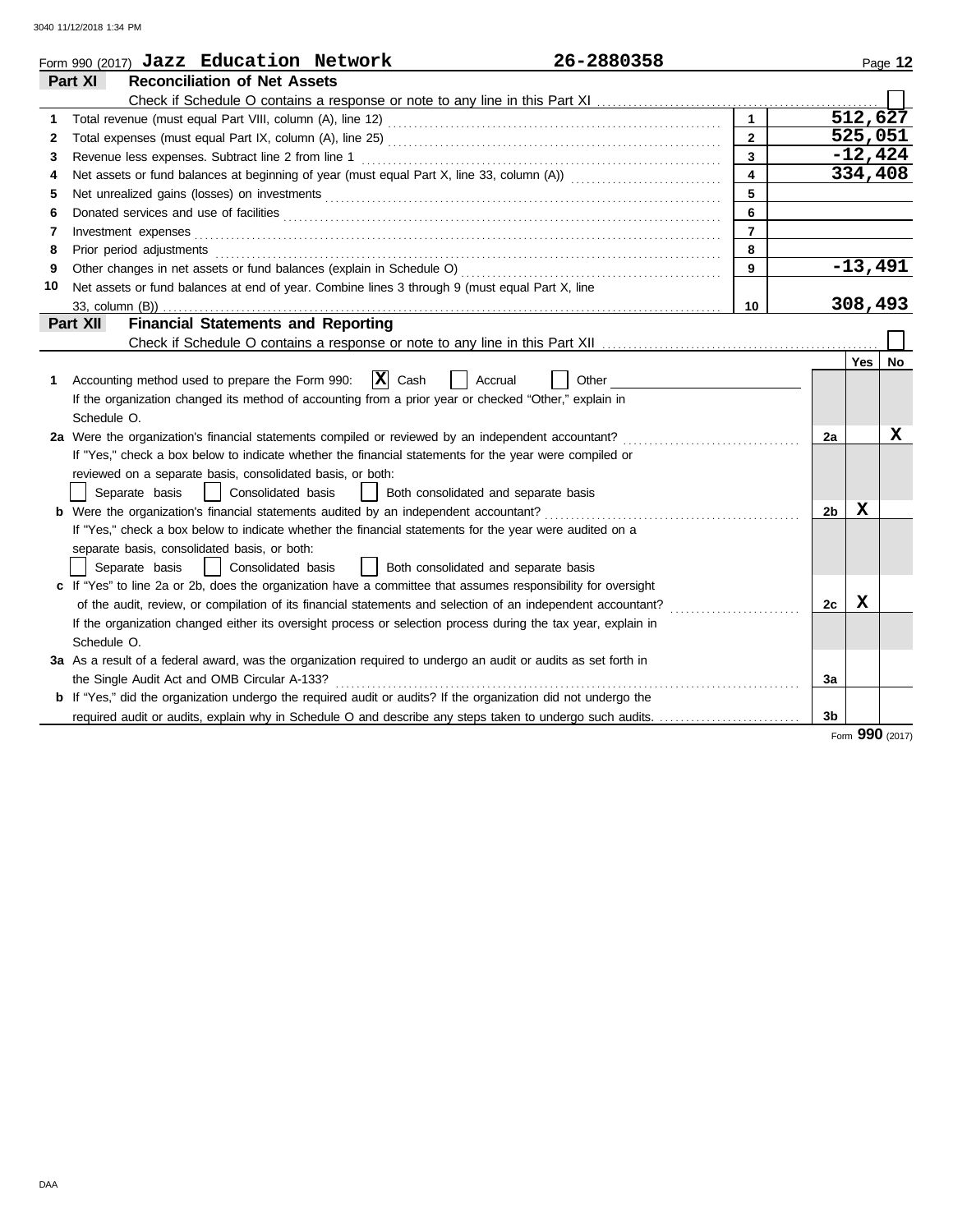| 3040 11/12/2018 1:34 PM<br><b>SCHEDULE A</b> |                                                            |                                                                                                                                                                                                                                                                 |                                                                                                                                                                         |                          |                                        | OMB No. 1545-0047                    |  |  |
|----------------------------------------------|------------------------------------------------------------|-----------------------------------------------------------------------------------------------------------------------------------------------------------------------------------------------------------------------------------------------------------------|-------------------------------------------------------------------------------------------------------------------------------------------------------------------------|--------------------------|----------------------------------------|--------------------------------------|--|--|
| (Form 990 or 990-EZ)                         |                                                            |                                                                                                                                                                                                                                                                 | <b>Public Charity Status and Public Support</b><br>Complete if the organization is a section 501(c)(3) organization or a section 4947(a)(1) nonexempt charitable trust. |                          |                                        |                                      |  |  |
| Department of the Treasury                   |                                                            | La Attach to Form 990 or Form 990-EZ.                                                                                                                                                                                                                           |                                                                                                                                                                         |                          |                                        | 2017<br>Open to Public               |  |  |
| Internal Revenue Service                     |                                                            | <b>u</b> Go to www.irs.gov/Form990 for instructions and the latest information.                                                                                                                                                                                 |                                                                                                                                                                         |                          |                                        | Inspection                           |  |  |
| Name of the organization                     |                                                            |                                                                                                                                                                                                                                                                 |                                                                                                                                                                         |                          | Employer identification number         |                                      |  |  |
|                                              | Jazz Education Network                                     |                                                                                                                                                                                                                                                                 |                                                                                                                                                                         |                          | 26-2880358                             |                                      |  |  |
| Part I                                       |                                                            | Reason for Public Charity Status (All organizations must complete this part.) See instructions.                                                                                                                                                                 |                                                                                                                                                                         |                          |                                        |                                      |  |  |
| 1                                            |                                                            | The organization is not a private foundation because it is: (For lines 1 through 12, check only one box.)<br>A church, convention of churches, or association of churches described in section 170(b)(1)(A)(i).                                                 |                                                                                                                                                                         |                          |                                        |                                      |  |  |
| 2                                            |                                                            | A school described in section 170(b)(1)(A)(ii). (Attach Schedule E (Form 990 or 990-EZ).)                                                                                                                                                                       |                                                                                                                                                                         |                          |                                        |                                      |  |  |
| 3                                            |                                                            | A hospital or a cooperative hospital service organization described in section 170(b)(1)(A)(iii).                                                                                                                                                               |                                                                                                                                                                         |                          |                                        |                                      |  |  |
| 4                                            |                                                            | A medical research organization operated in conjunction with a hospital described in section 170(b)(1)(A)(iii). Enter the hospital's name,                                                                                                                      |                                                                                                                                                                         |                          |                                        |                                      |  |  |
| city, and state:<br>5                        |                                                            | An organization operated for the benefit of a college or university owned or operated by a governmental unit described in                                                                                                                                       |                                                                                                                                                                         |                          |                                        |                                      |  |  |
|                                              | section 170(b)(1)(A)(iv). (Complete Part II.)              |                                                                                                                                                                                                                                                                 |                                                                                                                                                                         |                          |                                        |                                      |  |  |
| 6<br>$ {\bf x} $                             |                                                            | A federal, state, or local government or governmental unit described in section 170(b)(1)(A)(v).                                                                                                                                                                |                                                                                                                                                                         |                          |                                        |                                      |  |  |
| 7                                            | described in section 170(b)(1)(A)(vi). (Complete Part II.) | An organization that normally receives a substantial part of its support from a governmental unit or from the general public                                                                                                                                    |                                                                                                                                                                         |                          |                                        |                                      |  |  |
| 8                                            |                                                            | A community trust described in section 170(b)(1)(A)(vi). (Complete Part II.)                                                                                                                                                                                    |                                                                                                                                                                         |                          |                                        |                                      |  |  |
| 9<br>university:                             |                                                            | An agricultural research organization described in section 170(b)(1)(A)(ix) operated in conjunction with a land-grant college<br>or university or a non-land grant college of agriculture (see instructions). Enter the name, city, and state of the college or |                                                                                                                                                                         |                          |                                        |                                      |  |  |
| 10                                           |                                                            | An organization that normally receives: (1) more than 33 1/3% of its support from contributions, membership fees, and gross                                                                                                                                     |                                                                                                                                                                         |                          |                                        |                                      |  |  |
|                                              |                                                            | receipts from activities related to its exempt functions—subject to certain exceptions, and (2) no more than 33 1/3% of its<br>support from gross investment income and unrelated business taxable income (less section 511 tax) from businesses                |                                                                                                                                                                         |                          |                                        |                                      |  |  |
|                                              |                                                            | acquired by the organization after June 30, 1975. See section 509(a)(2). (Complete Part III.)                                                                                                                                                                   |                                                                                                                                                                         |                          |                                        |                                      |  |  |
| 11                                           |                                                            | An organization organized and operated exclusively to test for public safety. See section 509(a)(4).                                                                                                                                                            |                                                                                                                                                                         |                          |                                        |                                      |  |  |
| 12                                           |                                                            | An organization organized and operated exclusively for the benefit of, to perform the functions of, or to carry out the purposes                                                                                                                                |                                                                                                                                                                         |                          |                                        |                                      |  |  |
|                                              |                                                            | of one or more publicly supported organizations described in section 509(a)(1) or section 509(a)(2). See section 509(a)(3).<br>Check the box in lines 12a through 12d that describes the type of supporting organization and complete lines 12e, 12f, and 12g.  |                                                                                                                                                                         |                          |                                        |                                      |  |  |
| a                                            |                                                            | Type I. A supporting organization operated, supervised, or controlled by its supported organization(s), typically by giving                                                                                                                                     |                                                                                                                                                                         |                          |                                        |                                      |  |  |
|                                              |                                                            | the supported organization(s) the power to regularly appoint or elect a majority of the directors or trustees of the                                                                                                                                            |                                                                                                                                                                         |                          |                                        |                                      |  |  |
| b                                            |                                                            | supporting organization. You must complete Part IV, Sections A and B.<br>Type II. A supporting organization supervised or controlled in connection with its supported organization(s), by having                                                                |                                                                                                                                                                         |                          |                                        |                                      |  |  |
|                                              |                                                            | control or management of the supporting organization vested in the same persons that control or manage the supported                                                                                                                                            |                                                                                                                                                                         |                          |                                        |                                      |  |  |
|                                              |                                                            | organization(s). You must complete Part IV, Sections A and C.                                                                                                                                                                                                   |                                                                                                                                                                         |                          |                                        |                                      |  |  |
| c                                            |                                                            | Type III functionally integrated. A supporting organization operated in connection with, and functionally integrated with,<br>its supported organization(s) (see instructions). You must complete Part IV, Sections A, D, and E.                                |                                                                                                                                                                         |                          |                                        |                                      |  |  |
| d                                            |                                                            | Type III non-functionally integrated. A supporting organization operated in connection with its supported organization(s)<br>that is not functionally integrated. The organization generally must satisfy a distribution requirement and an attentiveness       |                                                                                                                                                                         |                          |                                        |                                      |  |  |
|                                              |                                                            | requirement (see instructions). You must complete Part IV, Sections A and D, and Part V.<br>Check this box if the organization received a written determination from the IRS that it is a Type I, Type II, Type III                                             |                                                                                                                                                                         |                          |                                        |                                      |  |  |
| е                                            |                                                            | functionally integrated, or Type III non-functionally integrated supporting organization.                                                                                                                                                                       |                                                                                                                                                                         |                          |                                        |                                      |  |  |
| f                                            | Enter the number of supported organizations                |                                                                                                                                                                                                                                                                 |                                                                                                                                                                         |                          |                                        |                                      |  |  |
| g                                            |                                                            | Provide the following information about the supported organization(s).                                                                                                                                                                                          |                                                                                                                                                                         |                          |                                        |                                      |  |  |
| (i) Name of supported<br>organization        | (ii) EIN                                                   | (iii) Type of organization<br>(described on lines 1-10                                                                                                                                                                                                          | (iv) Is the organization                                                                                                                                                | listed in your governing | (v) Amount of monetary<br>support (see | (vi) Amount of<br>other support (see |  |  |
|                                              |                                                            | above (see instructions))                                                                                                                                                                                                                                       | document?                                                                                                                                                               |                          | instructions)                          | instructions)                        |  |  |
|                                              |                                                            |                                                                                                                                                                                                                                                                 | Yes                                                                                                                                                                     | No                       |                                        |                                      |  |  |
| (A)                                          |                                                            |                                                                                                                                                                                                                                                                 |                                                                                                                                                                         |                          |                                        |                                      |  |  |
| (B)                                          |                                                            |                                                                                                                                                                                                                                                                 |                                                                                                                                                                         |                          |                                        |                                      |  |  |
| (C)                                          |                                                            |                                                                                                                                                                                                                                                                 |                                                                                                                                                                         |                          |                                        |                                      |  |  |
| (D)                                          |                                                            |                                                                                                                                                                                                                                                                 |                                                                                                                                                                         |                          |                                        |                                      |  |  |
| (E)                                          |                                                            |                                                                                                                                                                                                                                                                 |                                                                                                                                                                         |                          |                                        |                                      |  |  |
| Total                                        |                                                            |                                                                                                                                                                                                                                                                 |                                                                                                                                                                         |                          |                                        |                                      |  |  |

**For Paperwork Reduction Act Notice, see the Instructions for Form 990 or 990-EZ.**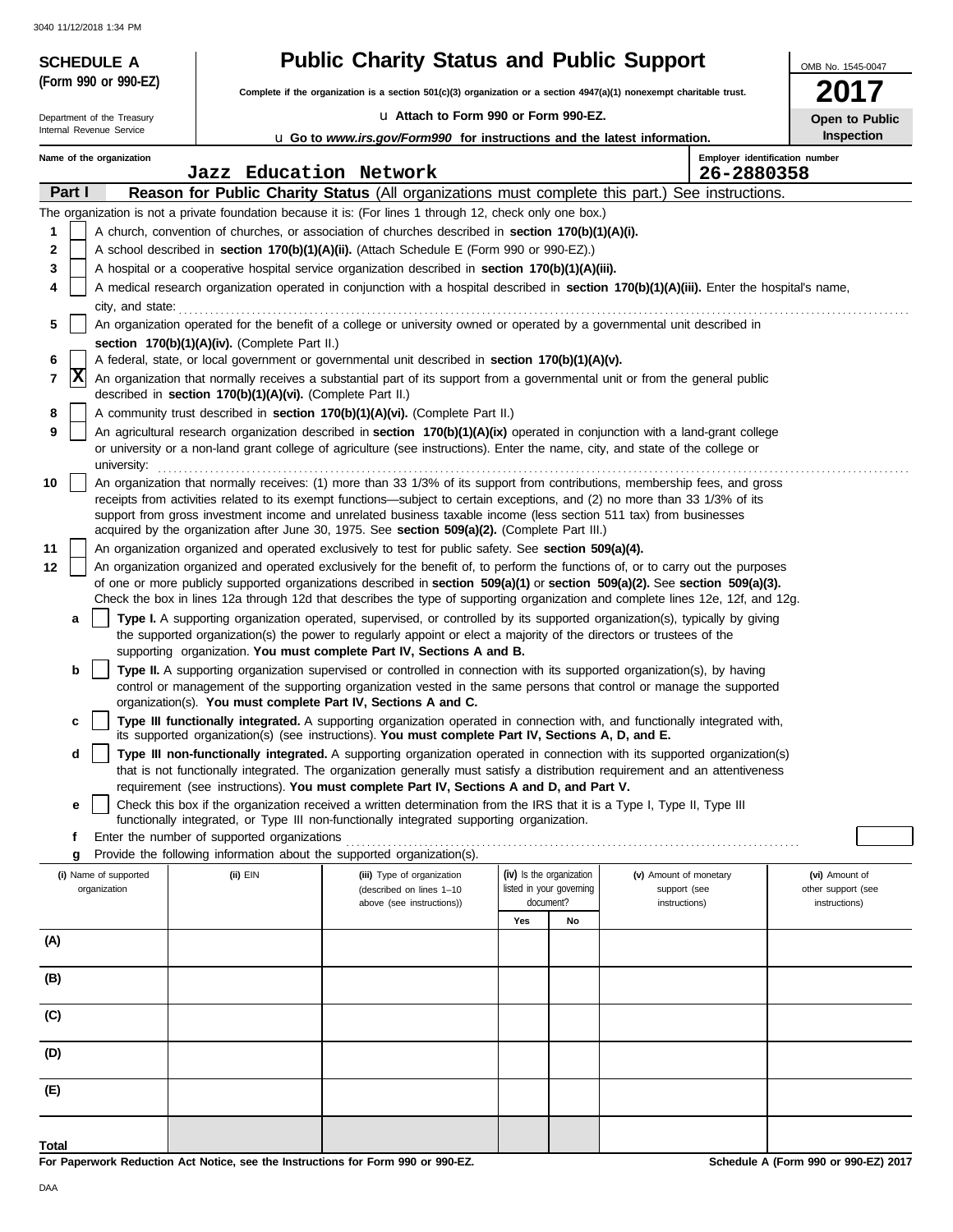|                | Schedule A (Form 990 or 990-EZ) 2017                                                                                                                                                                                                                  | Jazz Education Network |          |            |            | 26-2880358       | Page 2         |
|----------------|-------------------------------------------------------------------------------------------------------------------------------------------------------------------------------------------------------------------------------------------------------|------------------------|----------|------------|------------|------------------|----------------|
|                | Support Schedule for Organizations Described in Sections 170(b)(1)(A)(iv) and 170(b)(1)(A)(vi)<br>Part II                                                                                                                                             |                        |          |            |            |                  |                |
|                | (Complete only if you checked the box on line 5, 7, or 8 of Part I or if the organization failed to qualify under                                                                                                                                     |                        |          |            |            |                  |                |
|                | Part III. If the organization fails to qualify under the tests listed below, please complete Part III.)                                                                                                                                               |                        |          |            |            |                  |                |
|                | Section A. Public Support                                                                                                                                                                                                                             |                        |          |            |            |                  |                |
|                | Calendar year (or fiscal year beginning in)<br>$\mathbf{u}$                                                                                                                                                                                           | (a) 2013               | (b) 2014 | $(c)$ 2015 | $(d)$ 2016 | (e) $2017$       | (f) Total      |
| 1              | Gifts, grants, contributions, and                                                                                                                                                                                                                     |                        |          |            |            |                  |                |
|                | membership fees received. (Do not                                                                                                                                                                                                                     |                        |          |            |            |                  |                |
|                | include any "unusual grants.")                                                                                                                                                                                                                        | 151,796                | 178,203  | 165,942    | 192,950    | 236,403          | 925,294        |
| $\mathbf{2}$   | Tax revenues levied for the                                                                                                                                                                                                                           |                        |          |            |            |                  |                |
|                | organization's benefit and either paid                                                                                                                                                                                                                |                        |          |            |            |                  |                |
|                | to or expended on its behalf                                                                                                                                                                                                                          |                        |          |            |            |                  |                |
| 3              | The value of services or facilities                                                                                                                                                                                                                   |                        |          |            |            |                  |                |
|                | furnished by a governmental unit to the                                                                                                                                                                                                               |                        |          |            |            |                  |                |
|                | organization without charge                                                                                                                                                                                                                           |                        |          |            |            |                  |                |
| 4              | Total. Add lines 1 through 3                                                                                                                                                                                                                          | 151,796                | 178,203  | 165,942    | 192,950    | 236,403          | 925,294        |
| 5              | The portion of total contributions by                                                                                                                                                                                                                 |                        |          |            |            |                  |                |
|                | each person (other than a<br>governmental unit or publicly                                                                                                                                                                                            |                        |          |            |            |                  |                |
|                | supported organization) included on                                                                                                                                                                                                                   |                        |          |            |            |                  |                |
|                | line 1 that exceeds 2% of the amount                                                                                                                                                                                                                  |                        |          |            |            |                  |                |
|                | shown on line 11, column (f) $\ldots$                                                                                                                                                                                                                 |                        |          |            |            |                  | 60,828         |
| 6              | Public support. Subtract line 5 from line 4.                                                                                                                                                                                                          |                        |          |            |            |                  | 864,466        |
|                | <b>Section B. Total Support</b>                                                                                                                                                                                                                       |                        |          |            |            |                  | (f) Total      |
|                | Calendar year (or fiscal year beginning in)<br>$\mathbf{u}$<br>(a) 2013<br>(b) $2014$<br>$(c)$ 2015<br>$(d)$ 2016<br>(e) $2017$                                                                                                                       |                        |          |            |            |                  |                |
| $\overline{7}$ | Amounts from line 4                                                                                                                                                                                                                                   | 151,796                | 178,203  | 165,942    | 192,950    | 236,403          | 925,294        |
| 8              | Gross income from interest, dividends,<br>payments received on securities loans,                                                                                                                                                                      |                        |          |            |            |                  |                |
|                | rents, royalties, and income from                                                                                                                                                                                                                     |                        |          |            |            |                  |                |
|                | similar sources                                                                                                                                                                                                                                       | 1,261                  | 1,062    | 32         | 1,508      | 148              | 4,011          |
| 9              | Net income from unrelated business                                                                                                                                                                                                                    |                        |          |            |            |                  |                |
|                | activities, whether or not the business                                                                                                                                                                                                               |                        |          |            |            |                  |                |
|                | is regularly carried on                                                                                                                                                                                                                               |                        |          |            |            |                  |                |
| 10             | Other income. Do not include gain or                                                                                                                                                                                                                  |                        |          |            |            |                  |                |
|                | loss from the sale of capital assets                                                                                                                                                                                                                  |                        |          |            |            |                  |                |
| 11             | (Explain in Part VI.)<br>Total support. Add lines 7 through 10                                                                                                                                                                                        |                        |          |            |            |                  | 929,305        |
| 12             |                                                                                                                                                                                                                                                       |                        |          |            |            | 12 <sup>12</sup> | 280,700        |
| 13             | First five years. If the Form 990 is for the organization's first, second, third, fourth, or fifth tax year as a section 501(c)(3)                                                                                                                    |                        |          |            |            |                  |                |
|                | organization, check this box and stop here                                                                                                                                                                                                            |                        |          |            |            |                  | $\overline{ }$ |
|                | Section C. Computation of Public Support Percentage                                                                                                                                                                                                   |                        |          |            |            |                  |                |
| 14             | Public support percentage for 2017 (line 6, column (f) divided by line 11, column (f)) [[[[[[[[[[[[[[[[[[[[[[                                                                                                                                         |                        |          |            |            | 14               | 93.02%         |
| 15             |                                                                                                                                                                                                                                                       |                        |          |            |            | 15               | 92.47%         |
| 16a            | 33 1/3% support test-2017. If the organization did not check the box on line 13, and line 14 is 33 1/3% or more, check this                                                                                                                           |                        |          |            |            |                  |                |
|                | $\blacktriangleright$ $\boxed{\text{X}}$<br>box and stop here. The organization qualifies as a publicly supported organization [11] content content content or the content of the state of the state or and stop here. The organization [11] $\alpha$ |                        |          |            |            |                  |                |
| b              | 33 1/3% support test-2016. If the organization did not check a box on line 13 or 16a, and line 15 is 33 1/3% or more, check                                                                                                                           |                        |          |            |            |                  |                |
|                | this box and stop here. The organization qualifies as a publicly supported organization                                                                                                                                                               |                        |          |            |            |                  |                |
| 17a            | 10%-facts-and-circumstances test-2017. If the organization did not check a box on line 13, 16a, or 16b, and line 14 is                                                                                                                                |                        |          |            |            |                  |                |
|                | 10% or more, and if the organization meets the "facts-and-circumstances" test, check this box and stop here. Explain in                                                                                                                               |                        |          |            |            |                  |                |
|                | Part VI how the organization meets the "facts-and-circumstances" test. The organization qualifies as a publicly supported                                                                                                                             |                        |          |            |            |                  |                |
|                | organization                                                                                                                                                                                                                                          |                        |          |            |            |                  |                |
| b              | 10%-facts-and-circumstances test-2016. If the organization did not check a box on line 13, 16a, 16b, or 17a, and line                                                                                                                                 |                        |          |            |            |                  |                |
|                | 15 is 10% or more, and if the organization meets the "facts-and-circumstances" test, check this box and stop here.                                                                                                                                    |                        |          |            |            |                  |                |
|                | Explain in Part VI how the organization meets the "facts-and-circumstances" test. The organization qualifies as a publicly                                                                                                                            |                        |          |            |            |                  |                |
|                | supported organization                                                                                                                                                                                                                                |                        |          |            |            |                  |                |
| 18             | Private foundation. If the organization did not check a box on line 13, 16a, 16b, 17a, or 17b, check this box and see                                                                                                                                 |                        |          |            |            |                  |                |
|                | <b>instructions</b>                                                                                                                                                                                                                                   |                        |          |            |            |                  |                |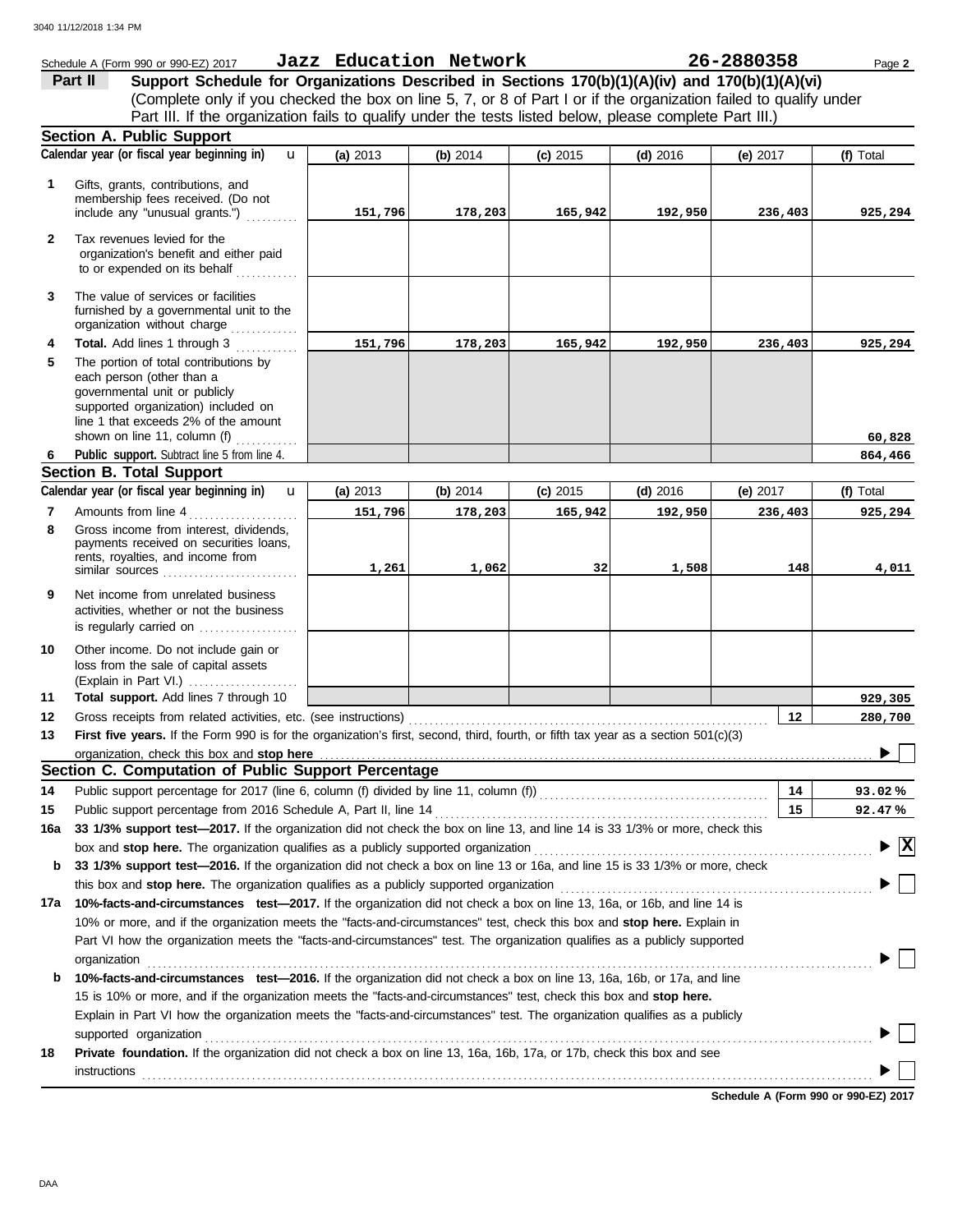#### Schedule A (Form 990 or 990-EZ) 2017 Page **3 Jazz Education Network 26-2880358 Part III Support Schedule for Organizations Described in Section 509(a)(2)** (Complete only if you checked the box on line 10 of Part I or if the organization failed to qualify under Part II. If the organization fails to qualify under the tests listed below, please complete Part II.) **Section A. Public Support Calendar year (or fiscal year beginning in)**  u **(a)** 2013 **(b)** 2014 **(c)** 2015 **(d)** 2016 **(e)** 2017 **(f)** Total Gifts, grants, contributions, and membership **1** fees received. (Do not include any "unusual grants.") . . . **2** Gross receipts from admissions, merchandise sold or services performed, or facilities furnished in any activity that is related to the organization's tax-exempt purpose .......... **3** Gross receipts from activities that are not an unrelated trade or business under section 513 **4** Tax revenues levied for the organization's benefit and either paid to or expended on its behalf when  $\cdots$ **5** The value of services or facilities furnished by a governmental unit to the organization without charge .............. **Total.** Add lines 1 through 5 **6 7a** Amounts included on lines 1, 2, and 3 received from disqualified persons **b** Amounts included on lines 2 and 3 received from other than disqualified persons that exceed the greater of \$5,000 or 1% of the amount on line 13 for the year  $\ldots$ **c** Add lines 7a and 7b . . . . . . . . . . . . . . . . . . . . . **8 Public support.** (Subtract line 7c from line 6.) . . . . . . . . . . . . . . . . . . . . . . . . . . . . . . . . . . . **Section B. Total Support** Calendar year (or fiscal year beginning in) **u (a)** 2013 **(b)** 2014 **(c)** 2015 **(d)** 2016 **(e)** 2017 **(f)** Total Amounts from line 6 . . . . . . . . . . . . . . . . . . . . . **9 10a** Gross income from interest, dividends, payments received on securities loans, rents, royalties, and income from similar sources . . . **b** Unrelated business taxable income (less section 511 taxes) from businesses acquired after June 30, 1975 **c** Add lines 10a and 10b . . . . . . . . . . . . . . . . . . **11** Net income from unrelated business activities not included in line 10b, whether or not the business is regularly carried on . . . . **12** Other income. Do not include gain or loss from the sale of capital assets (Explain in Part VI.) . . . . . . . . . . . . . . . . . . . . . **13 Total support.** (Add lines 9, 10c, 11, and 12.) . . . . . . . . . . . . . . . . . . . . . . . . . . . . . . . . . **14 First five years.** If the Form 990 is for the organization's first, second, third, fourth, or fifth tax year as a section 501(c)(3) organization, check this box and stop here **Section C. Computation of Public Support Percentage**  $\frac{1}{2}$ **15 15** Public support percentage for 2017 (line 8, column (f) divided by line 13, column (f)) . . . . . . . . . . . . . . . . . . . . . . . . . . . . . . . . . . . . . . . . . . . . Public support percentage from 2016 Schedule A, Part III, line 15 . . . . . . . . . . . . . . . . . . . . . . . . . . . . . . . . . . . . . . . . . . . . . . . . . . . . . . . . . . . . . . . **16** % **16 Section D. Computation of Investment Income Percentage 17 17** % Investment income percentage for **2017** (line 10c, column (f) divided by line 13, column (f)) . . . . . . . . . . . . . . . . . . . . . . . . . . . . . . . . . . . . Investment income percentage from **2016** Schedule A, Part III, line 17 . . . . . . . . . . . . . . . . . . . . . . . . . . . . . . . . . . . . . . . . . . . . . . . . . . . . . . . . . . **18** % **18 19a 33 1/3% support tests—2017.** If the organization did not check the box on line 14, and line 15 is more than 33 1/3%, and line 17 is not more than 33 1/3%, check this box and **stop here.** The organization qualifies as a publicly supported organization . . . . . . . . . . . . . . . . . . . . . ▶ **b 33 1/3% support tests—2016.** If the organization did not check a box on line 14 or line 19a, and line 16 is more than 33 1/3%, and

line 18 is not more than 33 1/3%, check this box and **stop here.** The organization qualifies as a publicly supported organization . . . . . . . . . . . . . . . . . **20 Private foundation.** If the organization did not check a box on line 14, 19a, or 19b, check this box and see instructions . . . . . . . . . . . . . . . . . . . . . . . . .

**Schedule A (Form 990 or 990-EZ) 2017**

DAA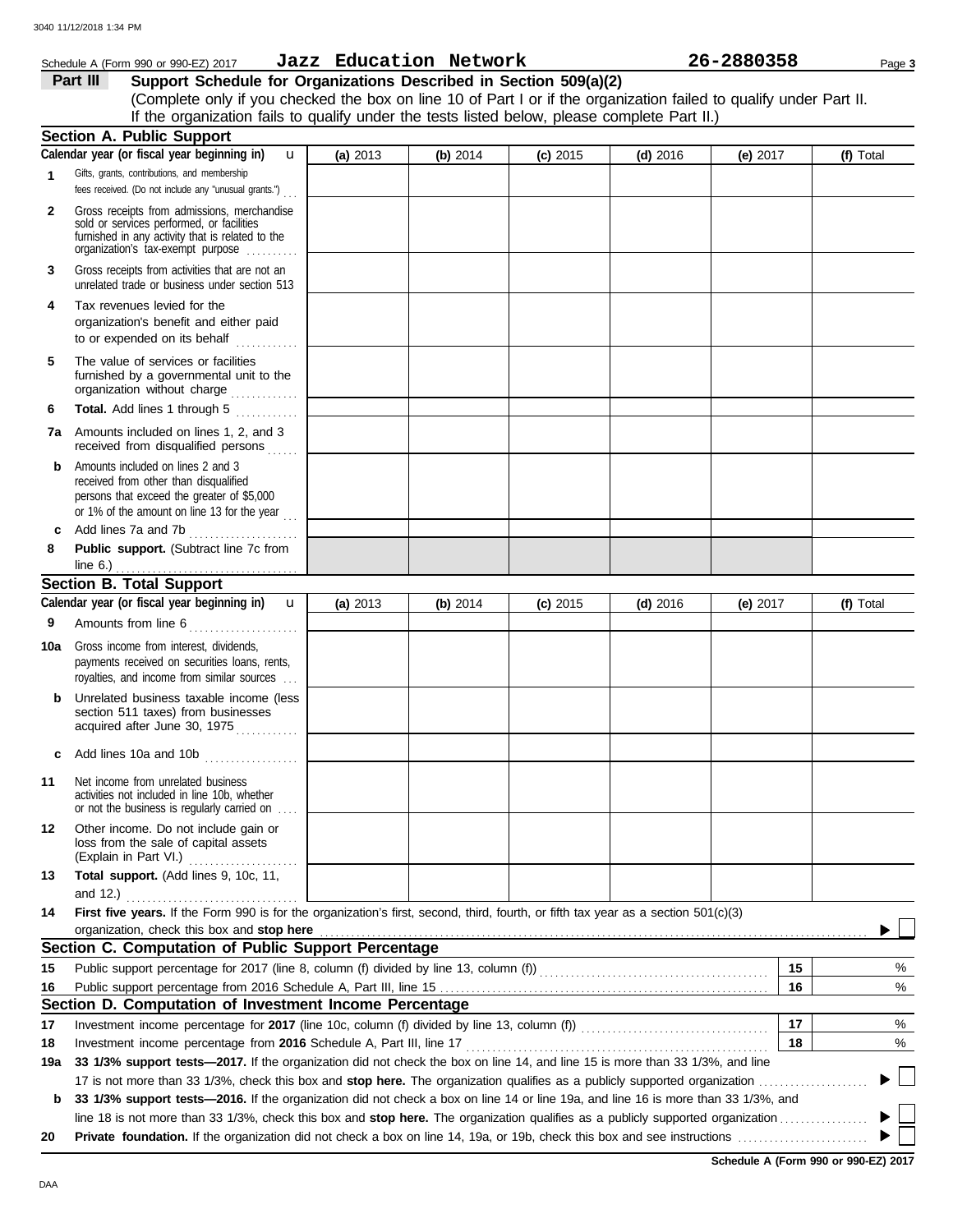|     | Jazz Education Network<br>Schedule A (Form 990 or 990-EZ) 2017                                                                                                                                                             | 26-2880358      |     | Page 4 |
|-----|----------------------------------------------------------------------------------------------------------------------------------------------------------------------------------------------------------------------------|-----------------|-----|--------|
|     | <b>Supporting Organizations</b><br><b>Part IV</b>                                                                                                                                                                          |                 |     |        |
|     | (Complete only if you checked a box in line 12 on Part I. If you checked 12a of Part I, complete Sections A                                                                                                                |                 |     |        |
|     | and B. If you checked 12b of Part I, complete Sections A and C. If you checked 12c of Part I, complete                                                                                                                     |                 |     |        |
|     | Sections A, D, and E. If you checked 12d of Part I, complete Sections A and D, and complete Part V.)                                                                                                                       |                 |     |        |
|     | Section A. All Supporting Organizations                                                                                                                                                                                    |                 |     |        |
|     |                                                                                                                                                                                                                            |                 | Yes | No     |
| 1   | Are all of the organization's supported organizations listed by name in the organization's governing                                                                                                                       |                 |     |        |
|     | documents? If "No," describe in Part VI how the supported organizations are designated. If designated by                                                                                                                   |                 |     |        |
|     | class or purpose, describe the designation. If historic and continuing relationship, explain.                                                                                                                              | 1               |     |        |
| 2   | Did the organization have any supported organization that does not have an IRS determination of status                                                                                                                     |                 |     |        |
|     | under section 509(a)(1) or (2)? If "Yes," explain in Part VI how the organization determined that the supported                                                                                                            |                 |     |        |
|     | organization was described in section 509(a)(1) or (2).                                                                                                                                                                    | 2               |     |        |
| За  | Did the organization have a supported organization described in section $501(c)(4)$ , (5), or (6)? If "Yes," answer                                                                                                        |                 |     |        |
|     | $(b)$ and $(c)$ below.                                                                                                                                                                                                     | 3a              |     |        |
| b   | Did the organization confirm that each supported organization qualified under section $501(c)(4)$ , $(5)$ , or $(6)$ and                                                                                                   |                 |     |        |
|     | satisfied the public support tests under section 509(a)(2)? If "Yes," describe in Part VI when and how the                                                                                                                 |                 |     |        |
|     | organization made the determination.                                                                                                                                                                                       | 3b              |     |        |
| c   | Did the organization ensure that all support to such organizations was used exclusively for section $170(c)(2)(B)$                                                                                                         |                 |     |        |
|     | purposes? If "Yes," explain in Part VI what controls the organization put in place to ensure such use.                                                                                                                     | 3c              |     |        |
| 4a  | Was any supported organization not organized in the United States ("foreign supported organization")? If                                                                                                                   |                 |     |        |
|     | "Yes," and if you checked 12a or 12b in Part I, answer (b) and (c) below.                                                                                                                                                  | 4a              |     |        |
| b   | Did the organization have ultimate control and discretion in deciding whether to make grants to the foreign                                                                                                                |                 |     |        |
|     | supported organization? If "Yes," describe in Part VI how the organization had such control and discretion                                                                                                                 |                 |     |        |
|     | despite being controlled or supervised by or in connection with its supported organizations.                                                                                                                               | 4b              |     |        |
| c   | Did the organization support any foreign supported organization that does not have an IRS determination                                                                                                                    |                 |     |        |
|     | under sections $501(c)(3)$ and $509(a)(1)$ or (2)? If "Yes," explain in Part VI what controls the organization used                                                                                                        |                 |     |        |
|     | to ensure that all support to the foreign supported organization was used exclusively for section $170(c)(2)(B)$                                                                                                           |                 |     |        |
|     | purposes.                                                                                                                                                                                                                  | 4c              |     |        |
| 5a  | Did the organization add, substitute, or remove any supported organizations during the tax year? If "Yes,"                                                                                                                 |                 |     |        |
|     | answer (b) and (c) below (if applicable). Also, provide detail in Part VI, including (i) the names and EIN                                                                                                                 |                 |     |        |
|     | numbers of the supported organizations added, substituted, or removed; (ii) the reasons for each such action;                                                                                                              |                 |     |        |
|     | (iii) the authority under the organization's organizing document authorizing such action; and (iv) how the action                                                                                                          |                 |     |        |
|     | was accomplished (such as by amendment to the organizing document).                                                                                                                                                        | 5а              |     |        |
| b   | Type I or Type II only. Was any added or substituted supported organization part of a class already                                                                                                                        |                 |     |        |
|     | designated in the organization's organizing document?                                                                                                                                                                      | 5 <sub>b</sub>  |     |        |
|     | <b>Substitutions only.</b> Was the substitution the result of an event beyond the organization's control?                                                                                                                  | 5c              |     |        |
| 6   | Did the organization provide support (whether in the form of grants or the provision of services or facilities) to                                                                                                         |                 |     |        |
|     | anyone other than (i) its supported organizations, (ii) individuals that are part of the charitable class benefited                                                                                                        |                 |     |        |
|     | by one or more of its supported organizations, or (iii) other supporting organizations that also support or                                                                                                                |                 |     |        |
|     | benefit one or more of the filing organization's supported organizations? If "Yes," provide detail in Part VI.                                                                                                             | 6               |     |        |
| 7   | Did the organization provide a grant, loan, compensation, or other similar payment to a substantial contributor                                                                                                            |                 |     |        |
|     | (defined in section $4958(c)(3)(C)$ ), a family member of a substantial contributor, or a 35% controlled entity with<br>regard to a substantial contributor? If "Yes," complete Part I of Schedule L (Form 990 or 990-EZ). | 7               |     |        |
| 8   | Did the organization make a loan to a disqualified person (as defined in section 4958) not described in line 7?                                                                                                            |                 |     |        |
|     | If "Yes," complete Part I of Schedule L (Form 990 or 990-EZ).                                                                                                                                                              | 8               |     |        |
| 9a  | Was the organization controlled directly or indirectly at any time during the tax year by one or more                                                                                                                      |                 |     |        |
|     | disqualified persons as defined in section 4946 (other than foundation managers and organizations described                                                                                                                |                 |     |        |
|     | in section $509(a)(1)$ or (2))? If "Yes," provide detail in Part VI.                                                                                                                                                       | 9а              |     |        |
| b   | Did one or more disqualified persons (as defined in line 9a) hold a controlling interest in any entity in which                                                                                                            |                 |     |        |
|     | the supporting organization had an interest? If "Yes," provide detail in Part VI.                                                                                                                                          | 9b              |     |        |
| c   | Did a disqualified person (as defined in line 9a) have an ownership interest in, or derive any personal benefit                                                                                                            |                 |     |        |
|     | from, assets in which the supporting organization also had an interest? If "Yes," provide detail in Part VI.                                                                                                               | 9с              |     |        |
| 10a | Was the organization subject to the excess business holdings rules of section 4943 because of section                                                                                                                      |                 |     |        |
|     | 4943(f) (regarding certain Type II supporting organizations, and all Type III non-functionally integrated                                                                                                                  |                 |     |        |
|     | supporting organizations)? If "Yes," answer 10b below.                                                                                                                                                                     | 10a             |     |        |
| b   | Did the organization have any excess business holdings in the tax year? (Use Schedule C, Form 4720, to                                                                                                                     |                 |     |        |
|     | determine whether the organization had excess business holdings.)                                                                                                                                                          | 10 <sub>b</sub> |     |        |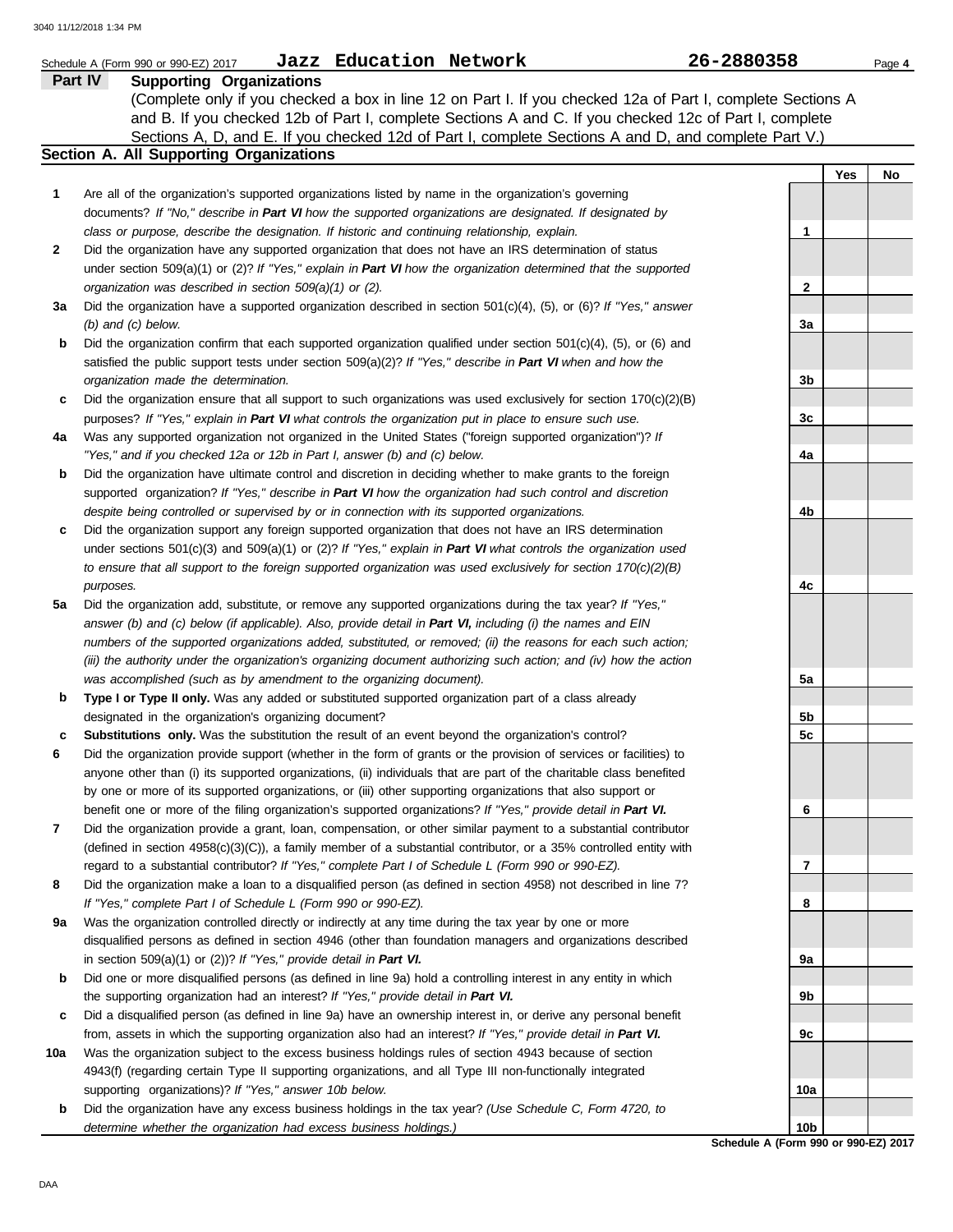|         | Jazz Education Network<br>Schedule A (Form 990 or 990-EZ) 2017                                                                    | 26-2880358      |     | Page 5 |
|---------|-----------------------------------------------------------------------------------------------------------------------------------|-----------------|-----|--------|
| Part IV | <b>Supporting Organizations (continued)</b>                                                                                       |                 |     |        |
|         |                                                                                                                                   |                 | Yes | No     |
| 11      | Has the organization accepted a gift or contribution from any of the following persons?                                           |                 |     |        |
|         | a A person who directly or indirectly controls, either alone or together with persons described in (b) and (c)                    |                 |     |        |
|         | below, the governing body of a supported organization?                                                                            | 11a             |     |        |
|         | <b>b</b> A family member of a person described in (a) above?                                                                      | 11 <sub>b</sub> |     |        |
|         | c A 35% controlled entity of a person described in (a) or (b) above? If "Yes" to a, b, or c, provide detail in Part VI.           | 11c             |     |        |
|         | <b>Section B. Type I Supporting Organizations</b>                                                                                 |                 |     |        |
|         |                                                                                                                                   |                 | Yes | No     |
| 1       | Did the directors, trustees, or membership of one or more supported organizations have the power to                               |                 |     |        |
|         | regularly appoint or elect at least a majority of the organization's directors or trustees at all times during the                |                 |     |        |
|         | tax year? If "No," describe in Part VI how the supported organization(s) effectively operated, supervised, or                     |                 |     |        |
|         | controlled the organization's activities. If the organization had more than one supported organization,                           |                 |     |        |
|         | describe how the powers to appoint and/or remove directors or trustees were allocated among the supported                         |                 |     |        |
|         | organizations and what conditions or restrictions, if any, applied to such powers during the tax year.                            | 1               |     |        |
| 2       | Did the organization operate for the benefit of any supported organization other than the supported                               |                 |     |        |
|         | organization(s) that operated, supervised, or controlled the supporting organization? If "Yes," explain in Part                   |                 |     |        |
|         | VI how providing such benefit carried out the purposes of the supported organization(s) that operated,                            |                 |     |        |
|         | supervised, or controlled the supporting organization.<br>Section C. Type II Supporting Organizations                             | $\mathbf{2}$    |     |        |
|         |                                                                                                                                   |                 | Yes | No     |
| 1       | Were a majority of the organization's directors or trustees during the tax year also a majority of the directors                  |                 |     |        |
|         | or trustees of each of the organization's supported organization(s)? If "No," describe in Part VI how control                     |                 |     |        |
|         | or management of the supporting organization was vested in the same persons that controlled or managed                            |                 |     |        |
|         | the supported organization(s).                                                                                                    | $\mathbf{1}$    |     |        |
|         | Section D. All Type III Supporting Organizations                                                                                  |                 |     |        |
|         |                                                                                                                                   |                 | Yes | No     |
| 1       | Did the organization provide to each of its supported organizations, by the last day of the fifth month of the                    |                 |     |        |
|         | organization's tax year, (i) a written notice describing the type and amount of support provided during the prior tax             |                 |     |        |
|         | year, (ii) a copy of the Form 990 that was most recently filed as of the date of notification, and (iii) copies of the            |                 |     |        |
|         | organization's governing documents in effect on the date of notification, to the extent not previously provided?                  | 1               |     |        |
| 2       | Were any of the organization's officers, directors, or trustees either (i) appointed or elected by the supported                  |                 |     |        |
|         | organization(s) or (ii) serving on the governing body of a supported organization? If "No," explain in Part VI how                |                 |     |        |
|         | the organization maintained a close and continuous working relationship with the supported organization(s).                       | 2               |     |        |
| 3       | By reason of the relationship described in (2), did the organization's supported organizations have a                             |                 |     |        |
|         | significant voice in the organization's investment policies and in directing the use of the organization's                        |                 |     |        |
|         | income or assets at all times during the tax year? If "Yes," describe in Part VI the role the organization's                      |                 |     |        |
|         | supported organizations played in this regard.                                                                                    | 3               |     |        |
|         | Section E. Type III Functionally-Integrated Supporting Organizations                                                              |                 |     |        |
| 1       | Check the box next to the method that the organization used to satisfy the Integral Part Test during the year (see instructions). |                 |     |        |
| a       | The organization satisfied the Activities Test. Complete line 2 below.                                                            |                 |     |        |
| b       | The organization is the parent of each of its supported organizations. Complete line 3 below.                                     |                 |     |        |
| c       | The organization supported a governmental entity. Describe in Part VI how you supported a government entity (see instructions).   |                 |     |        |
|         |                                                                                                                                   |                 |     |        |
| 2       | Activities Test. Answer (a) and (b) below.                                                                                        |                 | Yes | No     |
| а       | Did substantially all of the organization's activities during the tax year directly further the exempt purposes of                |                 |     |        |
|         | the supported organization(s) to which the organization was responsive? If "Yes," then in Part VI identify                        |                 |     |        |
|         | those supported organizations and explain how these activities directly furthered their exempt purposes,                          |                 |     |        |
|         | how the organization was responsive to those supported organizations, and how the organization determined                         |                 |     |        |
|         | that these activities constituted substantially all of its activities.                                                            | 2a              |     |        |
| b       | Did the activities described in (a) constitute activities that, but for the organization's involvement, one or more               |                 |     |        |
|         | of the organization's supported organization(s) would have been engaged in? If "Yes," explain in Part VI the                      |                 |     |        |
|         | reasons for the organization's position that its supported organization(s) would have engaged in these                            |                 |     |        |
|         | activities but for the organization's involvement.                                                                                | 2b              |     |        |
| 3       | Parent of Supported Organizations. Answer (a) and (b) below.                                                                      |                 |     |        |
| а       | Did the organization have the power to regularly appoint or elect a majority of the officers, directors, or                       |                 |     |        |
|         | trustees of each of the supported organizations? Provide details in Part VI.                                                      | За              |     |        |
| b       | Did the organization exercise a substantial degree of direction over the policies, programs, and activities of each               |                 |     |        |

of its supported organizations? *If "Yes," describe in Part VI the role played by the organization in this regard.*

DAA **Schedule A (Form 990 or 990-EZ) 2017 3b**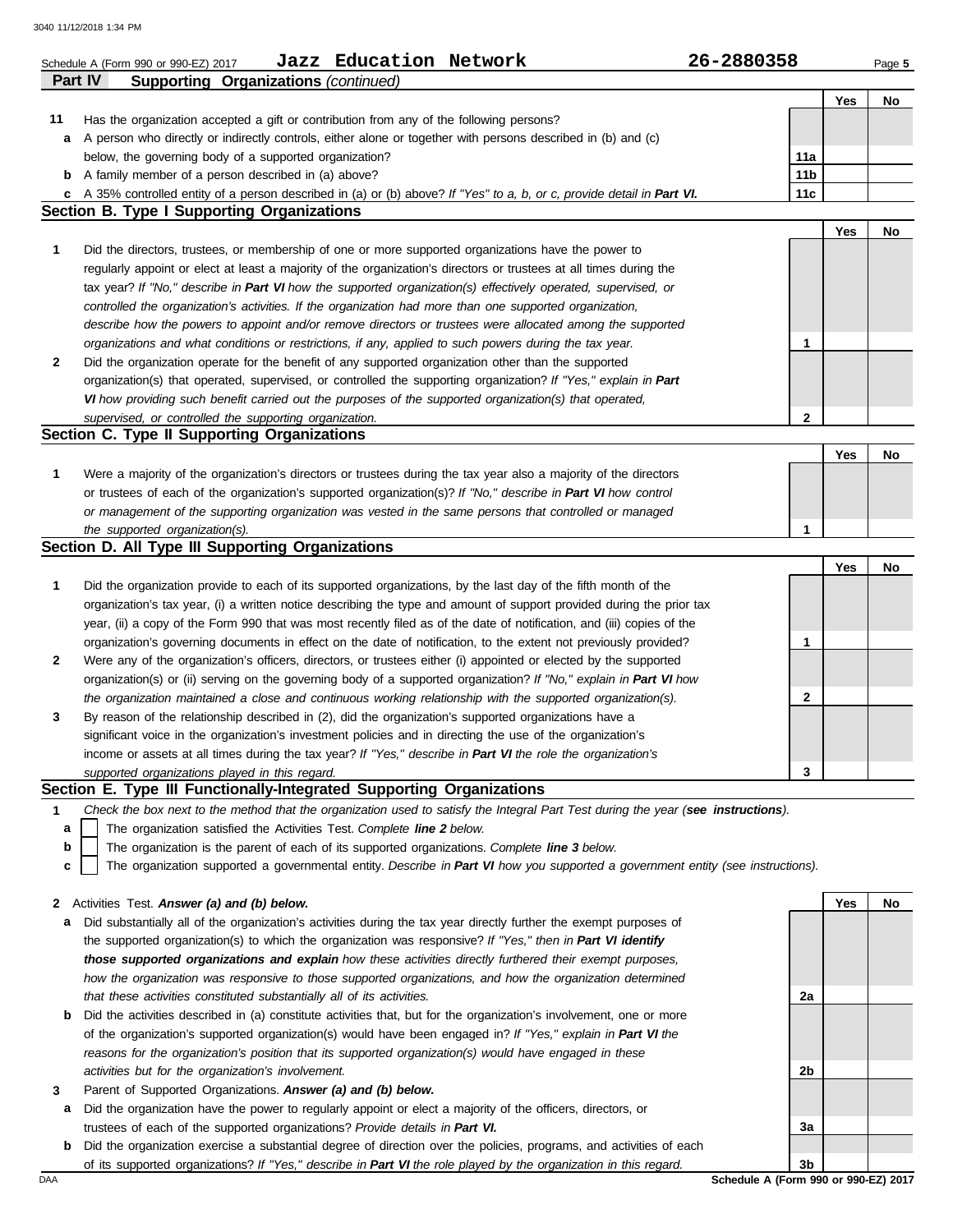|               | Jazz Education Network<br>Schedule A (Form 990 or 990-EZ) 2017                                                                   |                | 26-2880358     | Page 6                         |
|---------------|----------------------------------------------------------------------------------------------------------------------------------|----------------|----------------|--------------------------------|
| <b>Part V</b> | Type III Non-Functionally Integrated 509(a)(3) Supporting Organizations                                                          |                |                |                                |
| $\mathbf{1}$  | Check here if the organization satisfied the Integral Part Test as a qualifying trust on Nov. 20, 1970 (explain in Part VI). See |                |                |                                |
|               | instructions. All other Type III non-functionally integrated supporting organizations must complete Sections A through E.        |                |                |                                |
|               | Section A - Adjusted Net Income                                                                                                  |                | (A) Prior Year | (B) Current Year               |
|               |                                                                                                                                  |                |                | (optional)                     |
| 1             | Net short-term capital gain                                                                                                      | $\mathbf{1}$   |                |                                |
| $\mathbf{2}$  | Recoveries of prior-year distributions                                                                                           | $\mathbf{2}$   |                |                                |
| 3             | Other gross income (see instructions)                                                                                            | 3              |                |                                |
| 4             | Add lines 1 through 3.                                                                                                           | 4              |                |                                |
| 5             | Depreciation and depletion                                                                                                       | 5              |                |                                |
| 6             | Portion of operating expenses paid or incurred for production or                                                                 |                |                |                                |
|               | collection of gross income or for management, conservation, or                                                                   |                |                |                                |
|               | maintenance of property held for production of income (see instructions)                                                         | 6              |                |                                |
| 7             | Other expenses (see instructions)                                                                                                | $\overline{7}$ |                |                                |
| 8             | Adjusted Net Income (subtract lines 5, 6 and 7 from line 4).                                                                     | 8              |                |                                |
|               | <b>Section B - Minimum Asset Amount</b>                                                                                          |                | (A) Prior Year | (B) Current Year<br>(optional) |
| 1             | Aggregate fair market value of all non-exempt-use assets (see                                                                    |                |                |                                |
|               | instructions for short tax year or assets held for part of year):                                                                |                |                |                                |
|               | <b>a</b> Average monthly value of securities                                                                                     | 1a             |                |                                |
|               | Average monthly cash balances<br>b                                                                                               | 1 <sub>b</sub> |                |                                |
|               | Fair market value of other non-exempt-use assets<br>$\mathbf{c}$                                                                 | 1 <sub>c</sub> |                |                                |
|               | <b>Total</b> (add lines 1a, 1b, and 1c)<br>d.                                                                                    | 1d             |                |                                |
|               | <b>Discount</b> claimed for blockage or other<br>e –                                                                             |                |                |                                |
|               | factors (explain in detail in Part VI):                                                                                          |                |                |                                |
| $\mathbf{2}$  | Acquisition indebtedness applicable to non-exempt-use assets                                                                     | $\mathbf{2}$   |                |                                |
| 3             | Subtract line 2 from line 1d.                                                                                                    | 3              |                |                                |
| 4             | Cash deemed held for exempt use. Enter 1-1/2% of line 3 (for greater amount,                                                     |                |                |                                |
|               | see instructions).                                                                                                               | 4              |                |                                |
| 5             | Net value of non-exempt-use assets (subtract line 4 from line 3)                                                                 | 5              |                |                                |
| 6             | Multiply line 5 by .035.                                                                                                         | 6              |                |                                |
| 7             | Recoveries of prior-year distributions                                                                                           | $\overline{7}$ |                |                                |
| 8             | Minimum Asset Amount (add line 7 to line 6)                                                                                      | 8              |                |                                |
|               | Section C - Distributable Amount                                                                                                 |                |                | <b>Current Year</b>            |
| 1             | Adjusted net income for prior year (from Section A, line 8, Column A)                                                            | $\mathbf{1}$   |                |                                |
| $\mathbf{2}$  | Enter 85% of line 1.                                                                                                             | $\mathbf{2}$   |                |                                |
| 3             | Minimum asset amount for prior year (from Section B, line 8, Column A)                                                           | 3              |                |                                |
| 4             | Enter greater of line 2 or line 3.                                                                                               | 4              |                |                                |
| 5             | Income tax imposed in prior year                                                                                                 | 5              |                |                                |
| 6             | <b>Distributable Amount.</b> Subtract line 5 from line 4, unless subject to                                                      |                |                |                                |
|               | emergency temporary reduction (see instructions).                                                                                | 6              |                |                                |

**7** instructions). Check here if the current year is the organization's first as a non-functionally integrated Type III supporting organization (see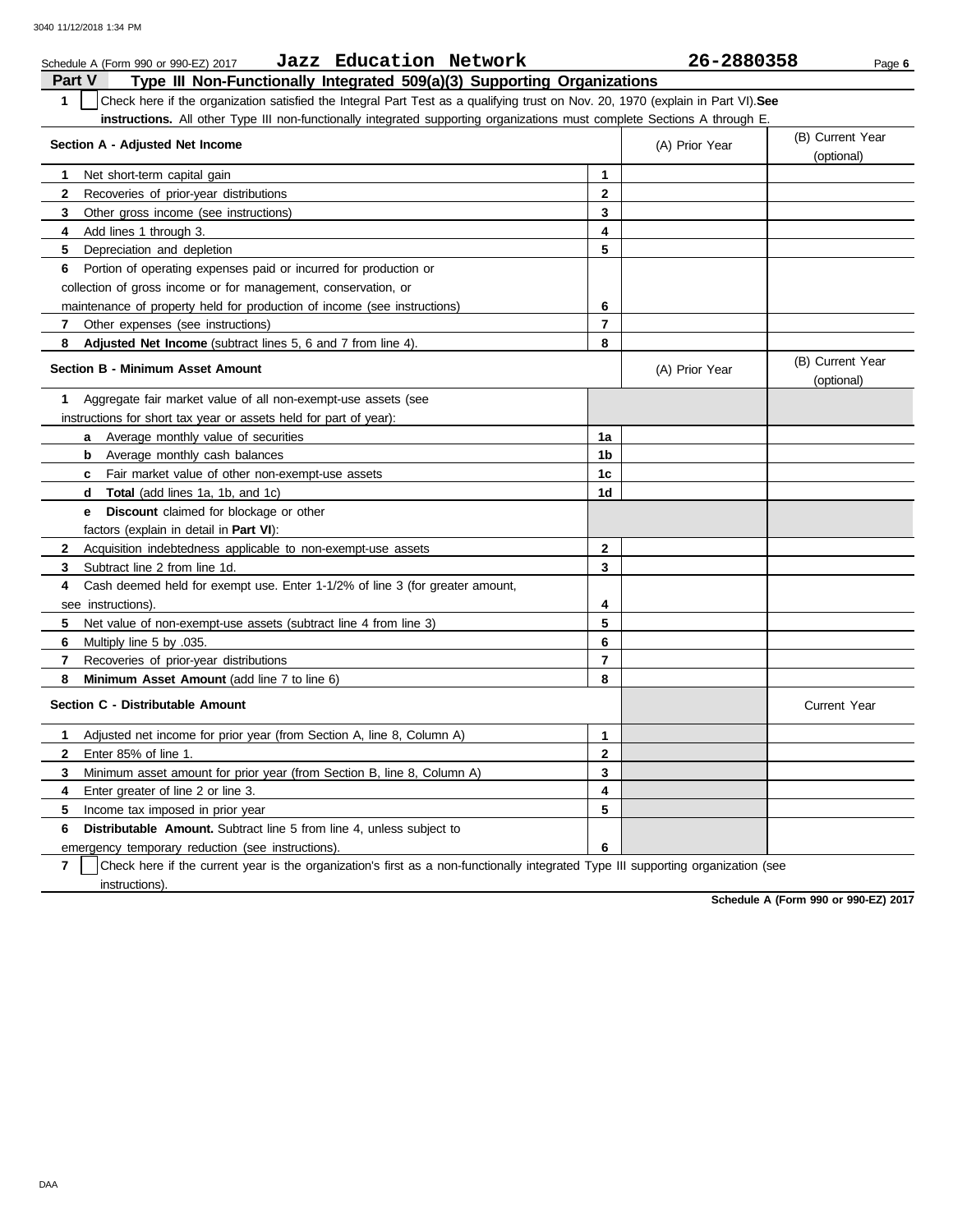| Type III Non-Functionally Integrated 509(a)(3) Supporting Organizations (continued)<br><b>Section D - Distributions</b> | <b>Current Year</b>  |
|-------------------------------------------------------------------------------------------------------------------------|----------------------|
|                                                                                                                         |                      |
| Amounts paid to supported organizations to accomplish exempt purposes<br>1                                              |                      |
| Amounts paid to perform activity that directly furthers exempt purposes of supported<br>$\mathbf{2}$                    |                      |
| organizations, in excess of income from activity                                                                        |                      |
| 3<br>Administrative expenses paid to accomplish exempt purposes of supported organizations                              |                      |
| 4<br>Amounts paid to acquire exempt-use assets                                                                          |                      |
| 5<br>Qualified set-aside amounts (prior IRS approval required)                                                          |                      |
| 6<br>Other distributions (describe in Part VI). See instructions.                                                       |                      |
| 7<br>Total annual distributions. Add lines 1 through 6.                                                                 |                      |
| 8<br>Distributions to attentive supported organizations to which the organization is responsive                         |                      |
| (provide details in Part VI). See instructions.                                                                         |                      |
| Distributable amount for 2017 from Section C, line 6<br>9                                                               |                      |
| 10<br>Line 8 amount divided by line 9 amount                                                                            |                      |
| (i)<br>(ii)                                                                                                             | (iii)                |
| <b>Underdistributions</b><br>Section E - Distribution Allocations (see instructions)<br><b>Excess Distributions</b>     | <b>Distributable</b> |
| Pre-2017                                                                                                                | Amount for 2017      |
| Distributable amount for 2017 from Section C, line 6<br>1.                                                              |                      |
| $\mathbf{2}$<br>Underdistributions, if any, for years prior to 2017                                                     |                      |
| (reasonable cause required-explain in Part VI). See                                                                     |                      |
| instructions.                                                                                                           |                      |
| 3<br>Excess distributions carryover, if any, to 2017:                                                                   |                      |
| a<br>$b$ From 2013                                                                                                      |                      |
|                                                                                                                         |                      |
|                                                                                                                         |                      |
|                                                                                                                         |                      |
| f Total of lines 3a through e                                                                                           |                      |
| g Applied to underdistributions of prior years                                                                          |                      |
| h Applied to 2017 distributable amount                                                                                  |                      |
| Carryover from 2012 not applied (see instructions)                                                                      |                      |
| Remainder. Subtract lines 3g, 3h, and 3i from 3f.                                                                       |                      |
| Distributions for 2017 from<br>4                                                                                        |                      |
| \$<br>Section D, line 7:                                                                                                |                      |
| a Applied to underdistributions of prior years                                                                          |                      |
| <b>b</b> Applied to 2017 distributable amount                                                                           |                      |
| c Remainder. Subtract lines 4a and 4b from 4.                                                                           |                      |
| Remaining underdistributions for years prior to 2017, if<br>5                                                           |                      |
| any. Subtract lines 3g and 4a from line 2. For result                                                                   |                      |
| greater than zero, explain in Part VI. See instructions.                                                                |                      |
| Remaining underdistributions for 2017. Subtract lines 3h<br>6                                                           |                      |
| and 4b from line 1. For result greater than zero, explain in                                                            |                      |
| Part VI. See instructions.                                                                                              |                      |
| Excess distributions carryover to 2018. Add lines 3j<br>7                                                               |                      |
| and 4c.                                                                                                                 |                      |
| Breakdown of line 7:<br>8                                                                                               |                      |
| a Excess from 2013                                                                                                      |                      |
|                                                                                                                         |                      |
| c Excess from 2015                                                                                                      |                      |
| d Excess from 2016                                                                                                      |                      |
| e Excess from 2017.<br>. <b>.</b> .                                                                                     |                      |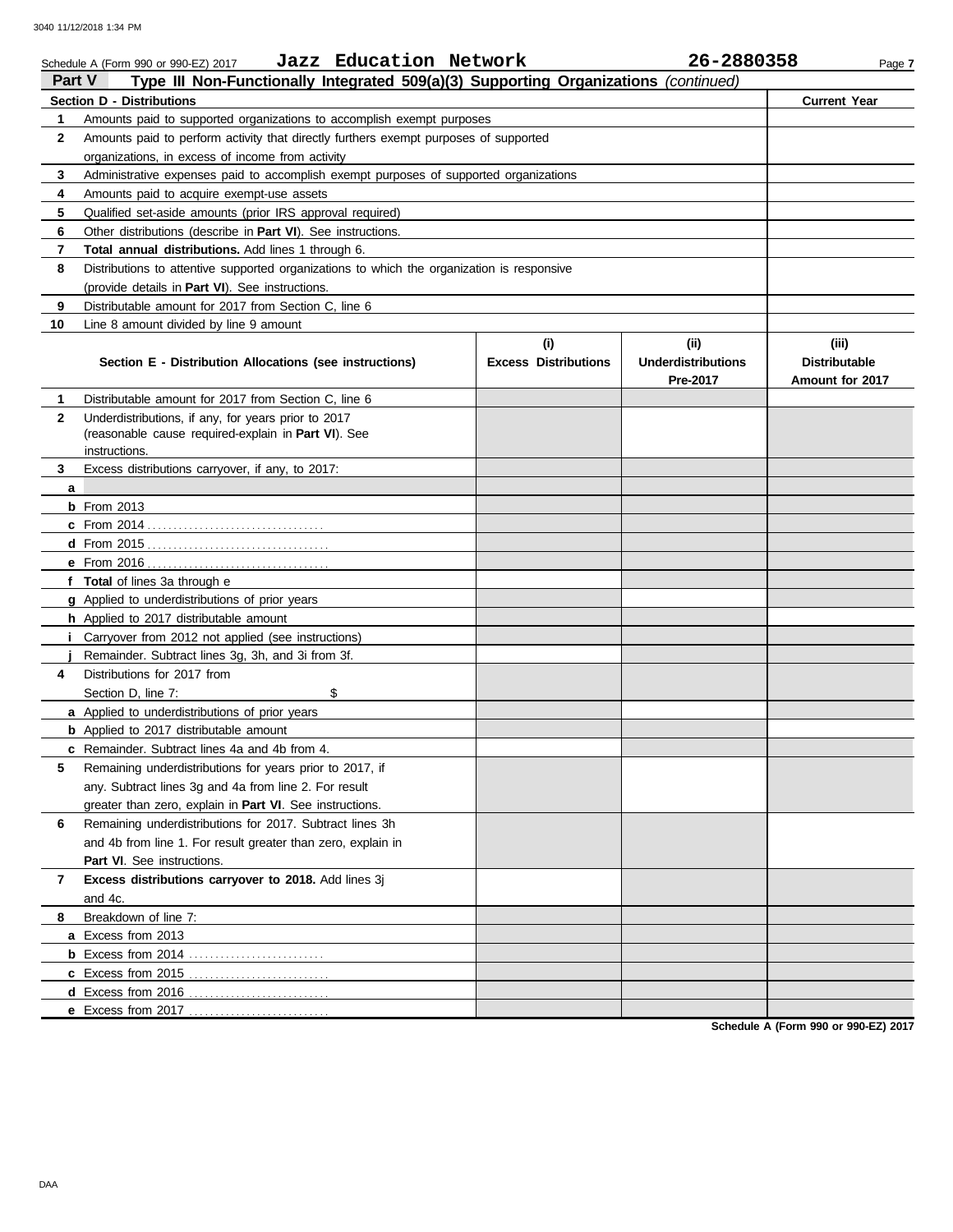|         | Schedule A (Form 990 or 990-EZ) 2017 | Jazz Education Network |                                                                                                | 26-2880358                                                                                                             | Page 8 |
|---------|--------------------------------------|------------------------|------------------------------------------------------------------------------------------------|------------------------------------------------------------------------------------------------------------------------|--------|
| Part VI |                                      |                        |                                                                                                | Supplemental Information. Provide the explanations required by Part II, line 10; Part II, line 17a or 17b; Part        |        |
|         |                                      |                        |                                                                                                |                                                                                                                        |        |
|         |                                      |                        |                                                                                                | III, line 12; Part IV, Section A, lines 1, 2, 3b, 3c, 4b, 4c, 5a, 6, 9a, 9b, 9c, 11a, 11b, and 11c; Part IV, Section   |        |
|         |                                      |                        |                                                                                                | B, lines 1 and 2; Part IV, Section C, line 1; Part IV, Section D, lines 2 and 3; Part IV, Section E, lines 1c, 2a, 2b, |        |
|         |                                      |                        |                                                                                                | 3a and 3b; Part V, line 1; Part V, Section B, line 1e; Part V, Section D, lines 5, 6, and 8; and Part V, Section E,    |        |
|         |                                      |                        | lines 2, 5, and 6. Also complete this part for any additional information. (See instructions.) |                                                                                                                        |        |
|         |                                      |                        |                                                                                                |                                                                                                                        |        |
|         |                                      |                        |                                                                                                |                                                                                                                        |        |
|         |                                      |                        |                                                                                                |                                                                                                                        |        |
|         |                                      |                        |                                                                                                |                                                                                                                        |        |
|         |                                      |                        |                                                                                                |                                                                                                                        |        |
|         |                                      |                        |                                                                                                |                                                                                                                        |        |
|         |                                      |                        |                                                                                                |                                                                                                                        |        |
|         |                                      |                        |                                                                                                |                                                                                                                        |        |
|         |                                      |                        |                                                                                                |                                                                                                                        |        |
|         |                                      |                        |                                                                                                |                                                                                                                        |        |
|         |                                      |                        |                                                                                                |                                                                                                                        |        |
|         |                                      |                        |                                                                                                |                                                                                                                        |        |
|         |                                      |                        |                                                                                                |                                                                                                                        |        |
|         |                                      |                        |                                                                                                |                                                                                                                        |        |
|         |                                      |                        |                                                                                                |                                                                                                                        |        |
|         |                                      |                        |                                                                                                |                                                                                                                        |        |
|         |                                      |                        |                                                                                                |                                                                                                                        |        |
|         |                                      |                        |                                                                                                |                                                                                                                        |        |
|         |                                      |                        |                                                                                                |                                                                                                                        |        |
|         |                                      |                        |                                                                                                |                                                                                                                        |        |
|         |                                      |                        |                                                                                                |                                                                                                                        |        |
|         |                                      |                        |                                                                                                |                                                                                                                        |        |
|         |                                      |                        |                                                                                                |                                                                                                                        |        |
|         |                                      |                        |                                                                                                |                                                                                                                        |        |
|         |                                      |                        |                                                                                                |                                                                                                                        |        |
|         |                                      |                        |                                                                                                |                                                                                                                        |        |
|         |                                      |                        |                                                                                                |                                                                                                                        |        |
|         |                                      |                        |                                                                                                |                                                                                                                        |        |
|         |                                      |                        |                                                                                                |                                                                                                                        |        |
|         |                                      |                        |                                                                                                |                                                                                                                        |        |
|         |                                      |                        |                                                                                                |                                                                                                                        |        |
|         |                                      |                        |                                                                                                |                                                                                                                        |        |
|         |                                      |                        |                                                                                                |                                                                                                                        |        |
|         |                                      |                        |                                                                                                |                                                                                                                        |        |
|         |                                      |                        |                                                                                                |                                                                                                                        |        |
|         |                                      |                        |                                                                                                |                                                                                                                        |        |
|         |                                      |                        |                                                                                                |                                                                                                                        |        |
|         |                                      |                        |                                                                                                |                                                                                                                        |        |
|         |                                      |                        |                                                                                                |                                                                                                                        |        |
|         |                                      |                        |                                                                                                |                                                                                                                        |        |
|         |                                      |                        |                                                                                                |                                                                                                                        |        |
|         |                                      |                        |                                                                                                |                                                                                                                        |        |
|         |                                      |                        |                                                                                                |                                                                                                                        |        |
|         |                                      |                        |                                                                                                |                                                                                                                        |        |
|         |                                      |                        |                                                                                                |                                                                                                                        |        |
|         |                                      |                        |                                                                                                |                                                                                                                        |        |
|         |                                      |                        |                                                                                                |                                                                                                                        |        |
|         |                                      |                        |                                                                                                |                                                                                                                        |        |
|         |                                      |                        |                                                                                                |                                                                                                                        |        |
|         |                                      |                        |                                                                                                |                                                                                                                        |        |
|         |                                      |                        |                                                                                                |                                                                                                                        |        |
|         |                                      |                        |                                                                                                |                                                                                                                        |        |
|         |                                      |                        |                                                                                                |                                                                                                                        |        |
|         |                                      |                        |                                                                                                |                                                                                                                        |        |
|         |                                      |                        |                                                                                                |                                                                                                                        |        |
|         |                                      |                        |                                                                                                |                                                                                                                        |        |
|         |                                      |                        |                                                                                                |                                                                                                                        |        |
|         |                                      |                        |                                                                                                |                                                                                                                        |        |
|         |                                      |                        |                                                                                                |                                                                                                                        |        |
|         |                                      |                        |                                                                                                |                                                                                                                        |        |
|         |                                      |                        |                                                                                                |                                                                                                                        |        |
|         |                                      |                        |                                                                                                |                                                                                                                        |        |
|         |                                      |                        |                                                                                                |                                                                                                                        |        |
|         |                                      |                        |                                                                                                |                                                                                                                        |        |
|         |                                      |                        |                                                                                                |                                                                                                                        |        |
|         |                                      |                        |                                                                                                |                                                                                                                        |        |
|         |                                      |                        |                                                                                                |                                                                                                                        |        |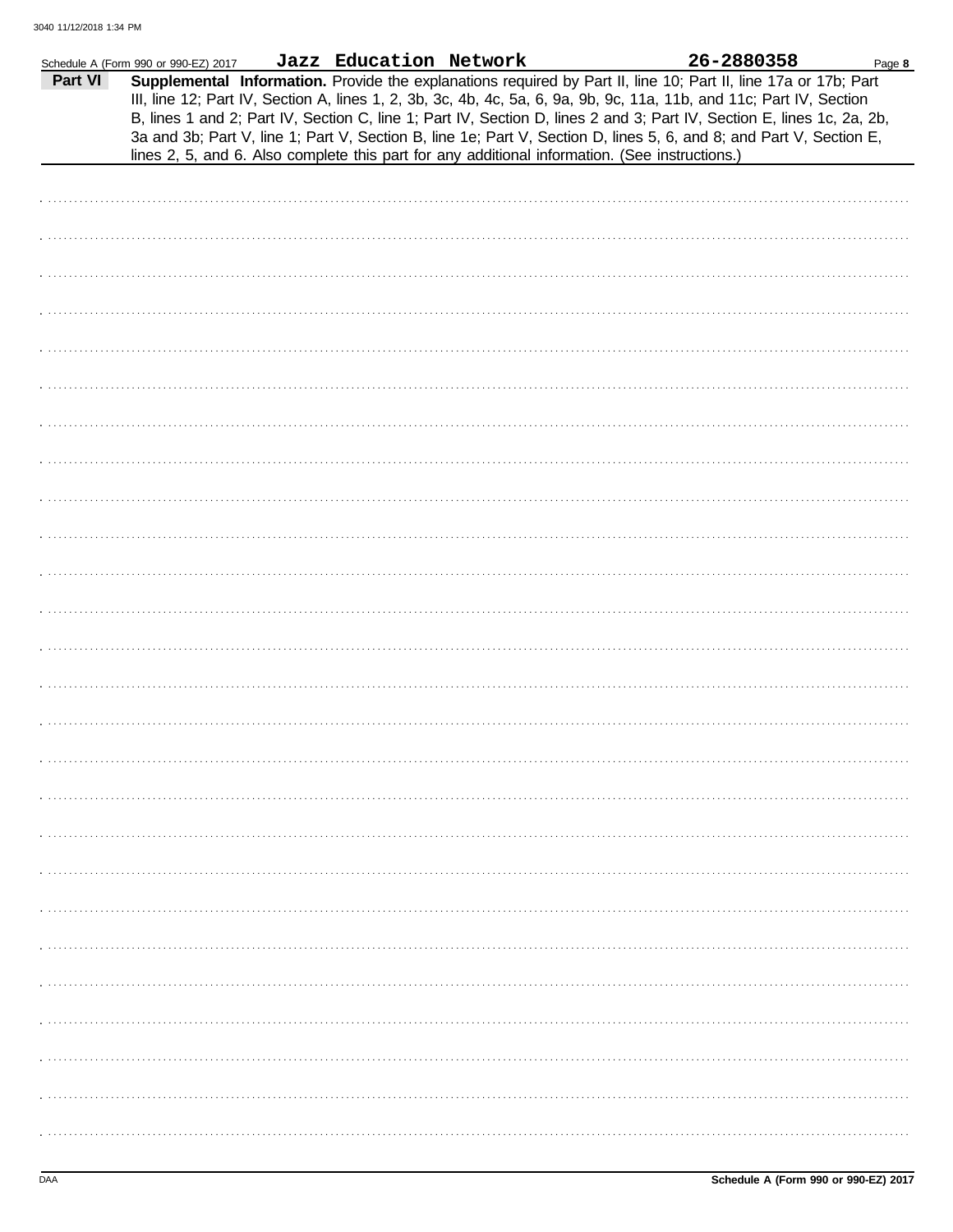Department of the Treasury Internal Revenue Service **Name of the organization**

**(Form 990, 990-EZ,**

# **Schedule of Contributors Schedule B**

**or 990-PF)** u **Attach to Form 990, Form 990-EZ, or Form 990-PF.** u **Go to** *www.irs.gov/Form990* **for the latest information.** OMB No. 1545-0047

**2017**

**Employer identification number**

| $ 26 - 2880358$<br>Jazz Education Network |  |
|-------------------------------------------|--|
|-------------------------------------------|--|

**Organization type** (check one):

| Filers of:         | Section:                                                                    |
|--------------------|-----------------------------------------------------------------------------|
| Form 990 or 990-EZ | $ \mathbf{X} $ 501(c)( 3) (enter number) organization                       |
|                    | $4947(a)(1)$ nonexempt charitable trust not treated as a private foundation |
|                    | 527 political organization                                                  |
| Form 990-PF        | 501(c)(3) exempt private foundation                                         |
|                    | 4947(a)(1) nonexempt charitable trust treated as a private foundation       |
|                    | 501(c)(3) taxable private foundation                                        |

Check if your organization is covered by the **General Rule** or a **Special Rule. Note:** Only a section 501(c)(7), (8), or (10) organization can check boxes for both the General Rule and a Special Rule. See instructions.

#### **General Rule**

For an organization filing Form 990, 990-EZ, or 990-PF that received, during the year, contributions totaling \$5,000 or more (in money or property) from any one contributor. Complete Parts I and II. See instructions for determining a contributor's total contributions.

#### **Special Rules**

| $\boxed{\mathrm{X}}$ For an organization described in section 501(c)(3) filing Form 990 or 990-EZ that met the 33 <sup>1</sup> /3% support test of the |
|--------------------------------------------------------------------------------------------------------------------------------------------------------|
| regulations under sections 509(a)(1) and 170(b)(1)(A)(vi), that checked Schedule A (Form 990 or 990-EZ), Part II, line                                 |
| 13, 16a, or 16b, and that received from any one contributor, during the year, total contributions of the greater of (1)                                |
| \$5,000; or (2) 2% of the amount on (i) Form 990, Part VIII, line 1h; or (ii) Form 990-EZ, line 1. Complete Parts I and II.                            |
|                                                                                                                                                        |

literary, or educational purposes, or for the prevention of cruelty to children or animals. Complete Parts I, II, and III. For an organization described in section  $501(c)(7)$ ,  $(8)$ , or  $(10)$  filing Form 990 or 990-EZ that received from any one contributor, during the year, total contributions of more than \$1,000 *exclusively* for religious, charitable, scientific,

For an organization described in section 501(c)(7), (8), or (10) filing Form 990 or 990-EZ that received from any one contributor, during the year, contributions *exclusively* for religious, charitable, etc., purposes, but no such contributions totaled more than \$1,000. If this box is checked, enter here the total contributions that were received during the year for an *exclusively* religious, charitable, etc., purpose. Don't complete any of the parts unless the **General Rule** applies to this organization because it received *nonexclusively* religious, charitable, etc., contributions totaling \$5,000 or more during the year . . . . . . . . . . . . . . . . . . . . . . . . . . . . . . . . . . . . . . . . . . . . . . . . . . . . . . . . . . . . . . . . . . . . . . . . . . . . . . . .

990-EZ, or 990-PF), but it **must** answer "No" on Part IV, line 2, of its Form 990; or check the box on line H of its Form 990-EZ or on its Form 990-PF, Part I, line 2, to certify that it doesn't meet the filing requirements of Schedule B (Form 990, 990-EZ, or 990-PF). **Caution:** An organization that isn't covered by the General Rule and/or the Special Rules doesn't file Schedule B (Form 990,

**For Paperwork Reduction Act Notice, see the instructions for Form 990, 990-EZ, or 990-PF.**

\$ . . . . . . . . . . . . . . . . . . . . . . . . . . .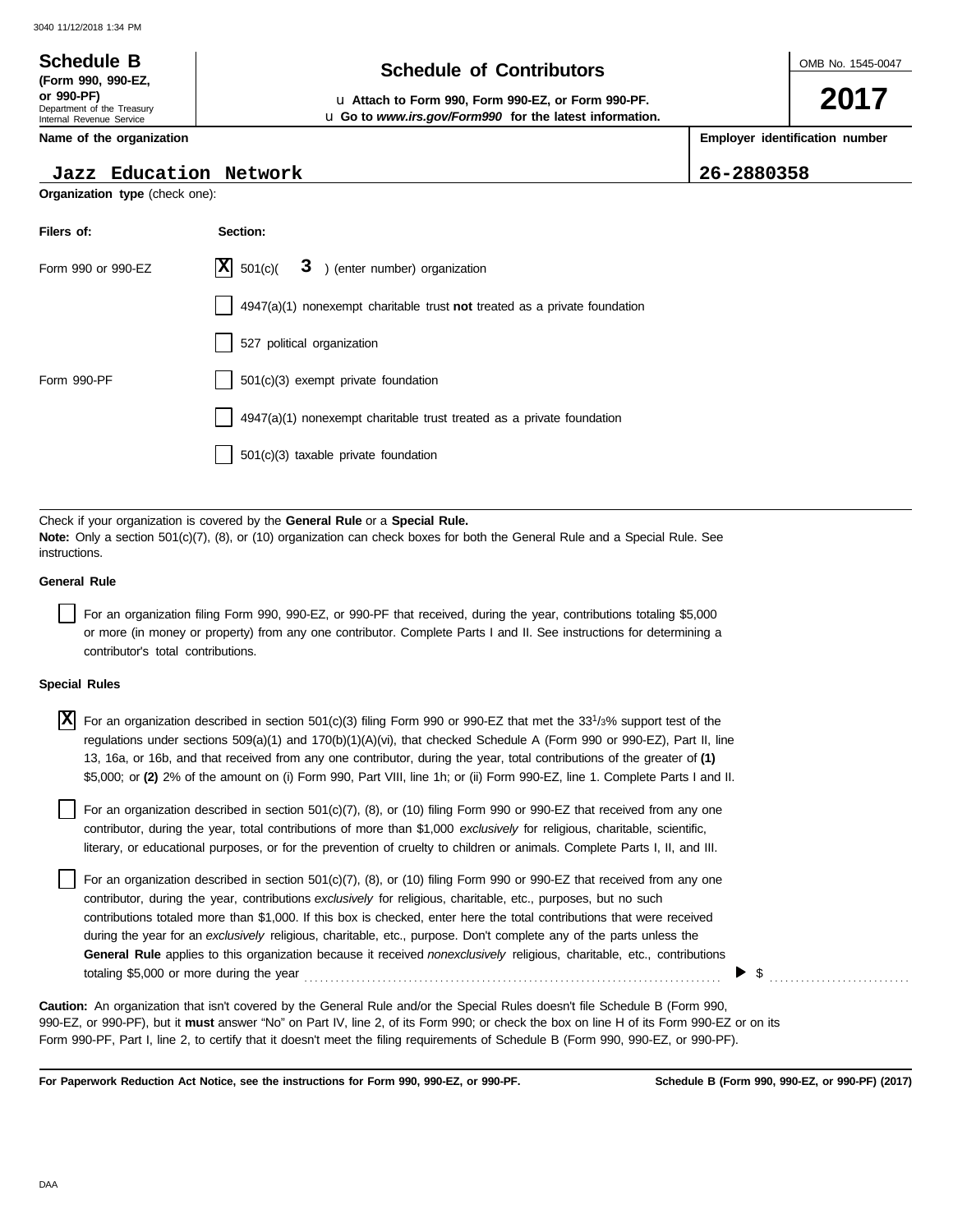|                       | Schedule B (Form 990, 990-EZ, or 990-PF) (2017)                                                |                                            | Page 1 of 1<br>Page 2                                                                                                |
|-----------------------|------------------------------------------------------------------------------------------------|--------------------------------------------|----------------------------------------------------------------------------------------------------------------------|
|                       | Name of organization<br>Jazz Education Network                                                 |                                            | Employer identification number<br>26-2880358                                                                         |
| Part I                | Contributors (see instructions). Use duplicate copies of Part I if additional space is needed. |                                            |                                                                                                                      |
| (a)<br>No.            | (b)<br>Name, address, and ZIP + 4                                                              | (c)<br><b>Total contributions</b>          | (d)<br>Type of contribution                                                                                          |
| $\frac{1}{2}$         |                                                                                                | 12,780<br>\$                               | Person<br>Payroll<br> X<br><b>Noncash</b><br>(Complete Part II for<br>noncash contributions.)                        |
| (a)<br>No.            | (b)<br>Name, address, and ZIP + 4                                                              | (c)<br><b>Total contributions</b>          | (d)<br>Type of contribution                                                                                          |
| $\frac{2}{3}$         |                                                                                                | 20,000<br>\$                               | х<br>Person<br>Payroll<br><b>Noncash</b><br>(Complete Part II for<br>noncash contributions.)                         |
| (a)                   | (b)                                                                                            | (c)                                        | (d)                                                                                                                  |
| No.<br>$\overline{3}$ | Name, address, and ZIP + 4                                                                     | <b>Total contributions</b><br>10,000<br>\$ | Type of contribution<br>х<br>Person<br>Payroll<br><b>Noncash</b><br>(Complete Part II for<br>noncash contributions.) |
| (a)<br>No.            | (b)<br>Name, address, and ZIP + 4                                                              | (c)<br><b>Total contributions</b>          | (d)<br>Type of contribution                                                                                          |
| 4                     |                                                                                                | 10,000<br>\$                               | X<br>Person<br>Payroll<br>Noncash<br>(Complete Part II for<br>noncash contributions.)                                |
| (a)<br>No.            | (b)<br>Name, address, and ZIP + 4                                                              | (c)<br><b>Total contributions</b>          | (d)<br>Type of contribution                                                                                          |
| $\overline{5}$        |                                                                                                | 5,000<br>\$                                | X<br>Person<br>Payroll<br><b>Noncash</b><br>(Complete Part II for<br>noncash contributions.)                         |
| (a)<br>No.            | (b)<br>Name, address, and ZIP + 4                                                              | (c)<br><b>Total contributions</b>          | (d)<br>Type of contribution                                                                                          |
| $6 \overline{6}$      |                                                                                                | 7,181<br>\$                                | X<br>Person<br>Payroll<br><b>Noncash</b><br>(Complete Part II for<br>noncash contributions.)                         |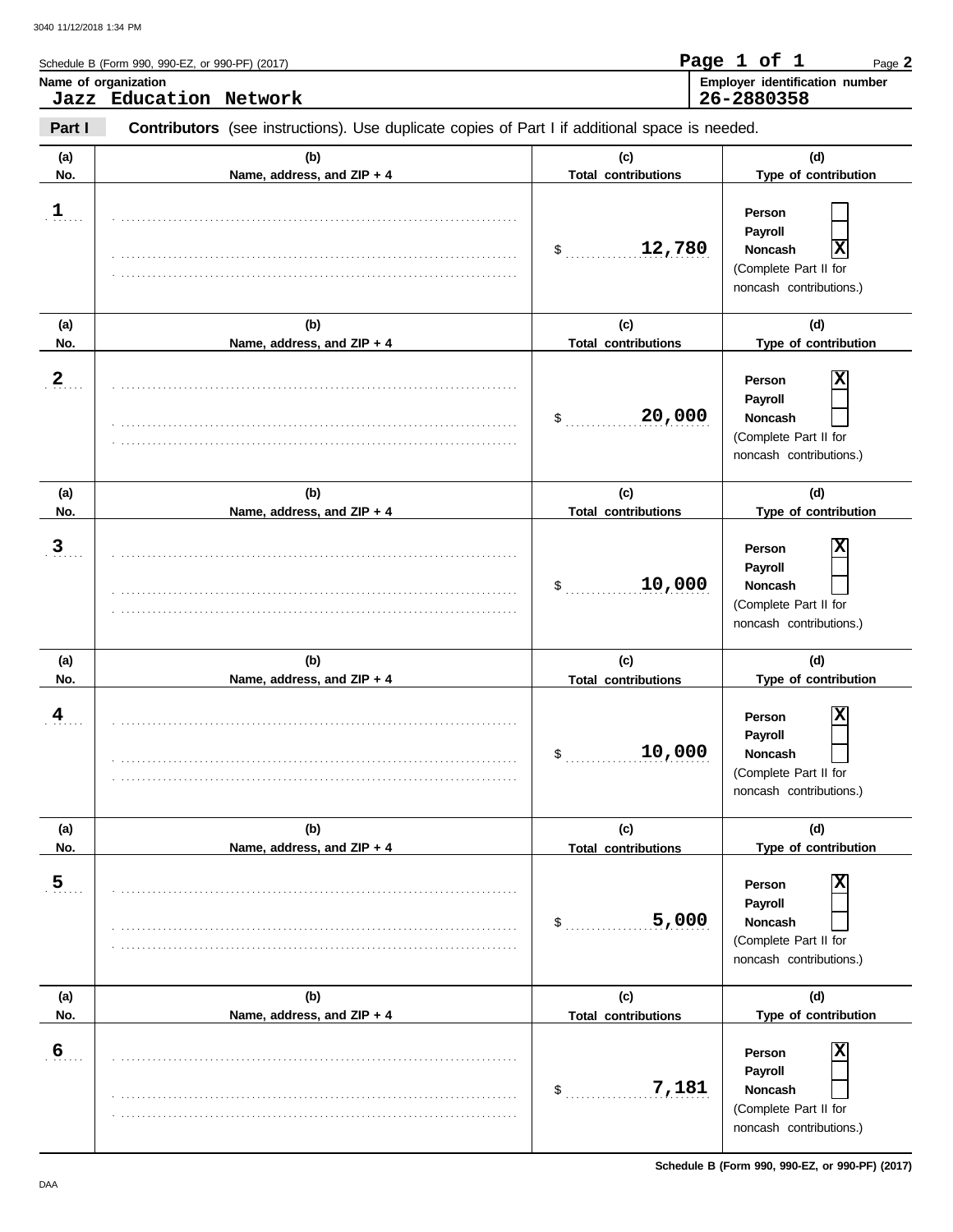|                           | Schedule B (Form 990, 990-EZ, or 990-PF) (2017)                                                     |                                                 | Page 1 of 1<br>Page 3                        |
|---------------------------|-----------------------------------------------------------------------------------------------------|-------------------------------------------------|----------------------------------------------|
|                           | Name of organization<br>Jazz Education Network                                                      |                                                 | Employer identification number<br>26-2880358 |
| Part II                   | Noncash Property (see instructions). Use duplicate copies of Part II if additional space is needed. |                                                 |                                              |
| (a) No.<br>from<br>Part I | (b)<br>Description of noncash property given                                                        | (c)<br>FMV (or estimate)<br>(See instructions.) | (d)<br>Date received                         |
| 1                         | Fender Amps                                                                                         | 12,780<br>$\frac{1}{2}$                         | 11/01/17                                     |
| (a) No.<br>from<br>Part I | (b)<br>Description of noncash property given                                                        | (c)<br>FMV (or estimate)<br>(See instructions.) | (d)<br>Date received                         |
|                           |                                                                                                     | \$                                              |                                              |
| (a) No.<br>from<br>Part I | (b)<br>Description of noncash property given                                                        | (c)<br>FMV (or estimate)<br>(See instructions.) | (d)<br>Date received                         |
|                           |                                                                                                     | \$                                              |                                              |
| (a) No.<br>from<br>Part I | (b)<br>Description of noncash property given                                                        | (c)<br>FMV (or estimate)<br>(See instructions.) | (d)<br>Date received                         |
| .                         |                                                                                                     | \$                                              |                                              |
| (a) No.<br>from<br>Part I | (b)<br>Description of noncash property given                                                        | (c)<br>FMV (or estimate)<br>(See instructions.) | (d)<br>Date received                         |
| 1.1.1.1.1                 |                                                                                                     | \$                                              |                                              |
| (a) No.<br>from<br>Part I | (b)<br>Description of noncash property given                                                        | (c)<br>FMV (or estimate)<br>(See instructions.) | (d)<br>Date received                         |
| .                         |                                                                                                     | \$                                              |                                              |

Schedule B (Form 990, 990-EZ, or 990-PF) (2017)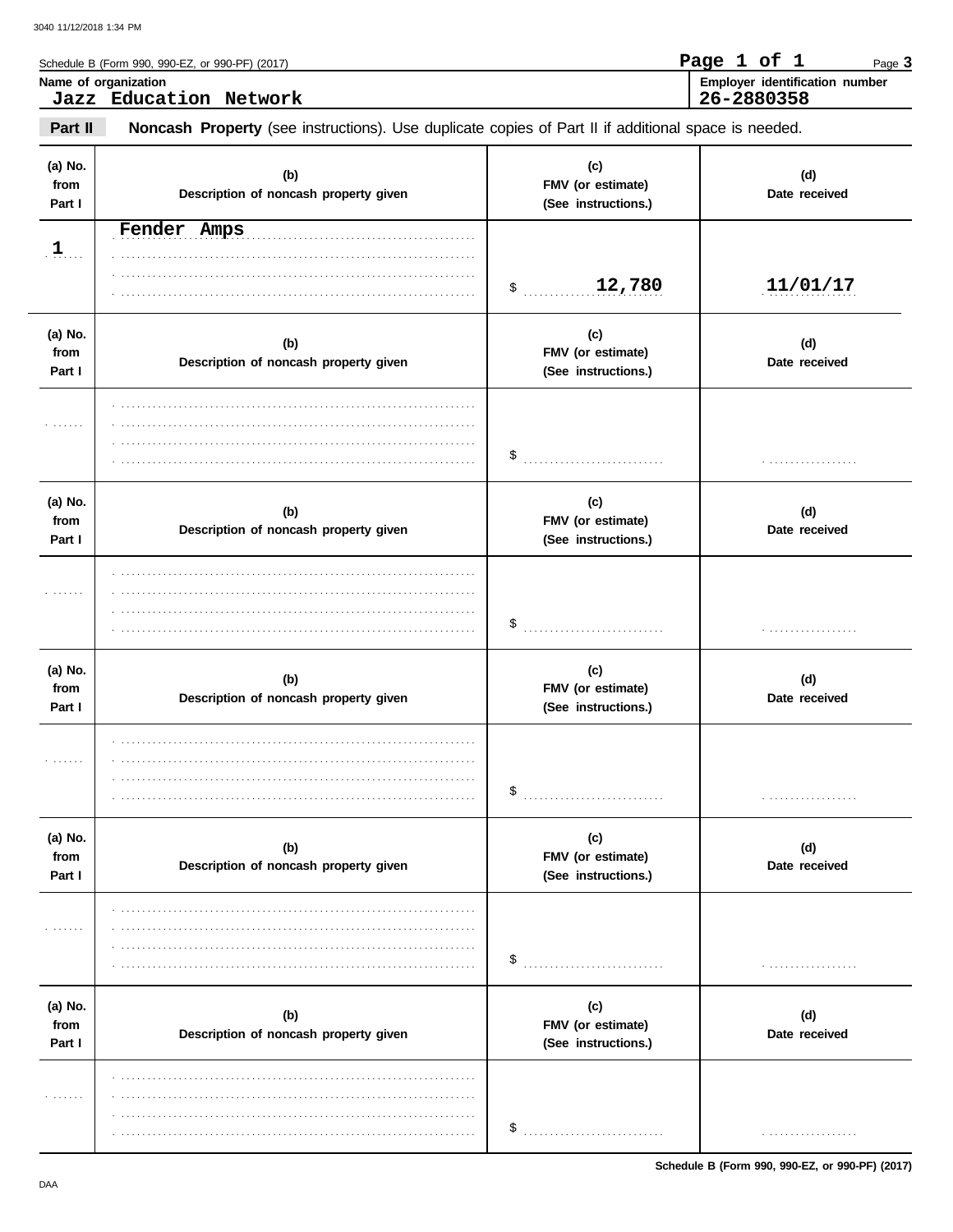|            | <b>SCHEDULE D</b>                                      |                                                                                                                                                                                                                                |                                                                                                          | OMB No. 1545-0047               |
|------------|--------------------------------------------------------|--------------------------------------------------------------------------------------------------------------------------------------------------------------------------------------------------------------------------------|----------------------------------------------------------------------------------------------------------|---------------------------------|
| (Form 990) |                                                        |                                                                                                                                                                                                                                | Supplemental Financial Statements<br>u Complete if the organization answered "Yes" on Form 990,          |                                 |
|            |                                                        |                                                                                                                                                                                                                                | Part IV, line 6, 7, 8, 9, 10, 11a, 11b, 11c, 11d, 11e, 11f, 12a, or 12b.                                 |                                 |
|            | Department of the Treasury<br>Internal Revenue Service |                                                                                                                                                                                                                                | u Attach to Form 990.<br><b>u</b> Go to www.irs.gov/Form990 for instructions and the latest information. | Open to Public<br>Inspection    |
|            | Name of the organization                               |                                                                                                                                                                                                                                |                                                                                                          | Employer identification number  |
| Jazz       |                                                        | Education Network                                                                                                                                                                                                              |                                                                                                          | 26-2880358                      |
| Part I     |                                                        | Organizations Maintaining Donor Advised Funds or Other Similar Funds or Accounts.                                                                                                                                              |                                                                                                          |                                 |
|            |                                                        | Complete if the organization answered "Yes" on Form 990, Part IV, line 6.                                                                                                                                                      |                                                                                                          |                                 |
|            |                                                        |                                                                                                                                                                                                                                | (a) Donor advised funds                                                                                  | (b) Funds and other accounts    |
| 1          |                                                        |                                                                                                                                                                                                                                |                                                                                                          |                                 |
| 2          |                                                        |                                                                                                                                                                                                                                |                                                                                                          |                                 |
| 3          |                                                        | Aggregate value of grants from (during year)                                                                                                                                                                                   | <u> 1989 - Johann Stein, mars an de Frankryk († 1958)</u>                                                |                                 |
| 4<br>5     |                                                        | Did the organization inform all donors and donor advisors in writing that the assets held in donor advised                                                                                                                     |                                                                                                          |                                 |
|            |                                                        |                                                                                                                                                                                                                                |                                                                                                          | Yes<br>No                       |
| 6          |                                                        | Did the organization inform all grantees, donors, and donor advisors in writing that grant funds can be used                                                                                                                   |                                                                                                          |                                 |
|            |                                                        | only for charitable purposes and not for the benefit of the donor or donor advisor, or for any other purpose                                                                                                                   |                                                                                                          |                                 |
|            |                                                        |                                                                                                                                                                                                                                |                                                                                                          | Yes<br>No                       |
| Part II    |                                                        | <b>Conservation Easements.</b>                                                                                                                                                                                                 |                                                                                                          |                                 |
|            |                                                        | Complete if the organization answered "Yes" on Form 990, Part IV, line 7.                                                                                                                                                      |                                                                                                          |                                 |
| 1          |                                                        | Purpose(s) of conservation easements held by the organization (check all that apply).                                                                                                                                          |                                                                                                          |                                 |
|            |                                                        | Preservation of land for public use (e.g., recreation or education)                                                                                                                                                            | Preservation of a historically important land area                                                       |                                 |
|            | Protection of natural habitat                          |                                                                                                                                                                                                                                | Preservation of a certified historic structure                                                           |                                 |
|            | Preservation of open space                             |                                                                                                                                                                                                                                |                                                                                                          |                                 |
| 2          | easement on the last day of the tax year.              | Complete lines 2a through 2d if the organization held a qualified conservation contribution in the form of a conservation                                                                                                      |                                                                                                          | Held at the End of the Tax Year |
| а          |                                                        |                                                                                                                                                                                                                                |                                                                                                          | 2a                              |
|            |                                                        |                                                                                                                                                                                                                                |                                                                                                          | 2b                              |
|            |                                                        | Number of conservation easements on a certified historic structure included in (a) [[[[[[[[[[[[[[[[[[[[[[[[]]]]]]]                                                                                                             |                                                                                                          | 2c                              |
| d          |                                                        | Number of conservation easements included in (c) acquired after 7/25/06, and not on a                                                                                                                                          |                                                                                                          |                                 |
|            |                                                        | historic structure listed in the National Register [111] Allen Contains and Allen Contains and Allen Contains and Allen Contains and Allen Contains and Allen Contains and Allen Contains and Allen Contains and Allen Contain |                                                                                                          | 2d                              |
| 3          |                                                        | Number of conservation easements modified, transferred, released, extinguished, or terminated by the organization during the                                                                                                   |                                                                                                          |                                 |
|            | tax year $\mathbf{u}$                                  |                                                                                                                                                                                                                                |                                                                                                          |                                 |
|            |                                                        | Number of states where property subject to conservation easement is located <b>u</b>                                                                                                                                           |                                                                                                          |                                 |
| 5          |                                                        | Does the organization have a written policy regarding the periodic monitoring, inspection, handling of                                                                                                                         |                                                                                                          |                                 |
|            |                                                        |                                                                                                                                                                                                                                |                                                                                                          | Yes $ $<br>No                   |
| 6          |                                                        | Staff and volunteer hours devoted to monitoring, inspecting, handling of violations, and enforcing conservation easements during the year                                                                                      |                                                                                                          |                                 |
|            | <b>u</b>                                               | Amount of expenses incurred in monitoring, inspecting, handling of violations, and enforcing conservation easements during the year                                                                                            |                                                                                                          |                                 |
| 7          |                                                        |                                                                                                                                                                                                                                |                                                                                                          |                                 |
| 8          |                                                        | Does each conservation easement reported on line 2(d) above satisfy the requirements of section 170(h)(4)(B)(i)                                                                                                                |                                                                                                          |                                 |
|            |                                                        |                                                                                                                                                                                                                                |                                                                                                          | Yes<br>No                       |
| 9          |                                                        | In Part XIII, describe how the organization reports conservation easements in its revenue and expense statement, and                                                                                                           |                                                                                                          |                                 |
|            |                                                        | balance sheet, and include, if applicable, the text of the footnote to the organization's financial statements that describes the                                                                                              |                                                                                                          |                                 |
|            |                                                        | organization's accounting for conservation easements.                                                                                                                                                                          |                                                                                                          |                                 |
| Part III   |                                                        | Organizations Maintaining Collections of Art, Historical Treasures, or Other Similar Assets.<br>Complete if the organization answered "Yes" on Form 990, Part IV, line 8.                                                      |                                                                                                          |                                 |
|            |                                                        | 1a If the organization elected, as permitted under SFAS 116 (ASC 958), not to report in its revenue statement and balance sheet                                                                                                |                                                                                                          |                                 |
|            |                                                        | works of art, historical treasures, or other similar assets held for public exhibition, education, or research in furtherance of                                                                                               |                                                                                                          |                                 |
|            |                                                        | public service, provide, in Part XIII, the text of the footnote to its financial statements that describes these items.                                                                                                        |                                                                                                          |                                 |
|            |                                                        | <b>b</b> If the organization elected, as permitted under SFAS 116 (ASC 958), to report in its revenue statement and balance sheet                                                                                              |                                                                                                          |                                 |
|            |                                                        | works of art, historical treasures, or other similar assets held for public exhibition, education, or research in furtherance of                                                                                               |                                                                                                          |                                 |
|            |                                                        | public service, provide the following amounts relating to these items:                                                                                                                                                         |                                                                                                          |                                 |
|            |                                                        |                                                                                                                                                                                                                                |                                                                                                          | $\mathbf{u}$ \$                 |
|            |                                                        |                                                                                                                                                                                                                                |                                                                                                          |                                 |
| 2          |                                                        | If the organization received or held works of art, historical treasures, or other similar assets for financial gain, provide the                                                                                               |                                                                                                          |                                 |
|            |                                                        | following amounts required to be reported under SFAS 116 (ASC 958) relating to these items:                                                                                                                                    |                                                                                                          |                                 |
| а          |                                                        |                                                                                                                                                                                                                                |                                                                                                          |                                 |
|            |                                                        |                                                                                                                                                                                                                                |                                                                                                          |                                 |

| For Paperwork Reduction Act Notice, see the Instructions for Form 990. |  |  |  |  |
|------------------------------------------------------------------------|--|--|--|--|
| DAA                                                                    |  |  |  |  |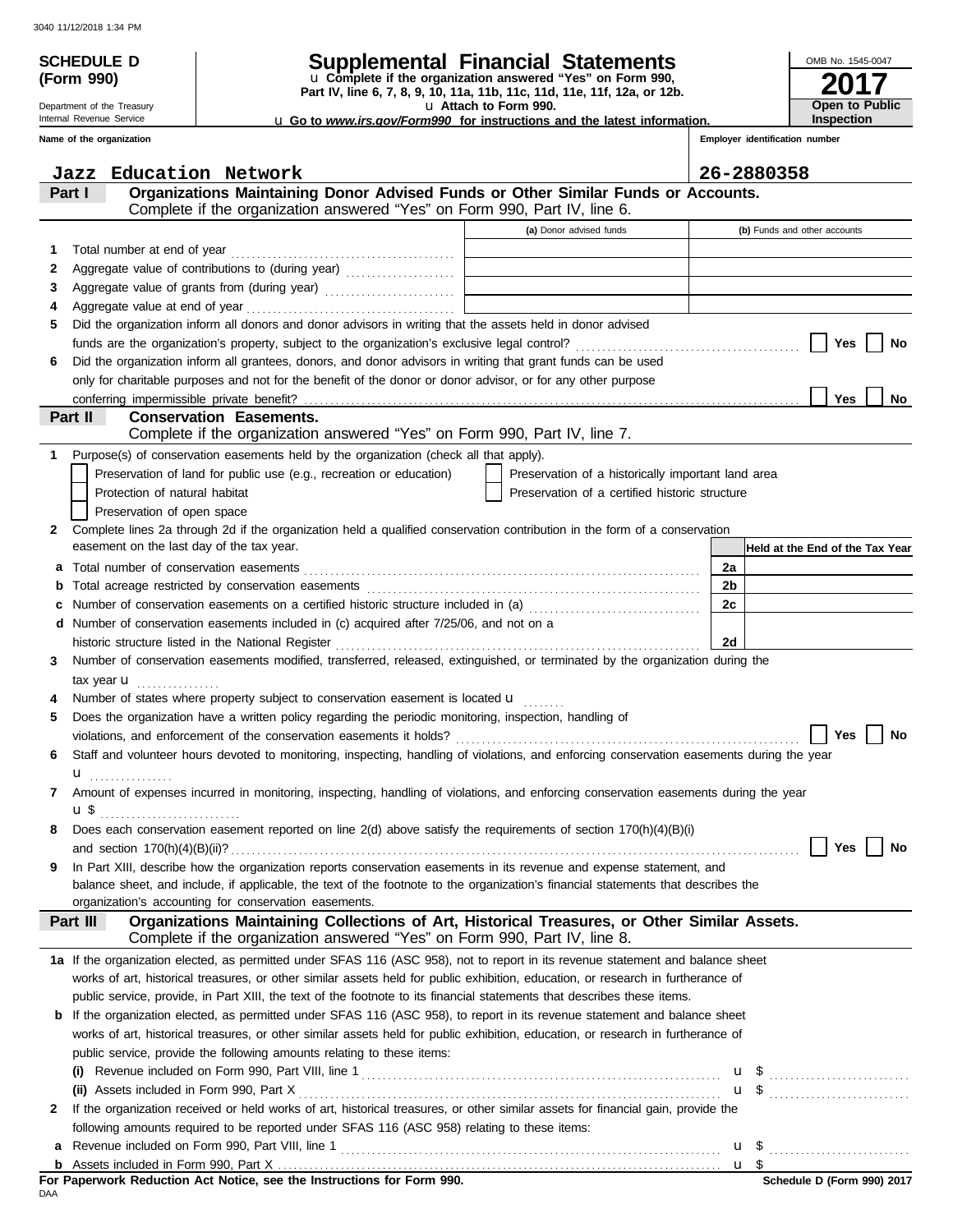|          | Schedule D (Form 990) 2017 <b>Jazz Education Network</b>                                                                                                                                                                             |                         |                           |                         | 26-2880358      |                      |                | Page 2              |
|----------|--------------------------------------------------------------------------------------------------------------------------------------------------------------------------------------------------------------------------------------|-------------------------|---------------------------|-------------------------|-----------------|----------------------|----------------|---------------------|
| Part III | Organizations Maintaining Collections of Art, Historical Treasures, or Other Similar Assets (continued)                                                                                                                              |                         |                           |                         |                 |                      |                |                     |
| 3        | Using the organization's acquisition, accession, and other records, check any of the following that are a significant use of its<br>collection items (check all that apply):                                                         |                         |                           |                         |                 |                      |                |                     |
| a        | Public exhibition                                                                                                                                                                                                                    | d                       | Loan or exchange programs |                         |                 |                      |                |                     |
| b        | Scholarly research                                                                                                                                                                                                                   | е                       |                           |                         |                 |                      |                |                     |
| с        | Preservation for future generations                                                                                                                                                                                                  |                         |                           |                         |                 |                      |                |                     |
|          | Provide a description of the organization's collections and explain how they further the organization's exempt purpose in Part                                                                                                       |                         |                           |                         |                 |                      |                |                     |
|          | XIII.                                                                                                                                                                                                                                |                         |                           |                         |                 |                      |                |                     |
| 5        | During the year, did the organization solicit or receive donations of art, historical treasures, or other similar                                                                                                                    |                         |                           |                         |                 |                      |                |                     |
|          |                                                                                                                                                                                                                                      |                         |                           |                         |                 |                      | Yes            | No                  |
| Part IV  | <b>Escrow and Custodial Arrangements.</b>                                                                                                                                                                                            |                         |                           |                         |                 |                      |                |                     |
|          | Complete if the organization answered "Yes" on Form 990, Part IV, line 9, or reported an amount on Form<br>990, Part X, line 21.                                                                                                     |                         |                           |                         |                 |                      |                |                     |
|          | 1a Is the organization an agent, trustee, custodian or other intermediary for contributions or other assets not                                                                                                                      |                         |                           |                         |                 |                      |                |                     |
|          |                                                                                                                                                                                                                                      |                         |                           |                         |                 |                      | Yes            | No                  |
|          | b If "Yes," explain the arrangement in Part XIII and complete the following table:                                                                                                                                                   |                         |                           |                         |                 |                      |                |                     |
|          |                                                                                                                                                                                                                                      |                         |                           |                         |                 |                      | Amount         |                     |
|          | c Beginning balance <b>contract the contract of the contract of the contract of the contract of the contract of the contract of the contract of the contract of the contract of the contract of the contract of the contract of </b> |                         |                           |                         |                 | 1c                   |                |                     |
|          |                                                                                                                                                                                                                                      |                         |                           |                         |                 | 1d                   |                |                     |
| е        | Distributions during the year manufactured and contact the year manufactured and properties are all the year manufactured and all the year manufactured and all the year manufactured and all the year manufactured and all th       |                         |                           |                         |                 | 1е                   |                |                     |
| f        |                                                                                                                                                                                                                                      |                         |                           |                         |                 | 1f                   |                |                     |
|          |                                                                                                                                                                                                                                      |                         |                           |                         |                 |                      | Yes            | <b>No</b>           |
|          |                                                                                                                                                                                                                                      |                         |                           |                         |                 |                      |                |                     |
| Part V   | <b>Endowment Funds.</b>                                                                                                                                                                                                              |                         |                           |                         |                 |                      |                |                     |
|          | Complete if the organization answered "Yes" on Form 990, Part IV, line 10.                                                                                                                                                           |                         |                           |                         |                 |                      |                |                     |
|          |                                                                                                                                                                                                                                      | (a) Current year        | (b) Prior year            | (c) Two years back      |                 | (d) Three years back |                | (e) Four years back |
|          | 1a Beginning of year balance                                                                                                                                                                                                         |                         |                           |                         |                 |                      |                |                     |
|          | <b>b</b> Contributions <b>contributions</b>                                                                                                                                                                                          |                         |                           |                         |                 |                      |                |                     |
|          | c Net investment earnings, gains, and                                                                                                                                                                                                |                         |                           |                         |                 |                      |                |                     |
|          |                                                                                                                                                                                                                                      |                         |                           |                         |                 |                      |                |                     |
|          | d Grants or scholarships                                                                                                                                                                                                             |                         |                           |                         |                 |                      |                |                     |
|          | e Other expenditures for facilities and                                                                                                                                                                                              |                         |                           |                         |                 |                      |                |                     |
|          |                                                                                                                                                                                                                                      |                         |                           |                         |                 |                      |                |                     |
|          | f Administrative expenses                                                                                                                                                                                                            |                         |                           |                         |                 |                      |                |                     |
| a        | 2 Provide the estimated percentage of the current year end balance (line 1g, column (a)) held as:                                                                                                                                    |                         |                           |                         |                 |                      |                |                     |
|          | a Board designated or quasi-endowment <b>u</b> %                                                                                                                                                                                     |                         |                           |                         |                 |                      |                |                     |
| b        | Permanent endowment <b>u</b>                                                                                                                                                                                                         |                         |                           |                         |                 |                      |                |                     |
| c        | Temporarily restricted endowment <b>u</b>                                                                                                                                                                                            | %                       |                           |                         |                 |                      |                |                     |
|          | The percentages on lines 2a, 2b, and 2c should equal 100%.                                                                                                                                                                           |                         |                           |                         |                 |                      |                |                     |
|          | 3a Are there endowment funds not in the possession of the organization that are held and administered for the                                                                                                                        |                         |                           |                         |                 |                      |                |                     |
|          | organization by:                                                                                                                                                                                                                     |                         |                           |                         |                 |                      |                | Yes<br>No           |
|          |                                                                                                                                                                                                                                      |                         |                           |                         |                 |                      | 3a(i)          |                     |
|          |                                                                                                                                                                                                                                      |                         |                           |                         |                 |                      | 3a(ii)         |                     |
|          |                                                                                                                                                                                                                                      |                         |                           |                         |                 |                      | 3b             |                     |
|          | Describe in Part XIII the intended uses of the organization's endowment funds.                                                                                                                                                       |                         |                           |                         |                 |                      |                |                     |
| Part VI  | Land, Buildings, and Equipment.                                                                                                                                                                                                      |                         |                           |                         |                 |                      |                |                     |
|          | Complete if the organization answered "Yes" on Form 990, Part IV, line 11a. See Form 990, Part X, line 10.                                                                                                                           |                         |                           |                         |                 |                      |                |                     |
|          | Description of property                                                                                                                                                                                                              | (a) Cost or other basis |                           | (b) Cost or other basis | (c) Accumulated |                      | (d) Book value |                     |
|          |                                                                                                                                                                                                                                      | (investment)            |                           | (other)                 | depreciation    |                      |                |                     |
|          |                                                                                                                                                                                                                                      |                         |                           |                         |                 |                      |                |                     |
|          |                                                                                                                                                                                                                                      |                         |                           |                         |                 |                      |                |                     |
|          | c Leasehold improvements                                                                                                                                                                                                             |                         |                           |                         |                 |                      |                |                     |
|          |                                                                                                                                                                                                                                      |                         |                           | 2,545                   |                 | 2,545                |                |                     |
|          |                                                                                                                                                                                                                                      |                         |                           | 53,962                  |                 | 13,491               |                | 40,471              |
|          | Total. Add lines 1a through 1e. (Column (d) must equal Form 990, Part X, column (B), line 10c.)                                                                                                                                      |                         |                           |                         |                 | u                    |                | 40,471              |

**Schedule D (Form 990) 2017**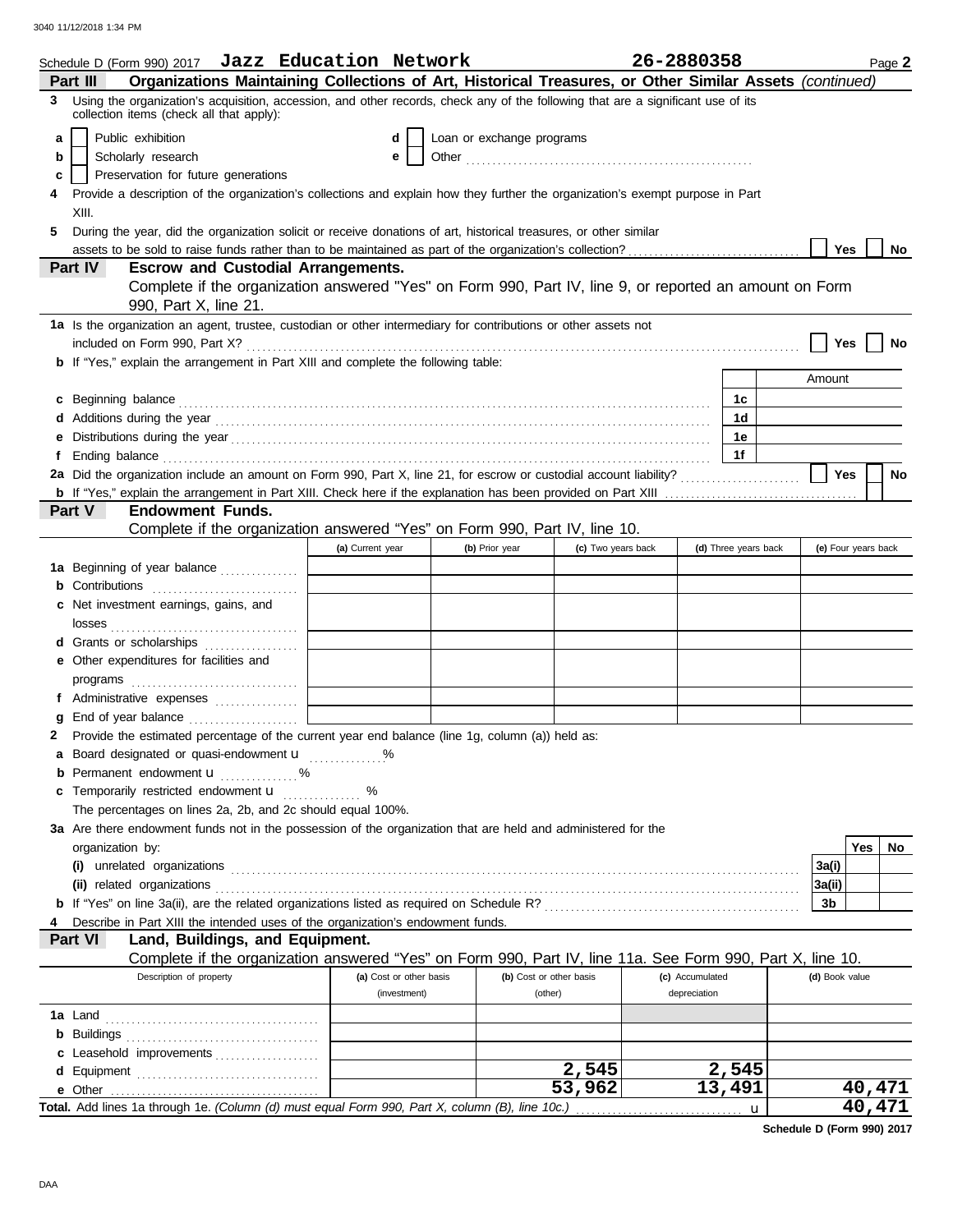|                           | Schedule D (Form 990) 2017 Jazz Education Network                                                          |                | 26-2880358                       | Page 3         |
|---------------------------|------------------------------------------------------------------------------------------------------------|----------------|----------------------------------|----------------|
| Part VII                  | <b>Investments-Other Securities.</b>                                                                       |                |                                  |                |
|                           | Complete if the organization answered "Yes" on Form 990, Part IV, line 11b. See Form 990, Part X, line 12. |                |                                  |                |
|                           | (a) Description of security or category                                                                    | (b) Book value | (c) Method of valuation:         |                |
|                           | (including name of security)                                                                               |                | Cost or end-of-year market value |                |
| (1) Financial derivatives |                                                                                                            |                |                                  |                |
|                           |                                                                                                            |                |                                  |                |
| $(3)$ Other               |                                                                                                            |                |                                  |                |
| (A)                       |                                                                                                            |                |                                  |                |
| (B)                       |                                                                                                            |                |                                  |                |
| (C)                       |                                                                                                            |                |                                  |                |
| (D)                       |                                                                                                            |                |                                  |                |
| (E)                       |                                                                                                            |                |                                  |                |
| (F)                       |                                                                                                            |                |                                  |                |
| (G)                       |                                                                                                            |                |                                  |                |
| (H)                       |                                                                                                            |                |                                  |                |
|                           | Total. (Column (b) must equal Form 990, Part X, col. (B) line 12.) $\mathbf u$                             |                |                                  |                |
| Part VIII                 | Investments-Program Related.                                                                               |                |                                  |                |
|                           | Complete if the organization answered "Yes" on Form 990, Part IV, line 11c. See Form 990, Part X, line 13. |                |                                  |                |
|                           | (a) Description of investment                                                                              | (b) Book value | (c) Method of valuation:         |                |
|                           |                                                                                                            |                | Cost or end-of-year market value |                |
| (1)                       |                                                                                                            |                |                                  |                |
| (2)                       |                                                                                                            |                |                                  |                |
| (3)                       |                                                                                                            |                |                                  |                |
| (4)                       |                                                                                                            |                |                                  |                |
| (5)                       |                                                                                                            |                |                                  |                |
| (6)                       |                                                                                                            |                |                                  |                |
| (7)                       |                                                                                                            |                |                                  |                |
| (8)                       |                                                                                                            |                |                                  |                |
| (9)                       |                                                                                                            |                |                                  |                |
|                           | Total. (Column (b) must equal Form 990, Part X, col. (B) line 13.) u                                       |                |                                  |                |
| Part IX                   | <b>Other Assets.</b>                                                                                       |                |                                  |                |
|                           | Complete if the organization answered "Yes" on Form 990, Part IV, line 11d. See Form 990, Part X, line 15. |                |                                  |                |
|                           | (a) Description                                                                                            |                |                                  | (b) Book value |
| (1)                       |                                                                                                            |                |                                  |                |
| (2)                       |                                                                                                            |                |                                  |                |
| (3)                       |                                                                                                            |                |                                  |                |
| (4)                       |                                                                                                            |                |                                  |                |
| (5)                       |                                                                                                            |                |                                  |                |
| (6)                       |                                                                                                            |                |                                  |                |
| (7)                       |                                                                                                            |                |                                  |                |
| (8)                       |                                                                                                            |                |                                  |                |
| (9)                       |                                                                                                            |                |                                  |                |
|                           | Total. (Column (b) must equal Form 990, Part X, col. (B) line 15.)                                         |                | u                                |                |
| Part X                    | Other Liabilities.                                                                                         |                |                                  |                |
|                           | Complete if the organization answered "Yes" on Form 990, Part IV, line 11e or 11f. See Form 990, Part X,   |                |                                  |                |
|                           | line 25.                                                                                                   |                |                                  |                |
| 1.                        | (a) Description of liability                                                                               | (b) Book value |                                  |                |
| (1)                       | Federal income taxes                                                                                       |                |                                  |                |
| (2)                       |                                                                                                            |                |                                  |                |
| (3)                       |                                                                                                            |                |                                  |                |
| (4)                       |                                                                                                            |                |                                  |                |
| (5)                       |                                                                                                            |                |                                  |                |
| (6)                       |                                                                                                            |                |                                  |                |
| (7)                       |                                                                                                            |                |                                  |                |
| (8)                       |                                                                                                            |                |                                  |                |

**Total.** *(Column (b) must equal Form 990, Part X, col. (B) line 25.)* u

Liability for uncertain tax positions. In Part XIII, provide the text of the footnote to the organization's financial statements that reports the **2.** organization's liability for uncertain tax positions under FIN 48 (ASC 740). Check here if the text of the footnote has been provided in Part XIII

 $(9)$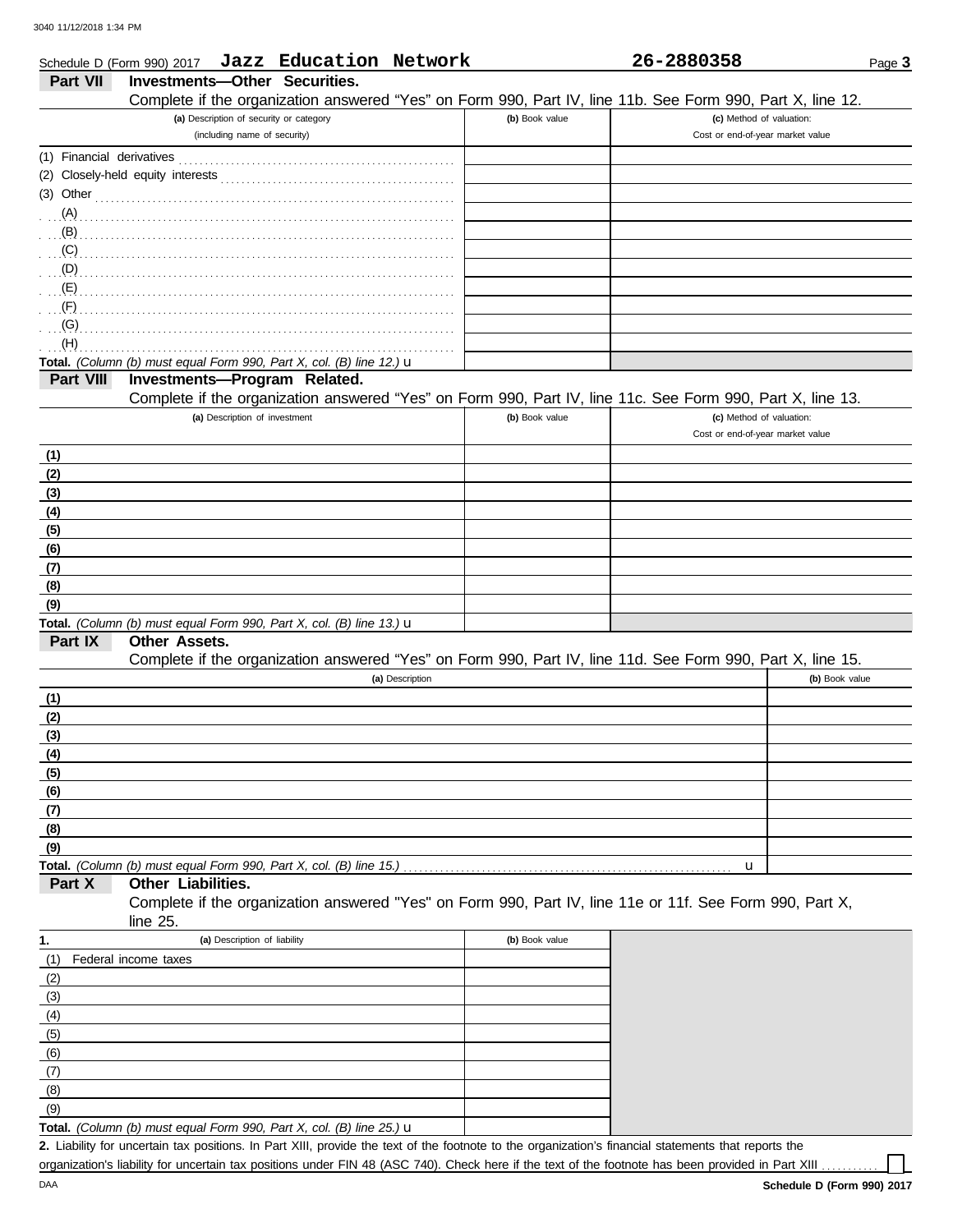|    | Schedule D (Form 990) 2017 Jazz Education Network                                                                                                                                                                              |                      | 26-2880358   | Page 4 |
|----|--------------------------------------------------------------------------------------------------------------------------------------------------------------------------------------------------------------------------------|----------------------|--------------|--------|
|    | Reconciliation of Revenue per Audited Financial Statements With Revenue per Return.<br>Part XI                                                                                                                                 |                      |              |        |
|    | Complete if the organization answered "Yes" on Form 990, Part IV, line 12a.                                                                                                                                                    |                      |              |        |
| 1. |                                                                                                                                                                                                                                |                      | $\mathbf{1}$ |        |
| 2  | Amounts included on line 1 but not on Form 990, Part VIII, line 12:                                                                                                                                                            |                      |              |        |
| а  |                                                                                                                                                                                                                                | 2a                   |              |        |
| b  |                                                                                                                                                                                                                                | 2 <sub>b</sub>       |              |        |
| c  |                                                                                                                                                                                                                                | 2c                   |              |        |
| d  |                                                                                                                                                                                                                                | 2d                   |              |        |
| е  | Add lines 2a through 2d [11] Add [12] Add [12] Add lines 2a through 2d [12] Add lines 2a through 2d [12] Add [12] Add [12] Add [12] Add [12] Add [12] Add [12] Add [12] Add [12] Add [12] Add [12] Add [12] Add [12] Add [12]  |                      | 2e           |        |
| З  |                                                                                                                                                                                                                                |                      | 3            |        |
| 4  | Amounts included on Form 990, Part VIII, line 12, but not on line 1:                                                                                                                                                           |                      |              |        |
| a  |                                                                                                                                                                                                                                | 4a                   |              |        |
| b  |                                                                                                                                                                                                                                | 4b                   |              |        |
| c  | Add lines 4a and 4b                                                                                                                                                                                                            |                      | 4c           |        |
| 5. |                                                                                                                                                                                                                                |                      | 5            |        |
|    | Part XII<br>Reconciliation of Expenses per Audited Financial Statements With Expenses per Return.                                                                                                                              |                      |              |        |
|    | Complete if the organization answered "Yes" on Form 990, Part IV, line 12a.                                                                                                                                                    |                      |              |        |
| 1  | Total expenses and losses per audited financial statements                                                                                                                                                                     |                      | $\mathbf{1}$ |        |
| 2  | Amounts included on line 1 but not on Form 990, Part IX, line 25:                                                                                                                                                              |                      |              |        |
|    |                                                                                                                                                                                                                                |                      |              |        |
| а  |                                                                                                                                                                                                                                | 2a<br>2 <sub>b</sub> |              |        |
| b  |                                                                                                                                                                                                                                |                      |              |        |
| c. |                                                                                                                                                                                                                                | 2c                   |              |        |
| d  |                                                                                                                                                                                                                                | 2d                   |              |        |
| е  | Add lines 2a through 2d [11] Additional Contract of Additional Contract of Additional Contract of Additional Contract of Additional Contract of Additional Contract of Additional Contract of Additional Contract of Additiona |                      | 2e           |        |
| 3  |                                                                                                                                                                                                                                |                      | 3            |        |
| 4  | Amounts included on Form 990, Part IX, line 25, but not on line 1:                                                                                                                                                             |                      |              |        |
| a  |                                                                                                                                                                                                                                | 4a                   |              |        |
| b  |                                                                                                                                                                                                                                | 4 <sub>b</sub>       |              |        |
|    | c Add lines 4a and 4b                                                                                                                                                                                                          |                      | 4с           |        |
|    |                                                                                                                                                                                                                                |                      | 5            |        |
|    | Part XIII Supplemental Information.                                                                                                                                                                                            |                      |              |        |
|    | Provide the descriptions required for Part II, lines 3, 5, and 9; Part III, lines 1a and 4; Part IV, lines 1b and 2b; Part V, line 4; Part X, line                                                                             |                      |              |        |
|    | 2; Part XI, lines 2d and 4b; and Part XII, lines 2d and 4b. Also complete this part to provide any additional information.                                                                                                     |                      |              |        |
|    |                                                                                                                                                                                                                                |                      |              |        |
|    |                                                                                                                                                                                                                                |                      |              |        |
|    |                                                                                                                                                                                                                                |                      |              |        |
|    |                                                                                                                                                                                                                                |                      |              |        |
|    |                                                                                                                                                                                                                                |                      |              |        |
|    |                                                                                                                                                                                                                                |                      |              |        |
|    |                                                                                                                                                                                                                                |                      |              |        |
|    |                                                                                                                                                                                                                                |                      |              |        |
|    |                                                                                                                                                                                                                                |                      |              |        |
|    |                                                                                                                                                                                                                                |                      |              |        |
|    |                                                                                                                                                                                                                                |                      |              |        |
|    |                                                                                                                                                                                                                                |                      |              |        |
|    |                                                                                                                                                                                                                                |                      |              |        |
|    |                                                                                                                                                                                                                                |                      |              |        |
|    |                                                                                                                                                                                                                                |                      |              |        |
|    |                                                                                                                                                                                                                                |                      |              |        |
|    |                                                                                                                                                                                                                                |                      |              |        |
|    |                                                                                                                                                                                                                                |                      |              |        |
|    |                                                                                                                                                                                                                                |                      |              |        |
|    |                                                                                                                                                                                                                                |                      |              |        |
|    |                                                                                                                                                                                                                                |                      |              |        |
|    |                                                                                                                                                                                                                                |                      |              |        |
|    |                                                                                                                                                                                                                                |                      |              |        |
|    |                                                                                                                                                                                                                                |                      |              |        |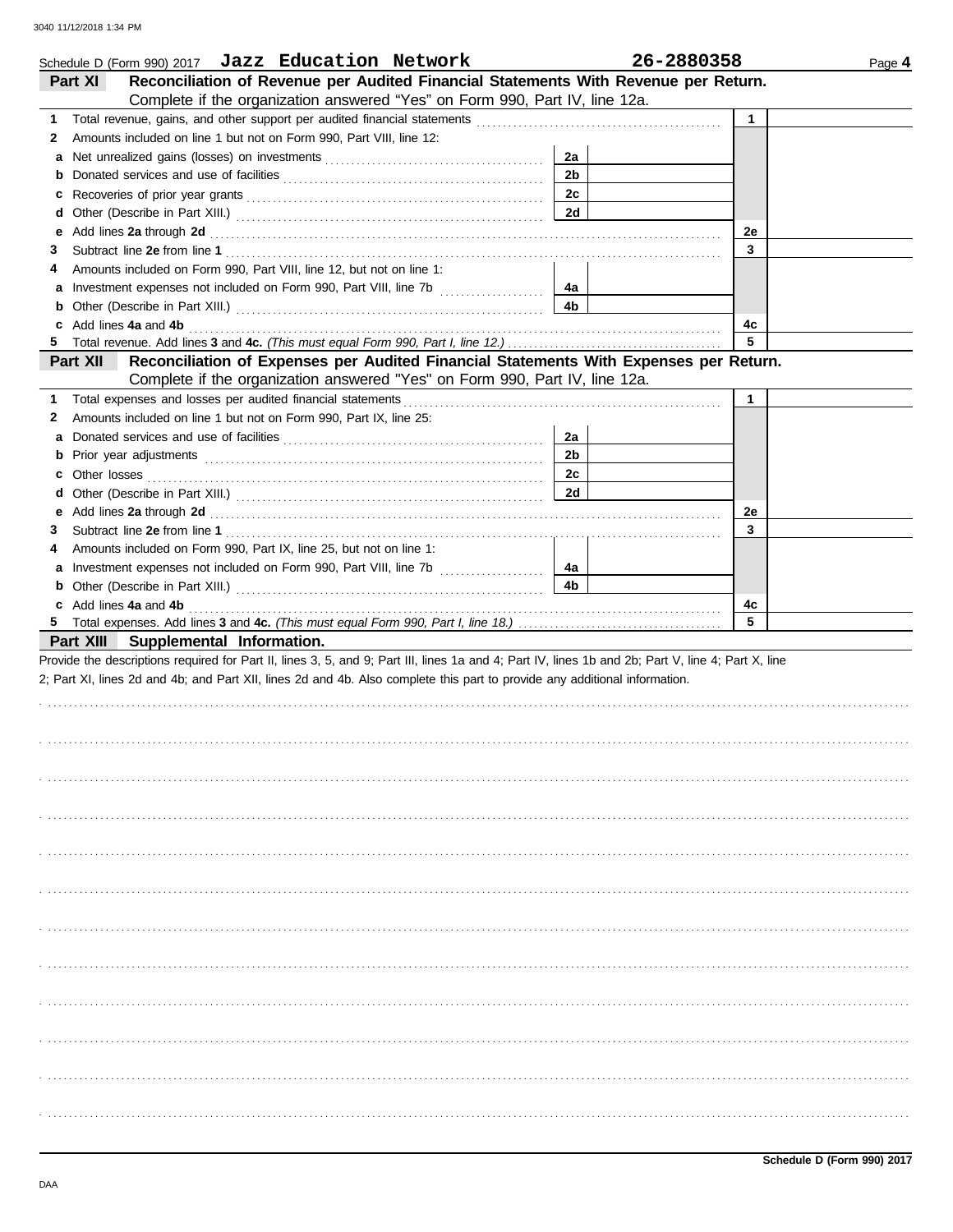|           | Schedule D (Form 990) 2017 Jazz Education Network |  |  | 26-2880358 | Page 5 |
|-----------|---------------------------------------------------|--|--|------------|--------|
| Part XIII | Supplemental Information (continued)              |  |  |            |        |
|           |                                                   |  |  |            |        |
|           |                                                   |  |  |            |        |
|           |                                                   |  |  |            |        |
|           |                                                   |  |  |            |        |
|           |                                                   |  |  |            |        |
|           |                                                   |  |  |            |        |
|           |                                                   |  |  |            |        |
|           |                                                   |  |  |            |        |
|           |                                                   |  |  |            |        |
|           |                                                   |  |  |            |        |
|           |                                                   |  |  |            |        |
|           |                                                   |  |  |            |        |
|           |                                                   |  |  |            |        |
|           |                                                   |  |  |            |        |
|           |                                                   |  |  |            |        |
|           |                                                   |  |  |            |        |
|           |                                                   |  |  |            |        |
|           |                                                   |  |  |            |        |
|           |                                                   |  |  |            |        |
|           |                                                   |  |  |            |        |
|           |                                                   |  |  |            |        |
|           |                                                   |  |  |            |        |
|           |                                                   |  |  |            |        |
|           |                                                   |  |  |            |        |
|           |                                                   |  |  |            |        |
|           |                                                   |  |  |            |        |
|           |                                                   |  |  |            |        |
|           |                                                   |  |  |            |        |
|           |                                                   |  |  |            |        |
|           |                                                   |  |  |            |        |
|           |                                                   |  |  |            |        |
|           |                                                   |  |  |            |        |
|           |                                                   |  |  |            |        |
|           |                                                   |  |  |            |        |
|           |                                                   |  |  |            |        |
|           |                                                   |  |  |            |        |
|           |                                                   |  |  |            |        |
|           |                                                   |  |  |            |        |
|           |                                                   |  |  |            |        |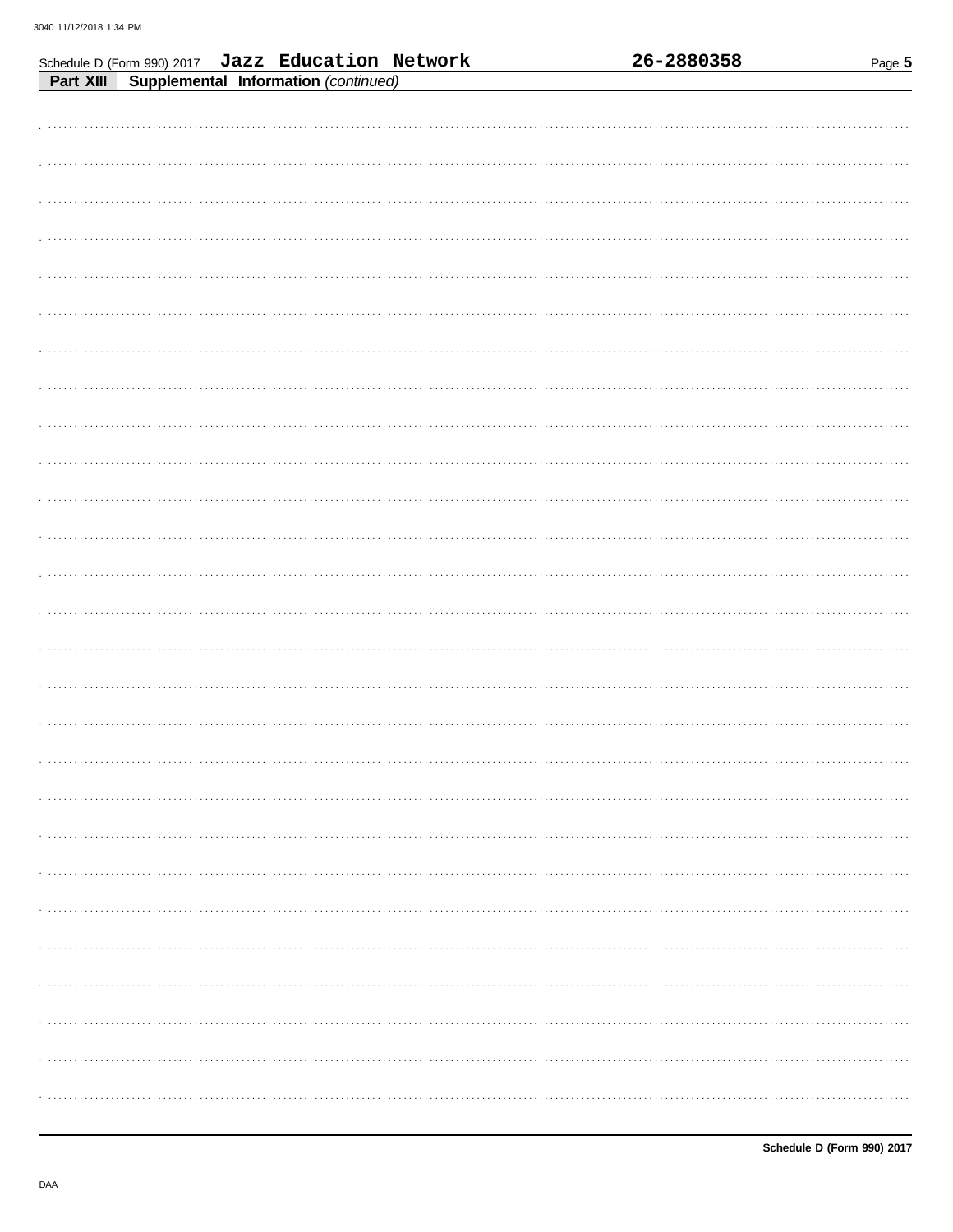| <b>SCHEDULE I</b>                                                                                               |                                                                                                                                                                                                                                                                           |           |                                       | Grants and Other Assistance to Organizations,                                                                                         |                                       |                                                             |                                          |              | OMB No. 1545-0047                            |          |  |
|-----------------------------------------------------------------------------------------------------------------|---------------------------------------------------------------------------------------------------------------------------------------------------------------------------------------------------------------------------------------------------------------------------|-----------|---------------------------------------|---------------------------------------------------------------------------------------------------------------------------------------|---------------------------------------|-------------------------------------------------------------|------------------------------------------|--------------|----------------------------------------------|----------|--|
| (Form 990)                                                                                                      |                                                                                                                                                                                                                                                                           |           |                                       | Governments, and Individuals in the United States<br>Complete if the organization answered "Yes" on Form 990, Part IV, line 21 or 22. |                                       |                                                             |                                          |              |                                              |          |  |
| Department of the Treasury                                                                                      |                                                                                                                                                                                                                                                                           |           |                                       | La Attach to Form 990.                                                                                                                |                                       |                                                             |                                          |              | <b>Open to Public</b>                        |          |  |
| u Go to www.irs.gov/Form990 for the latest information.<br>Internal Revenue Service<br>Name of the organization |                                                                                                                                                                                                                                                                           |           |                                       |                                                                                                                                       |                                       |                                                             |                                          |              | Inspection<br>Employer identification number |          |  |
|                                                                                                                 | Jazz Education Network                                                                                                                                                                                                                                                    |           |                                       |                                                                                                                                       |                                       |                                                             |                                          | 26-2880358   |                                              |          |  |
| Part I<br>$\mathbf{1}$                                                                                          | <b>General Information on Grants and Assistance</b><br>Does the organization maintain records to substantiate the amount of the grants or assistance, the grantees' eligibility for the grants or assistance, and                                                         |           |                                       |                                                                                                                                       |                                       |                                                             |                                          |              |                                              |          |  |
|                                                                                                                 | 2 Describe in Part IV the organization's procedures for monitoring the use of grant funds in the United States.                                                                                                                                                           |           |                                       |                                                                                                                                       |                                       |                                                             |                                          |              | Yes                                          | $ X $ No |  |
| Part II                                                                                                         | Grants and Other Assistance to Domestic Organizations and Domestic Governments. Complete if the organization answered "Yes" on Form<br>990, Part IV, line 21, for any recipient that received more than \$5,000. Part II can be duplicated if additional space is needed. |           |                                       |                                                                                                                                       |                                       |                                                             |                                          |              |                                              |          |  |
| -1                                                                                                              | (a) Name and address of organization<br>or government                                                                                                                                                                                                                     | $(b)$ EIN | (c) IRC<br>section<br>(if applicable) | (d) Amount of cash<br>grant                                                                                                           | (e) Amount of non-<br>cash assistance | (f) Method of valuation<br>(book, FMV, appraisal,<br>other) | (q) Description of<br>noncash assistance |              | (h) Purpose of grant<br>or assistance        |          |  |
| (1)                                                                                                             |                                                                                                                                                                                                                                                                           |           |                                       |                                                                                                                                       |                                       |                                                             |                                          |              |                                              |          |  |
|                                                                                                                 |                                                                                                                                                                                                                                                                           |           |                                       |                                                                                                                                       |                                       |                                                             |                                          |              |                                              |          |  |
| (2)                                                                                                             |                                                                                                                                                                                                                                                                           |           |                                       |                                                                                                                                       |                                       |                                                             |                                          |              |                                              |          |  |
|                                                                                                                 |                                                                                                                                                                                                                                                                           |           |                                       |                                                                                                                                       |                                       |                                                             |                                          |              |                                              |          |  |
| (3)                                                                                                             |                                                                                                                                                                                                                                                                           |           |                                       |                                                                                                                                       |                                       |                                                             |                                          |              |                                              |          |  |
|                                                                                                                 |                                                                                                                                                                                                                                                                           |           |                                       |                                                                                                                                       |                                       |                                                             |                                          |              |                                              |          |  |
| (4)                                                                                                             |                                                                                                                                                                                                                                                                           |           |                                       |                                                                                                                                       |                                       |                                                             |                                          |              |                                              |          |  |
|                                                                                                                 |                                                                                                                                                                                                                                                                           |           |                                       |                                                                                                                                       |                                       |                                                             |                                          |              |                                              |          |  |
| (5)                                                                                                             |                                                                                                                                                                                                                                                                           |           |                                       |                                                                                                                                       |                                       |                                                             |                                          |              |                                              |          |  |
|                                                                                                                 |                                                                                                                                                                                                                                                                           |           |                                       |                                                                                                                                       |                                       |                                                             |                                          |              |                                              |          |  |
| (6)                                                                                                             |                                                                                                                                                                                                                                                                           |           |                                       |                                                                                                                                       |                                       |                                                             |                                          |              |                                              |          |  |
|                                                                                                                 |                                                                                                                                                                                                                                                                           |           |                                       |                                                                                                                                       |                                       |                                                             |                                          |              |                                              |          |  |
| (7)                                                                                                             |                                                                                                                                                                                                                                                                           |           |                                       |                                                                                                                                       |                                       |                                                             |                                          |              |                                              |          |  |
|                                                                                                                 |                                                                                                                                                                                                                                                                           |           |                                       |                                                                                                                                       |                                       |                                                             |                                          |              |                                              |          |  |
| (8)                                                                                                             |                                                                                                                                                                                                                                                                           |           |                                       |                                                                                                                                       |                                       |                                                             |                                          |              |                                              |          |  |
|                                                                                                                 |                                                                                                                                                                                                                                                                           |           |                                       |                                                                                                                                       |                                       |                                                             |                                          |              |                                              |          |  |
| (9)                                                                                                             |                                                                                                                                                                                                                                                                           |           |                                       |                                                                                                                                       |                                       |                                                             |                                          |              |                                              |          |  |
|                                                                                                                 |                                                                                                                                                                                                                                                                           |           |                                       |                                                                                                                                       |                                       |                                                             |                                          |              |                                              |          |  |
| 3                                                                                                               |                                                                                                                                                                                                                                                                           |           |                                       |                                                                                                                                       |                                       |                                                             |                                          | $\mathbf{u}$ |                                              |          |  |
|                                                                                                                 | For Paperwork Reduction Act Notice, see the Instructions for Form 990.                                                                                                                                                                                                    |           |                                       |                                                                                                                                       |                                       |                                                             |                                          |              | Schedule I (Form 990) (2017)                 |          |  |

DAA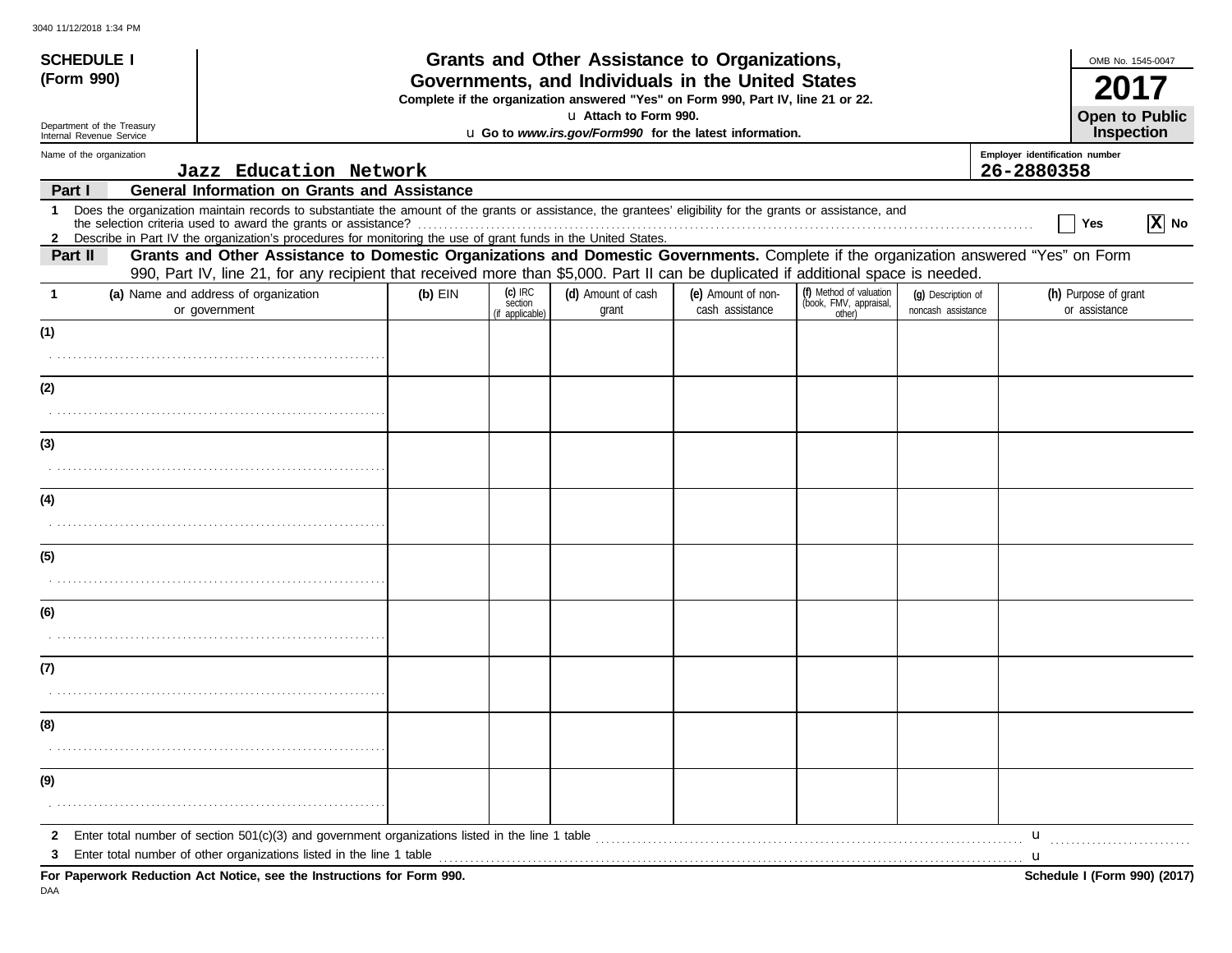## Schedule I (Form 990) (2017) Jazz Education Network

### 26-2880358

Page 2

| Grants and Other Assistance to Domestic Individuals. Complete if the organization answered "Yes" on Form 990, Part IV, line 22.<br>Part III<br>Part III can be duplicated if additional space is needed. |                             |                             |                                     |                                                          |                                       |  |  |  |
|----------------------------------------------------------------------------------------------------------------------------------------------------------------------------------------------------------|-----------------------------|-----------------------------|-------------------------------------|----------------------------------------------------------|---------------------------------------|--|--|--|
| (a) Type of grant or assistance                                                                                                                                                                          | (b) Number of<br>recipients | (c) Amount of<br>cash grant | (d) Amount of<br>noncash assistance | (e) Method of valuation (book,<br>FMV, appraisal, other) | (f) Description of noncash assistance |  |  |  |
| 1 Scholarships                                                                                                                                                                                           | 35                          | 57,677                      |                                     |                                                          |                                       |  |  |  |
| $\mathbf{2}$                                                                                                                                                                                             |                             |                             |                                     |                                                          |                                       |  |  |  |
| $\mathbf{3}$                                                                                                                                                                                             |                             |                             |                                     |                                                          |                                       |  |  |  |
|                                                                                                                                                                                                          |                             |                             |                                     |                                                          |                                       |  |  |  |
| $\sqrt{5}$                                                                                                                                                                                               |                             |                             |                                     |                                                          |                                       |  |  |  |
| 6                                                                                                                                                                                                        |                             |                             |                                     |                                                          |                                       |  |  |  |
| 7<br>Part IV<br>Supplemental Information. Provide the information required in Part I, line 2; Part III, column (b); and any other additional information.                                                |                             |                             |                                     |                                                          |                                       |  |  |  |
|                                                                                                                                                                                                          |                             |                             |                                     |                                                          |                                       |  |  |  |
|                                                                                                                                                                                                          |                             |                             |                                     |                                                          |                                       |  |  |  |
|                                                                                                                                                                                                          |                             |                             |                                     |                                                          |                                       |  |  |  |
|                                                                                                                                                                                                          |                             |                             |                                     |                                                          |                                       |  |  |  |
|                                                                                                                                                                                                          |                             |                             |                                     |                                                          |                                       |  |  |  |
|                                                                                                                                                                                                          |                             |                             |                                     |                                                          |                                       |  |  |  |
|                                                                                                                                                                                                          |                             |                             |                                     |                                                          |                                       |  |  |  |
|                                                                                                                                                                                                          |                             |                             |                                     |                                                          |                                       |  |  |  |
|                                                                                                                                                                                                          |                             |                             |                                     |                                                          |                                       |  |  |  |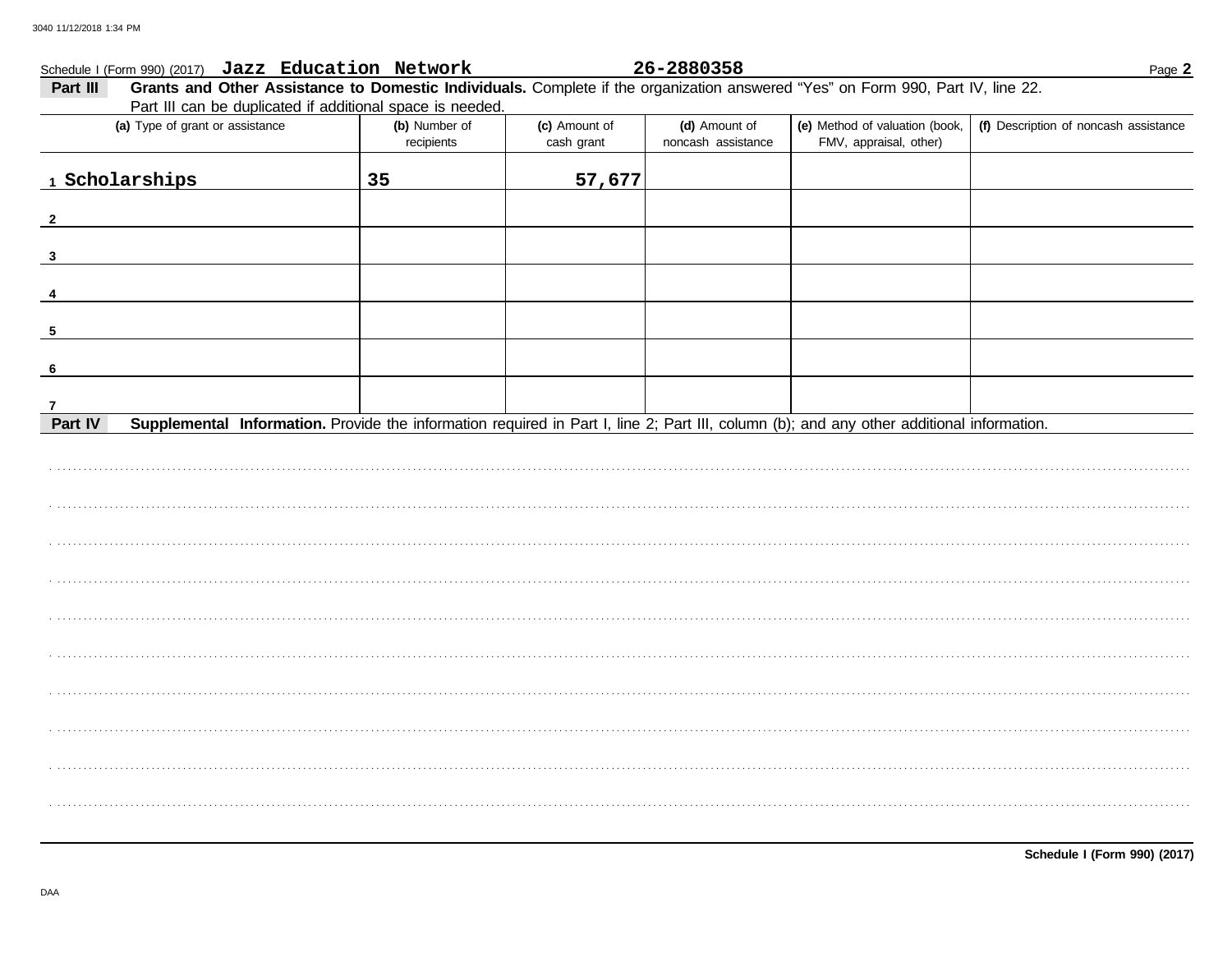| Supplemental Information to Form 990 or 990-EZ<br><b>SCHEDULE O</b>                                                                                            |                                                                                             |                                     |  |  |  |  |
|----------------------------------------------------------------------------------------------------------------------------------------------------------------|---------------------------------------------------------------------------------------------|-------------------------------------|--|--|--|--|
| Complete to provide information for responses to specific questions on<br>(Form 990 or 990-EZ)<br>Form 990 or 990-EZ or to provide any additional information. |                                                                                             |                                     |  |  |  |  |
| Department of the Treasury<br>Internal Revenue Service                                                                                                         | Lu Attach to Form 990 or 990-EZ.<br>u Go to www.irs.gov/Form990 for the latest information. | Open to Public<br><b>Inspection</b> |  |  |  |  |
| Name of the organization                                                                                                                                       |                                                                                             | Employer identification number      |  |  |  |  |
|                                                                                                                                                                | Jazz Education Network                                                                      | 26-2880358                          |  |  |  |  |
|                                                                                                                                                                | Form 990, Part VI, Line 6 - Classes of Members or Stockholders                              |                                     |  |  |  |  |

 $\mathbf{I}$  and  $\mathbf{I}$  and  $\mathbf{I}$  and  $\mathbf{I}$  and  $\mathbf{I}$  and  $\mathbf{I}$  and  $\mathbf{I}$  and  $\mathbf{I}$  and  $\mathbf{I}$  and  $\mathbf{I}$  and  $\mathbf{I}$  and  $\mathbf{I}$  and  $\mathbf{I}$  and  $\mathbf{I}$  and  $\mathbf{I}$  and  $\mathbf{I}$  and  $\mathbf{I}$  and

Form 990, Part VI, Line 7a - Election of Members and Their Rights Each member in a voting eligible membership category and in good standing shall be entitled to a single vote on such matters as: the election of the board, ratify amendments to the bylaws as per Article VIII, Section 8.1; proposal of a merger or dissolution; the sale of major assets of the corporation or other issues submitted to a vote of the membership. Each corporate, institutional, or affiliate network member shall designate one representative to vote on any matters submitted to the general membership.

Form 990, Part VI, Line 7b - Decisions Subject to Approval of Members Each member in a voting eligible membership category and in good standing shall be entitled to a single vote on such matters as: the election of the board, ratify amendments to the bylaws as per Article VIII, Section 8.1; proposal of a merger or dissolution; the sale of major assets of the corporation or other issues submitted to a vote of the membership. Each corporate, institutional, or affiliate network member shall designate one representative to vote on any matters submitted to the general membership.

Form 990, Part VI, Line 11b - Organization's Process to Review Form 990 The board of directors review the Form 990 prior to filing with the Internal Revenue Service.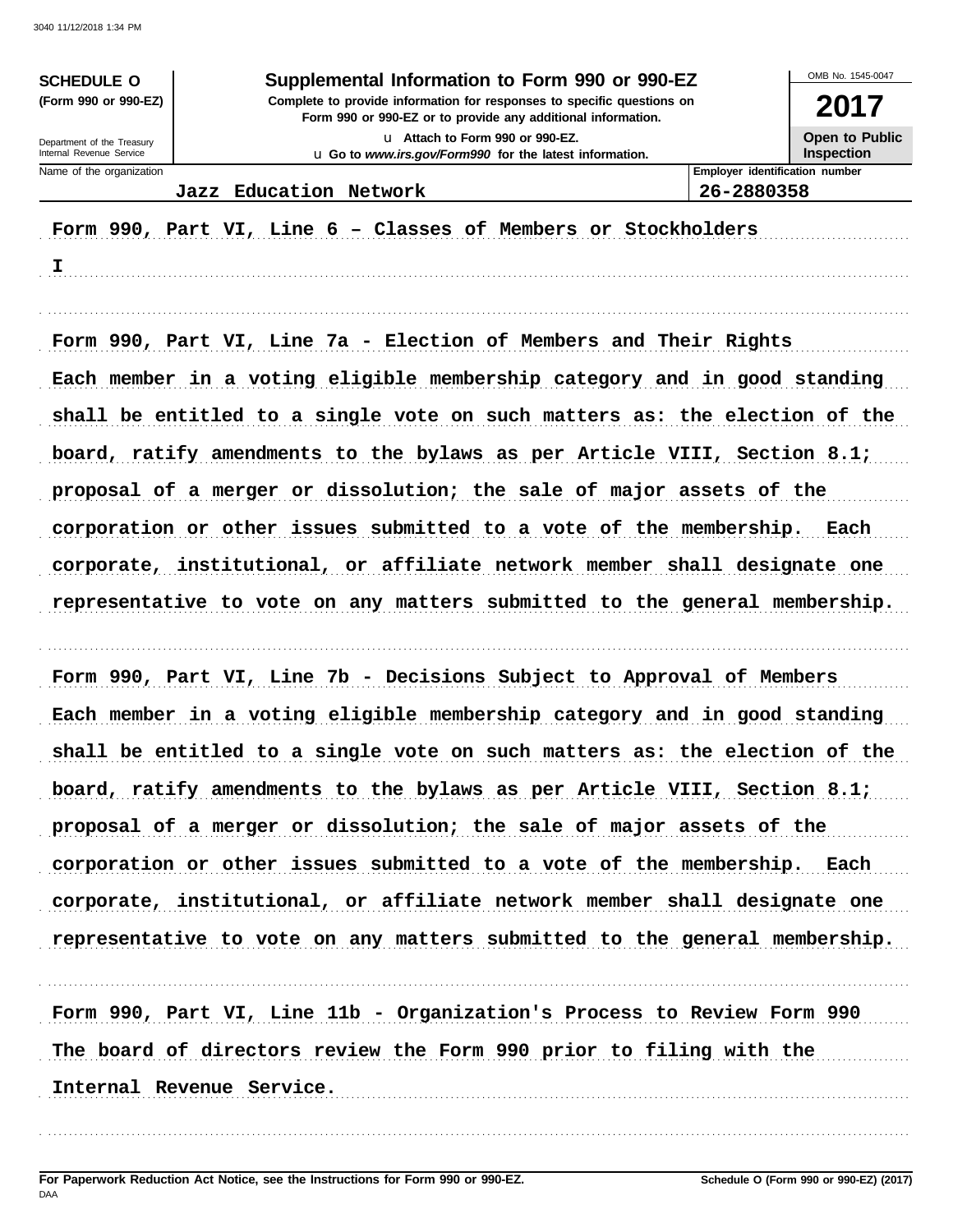| Schedule O (Form 990 or 990-EZ) (2017) |                                |  |  |  |  |  |  |
|----------------------------------------|--------------------------------|--|--|--|--|--|--|
| Name of the organization               | Employer identification number |  |  |  |  |  |  |
| Education Network<br>Jazz              | 26-2880358                     |  |  |  |  |  |  |

Form 990, Part VI, Line 12c - Enforcement of Conflicts Policy The board of directors and officers of the corporation shall conduct its affairs under the provisions of Illinois state law and shall annually disclose their involvement or interest in any contract relating to or incidental to the operations before the corporation, which may be the subject of consideration for the award of a contract, agreement or grant to or from the corporation; and abstain from participation in the consideration of any contract, agreement, purchase or grant award to any agency or vendor with which such member is associated or which he/she has a personal interest or as trustees of trusts, or as agents for other persons or corporations, or may be interested in the same matters as stockholders, directors, or otherwise; provided, however, that any contract transaction, or act on behalf of the corporation in a matter in which the board of directors and officers are personally interested as stockholders, directors, or otherwise shall be at arm's length on any transaction or would result in the denial of tax exemption under the Internal Revenue Code and its regulations as they now exist or as they may hereafter be amended.

Form 990, Part VI, Line 15a - Compensation Process for Top Official The executive and personnel committees review relevant data and propose salary increased for board approval. The full board then reviews and acts on the proposal. 

Form 990, Part VI, Line 19 - Governing Documents Disclosure Explanation Governing documents, conflict of interest policy, and financial statements are available to the public upon request.

> Page 1 of 2 Schedule O (Form 990 or 990-EZ) (2017)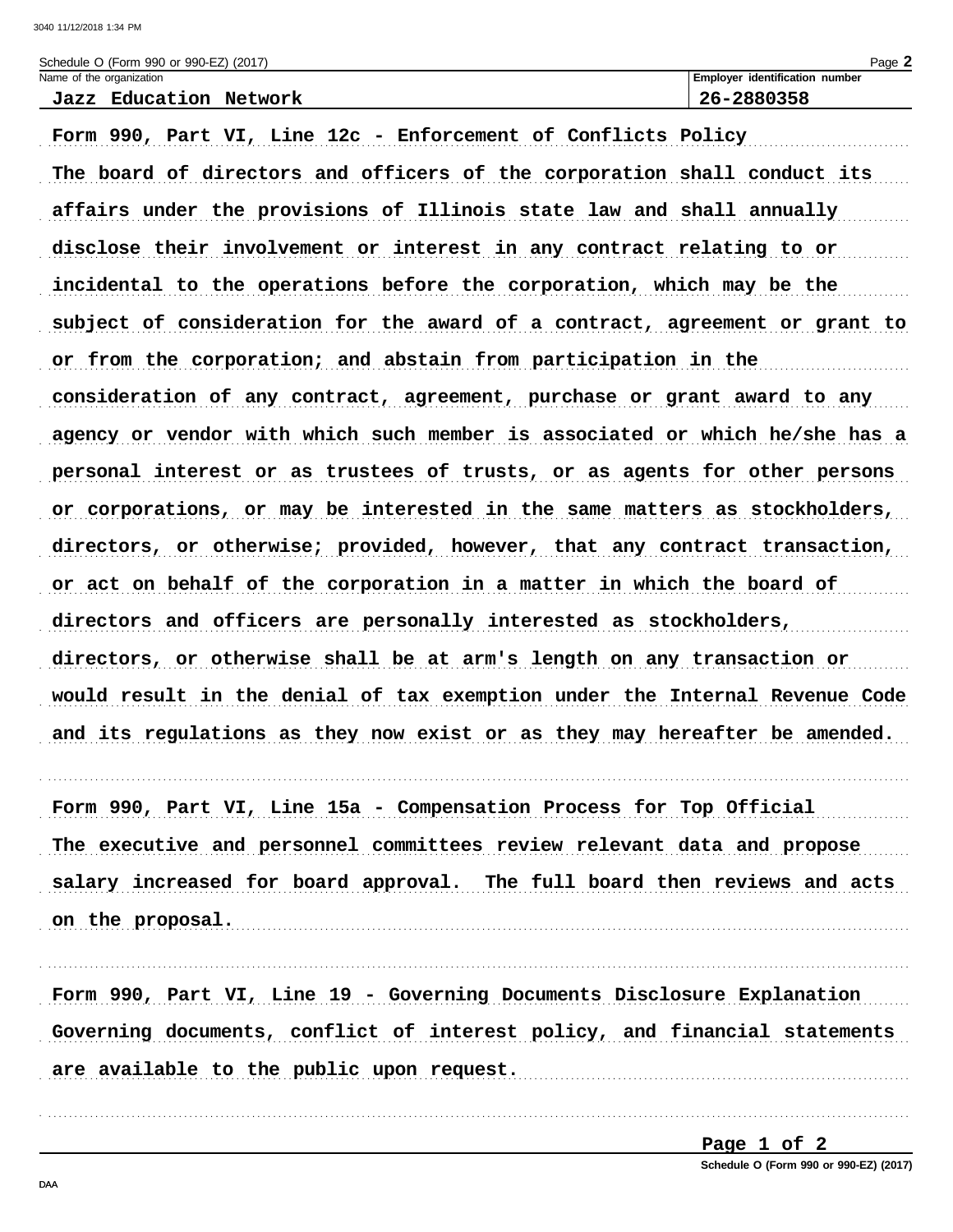| Schedule O (Form 990 or 990-EZ) (2017)<br>Name of the organization | Jazz Education Network |  |                                    |                                                                     |  | 26-2880358 | Employer identification number | Page 2 |
|--------------------------------------------------------------------|------------------------|--|------------------------------------|---------------------------------------------------------------------|--|------------|--------------------------------|--------|
|                                                                    |                        |  |                                    | Form 990, Part XI, Line 9 - Other Changes in Net Assets Explanation |  |            |                                |        |
|                                                                    |                        |  | Book / Tax Depreciation Difference |                                                                     |  | <u>\$</u>  | $-13,491$                      |        |
|                                                                    |                        |  |                                    |                                                                     |  |            |                                |        |
|                                                                    |                        |  |                                    |                                                                     |  |            |                                |        |
|                                                                    |                        |  |                                    |                                                                     |  |            |                                |        |
|                                                                    |                        |  |                                    |                                                                     |  |            |                                |        |
|                                                                    |                        |  |                                    |                                                                     |  |            |                                |        |
|                                                                    |                        |  |                                    |                                                                     |  |            |                                |        |
|                                                                    |                        |  |                                    |                                                                     |  |            |                                |        |
|                                                                    |                        |  |                                    |                                                                     |  |            |                                |        |
|                                                                    |                        |  |                                    |                                                                     |  |            |                                |        |
|                                                                    |                        |  |                                    |                                                                     |  |            |                                |        |
|                                                                    |                        |  |                                    |                                                                     |  |            |                                |        |
|                                                                    |                        |  |                                    |                                                                     |  |            |                                |        |
|                                                                    |                        |  |                                    |                                                                     |  |            |                                |        |
|                                                                    |                        |  |                                    |                                                                     |  |            |                                |        |
|                                                                    |                        |  |                                    |                                                                     |  |            |                                |        |
|                                                                    |                        |  |                                    |                                                                     |  |            |                                |        |
|                                                                    |                        |  |                                    |                                                                     |  |            |                                |        |
|                                                                    |                        |  |                                    |                                                                     |  |            |                                |        |
|                                                                    |                        |  |                                    |                                                                     |  |            |                                |        |
|                                                                    |                        |  |                                    |                                                                     |  |            |                                |        |
|                                                                    |                        |  |                                    |                                                                     |  |            |                                |        |
|                                                                    |                        |  |                                    |                                                                     |  |            |                                |        |

| Page 2 of 2                            |  |  |  |
|----------------------------------------|--|--|--|
| Schedule O (Form 990 or 990-EZ) (2017) |  |  |  |